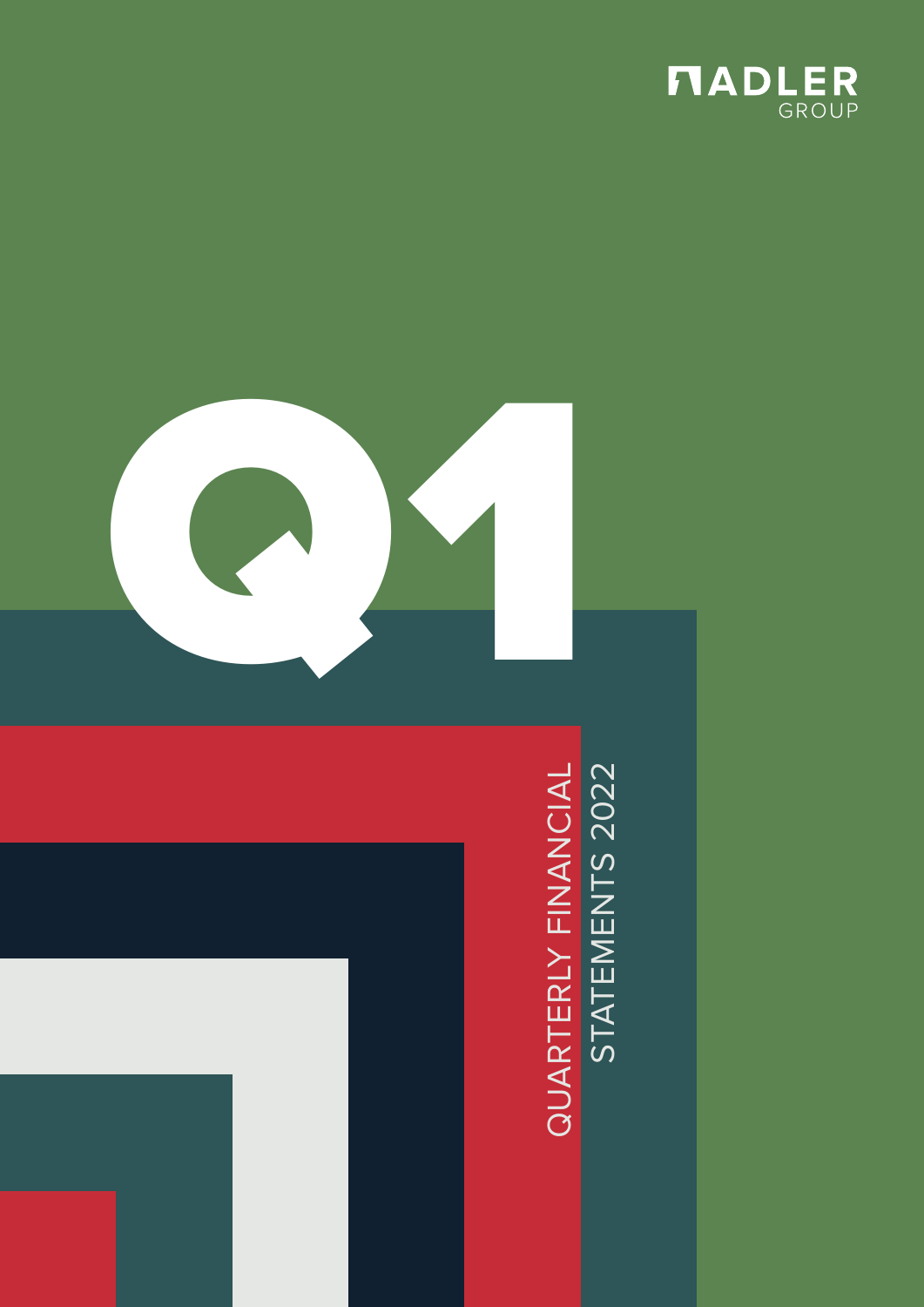# **Key** Figures<sup>Q1</sup>

#### *Profit and loss statement*

|                                                           | For the three months ended |                              | For the year<br>ended |
|-----------------------------------------------------------|----------------------------|------------------------------|-----------------------|
| In EUR thousand                                           | 31 March 2022              | 31 March 2021 <sup>(*)</sup> | 31 Dec 2021           |
| Income from rental activities                             | 107,751                    | 112.407                      | 495,092               |
| <b>EBITDA</b> from rental activities                      | 48,637                     | 54,215                       | 227.748               |
| EBITDA from rental activities margin                      | 68.5%                      | 64.3%                        | 65.8%                 |
| <b>EBITDA Total</b>                                       | 43.209                     | 25.323                       | 208,246               |
| FFO 1 (from rental activities)                            | 29,750                     | 32,327                       | 137,072               |
| FFO 2 (incl. disposal results and development activities) | 14,847                     | 13.222                       | 60.883                |

(\*) Prior period's revenue (increased by EUR 218.7 million), cost of operations (increased by EUR 253.5 million), income tax expense (decreased by EUR 1.9 million) and profit (decreased by EUR 32.9 million) retrospectively restated. Refer to Note 4.O of the Annual Report 2021.

#### *Further KPIs*

| <b>Residential</b> (*)                          | 31 March 2022   | 31 Dec 2021     |
|-------------------------------------------------|-----------------|-----------------|
| Monthly in-place rent (EUR per m <sup>2</sup> ) | <b>EUR 7.46</b> | <b>EUR 7.45</b> |
| Total vacancy rate                              | 1.2%            | ۔ 1%،           |
| Number of units                                 | 27,443          | 27.469          |
| Like-for-like rental growth                     | 2.1%            | 2.5%            |

(\*) All values include ground floor commercial units and exclude units under renovation and development projects.

#### *Balance sheet*

| In EUR thousand except per share data | 31 March 2022(1) | 31 Dec 2021 <sup>(*)</sup> |
|---------------------------------------|------------------|----------------------------|
| Fair value of properties              | 10,080,404       | 9.965.420                  |
| <b>LTV</b>                            | 52.0%            | 50.9%                      |
| <b>EPRA NRV</b>                       | 4.583.899        | 4.649.372                  |
| EPRA NRV per share (EUR)              | 39.01            | 39.57                      |
| <b>EPRA NTA</b>                       | 4.197.861        | 4.268.575                  |
| EPRA NTA per share (EUR)              | 35 72            | 36.33                      |

(\*) Adjusted for BCP IFRS 5 illustration which has been disregarded; the corresponding line items have been reversed into respective balance sheet positions.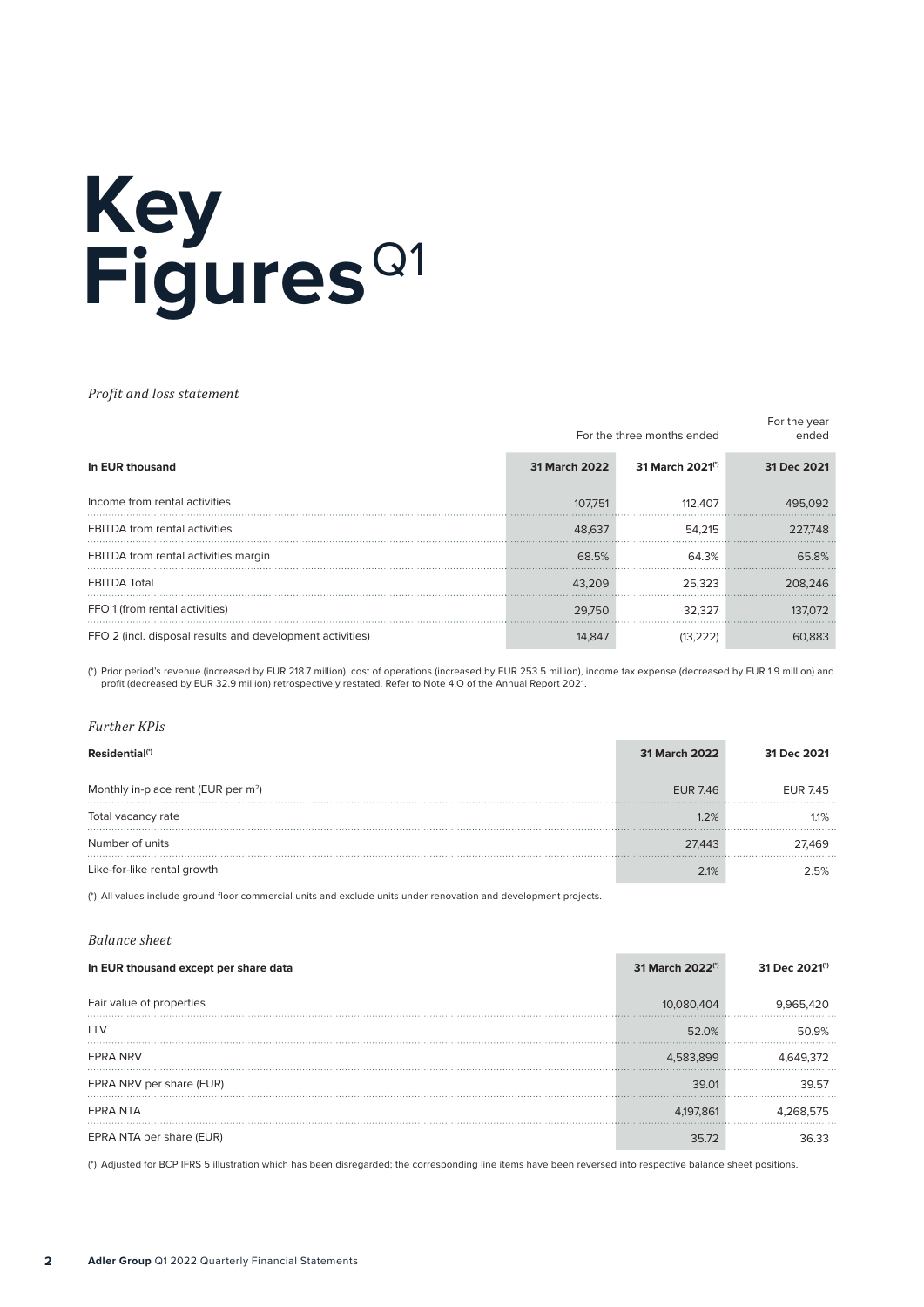# **Content**

#### **[To our Shareholders](#page-3-0)**

- [About the Company](#page-3-0)
- [Adler Group Share](#page-5-0)

#### **[Interim Management Report](#page-7-0)**

- [Fundamentals of the Group](#page-9-0)
- [Portfolio Overview](#page-12-0)
- [Financial Overview](#page-16-0)
- [Material Events in the Reporting Period and Subsequent Events](#page-26-0)
- [Forecast Report](#page-29-0)
- [Responsibility Statement](#page-30-0)

#### **[Condensed Consolidated Interim Financial Statements](#page-31-0)**

- [Condensed Consolidated Interim Statement of Financial Position](#page-33-0)
- [Condensed Consolidated Interim Statement of Profit or Loss](#page-35-0)
- [Condensed Consolidated Interim Statement of Comprehensive Income](#page-36-0)
- [Condensed Consolidated Interim Statement of Cash Flows](#page-37-0)
- [Condensed Consolidated Interim Statement of Changes in Equity](#page-39-0)

#### **[Financial Calendar & Imprint](#page-42-0)**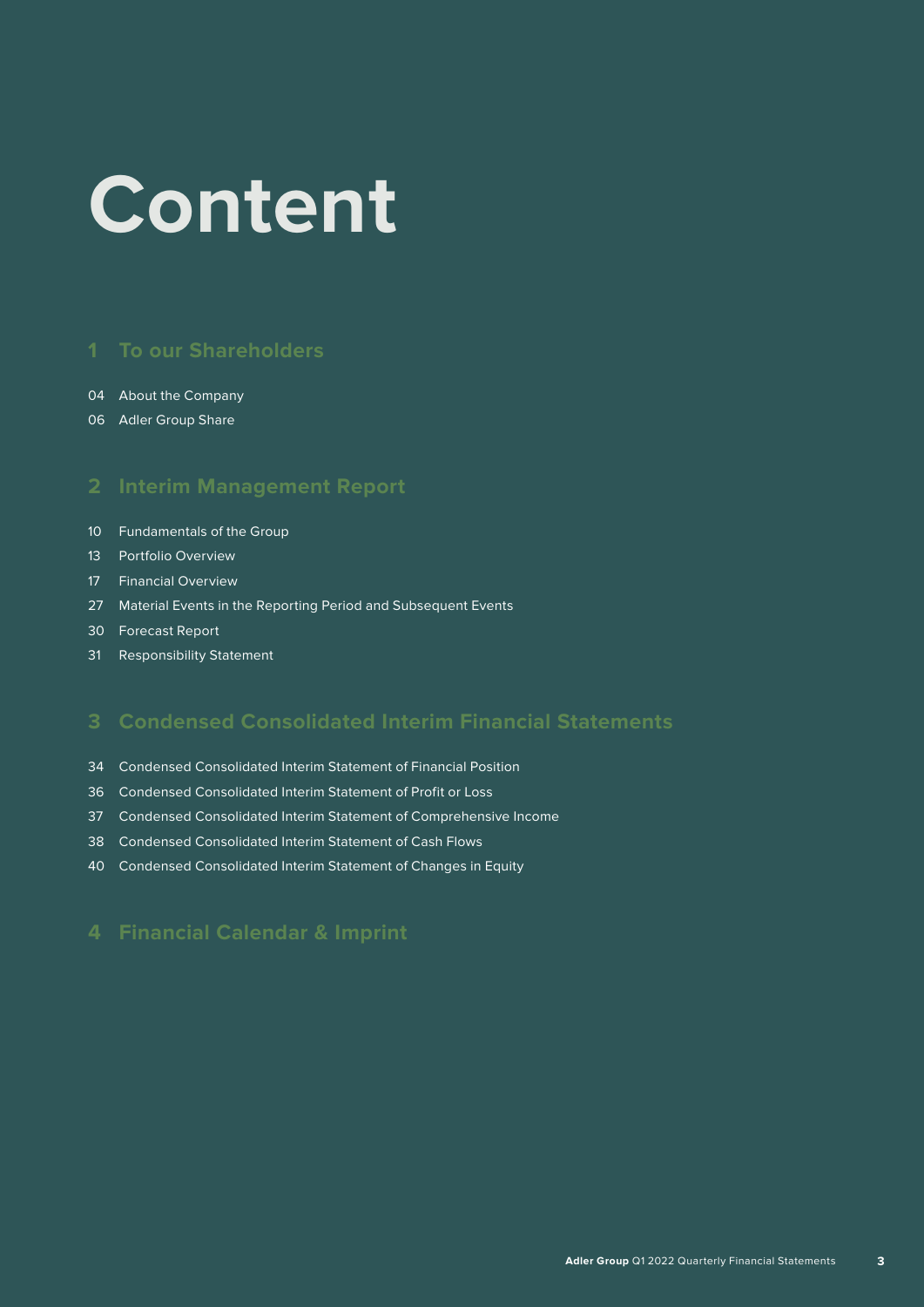### <span id="page-3-0"></span>**Welcome to Adler Group**

**The Adler Group owns and manages approximately 27,500 residential rental units throughout Germany and has a development pipeline of approximately 6,000 new flats in Germany's top cities.** 

**We want to ensure people have the living space they need – today and tomorrow. That is why we provide affordable contemporary housing and realise real estate projects that are fit for the future.** 

**RESIDENTIAL RENTAL PORTFOLIO**

**DEVELOPMENT PIPELINE**



27,443

*units*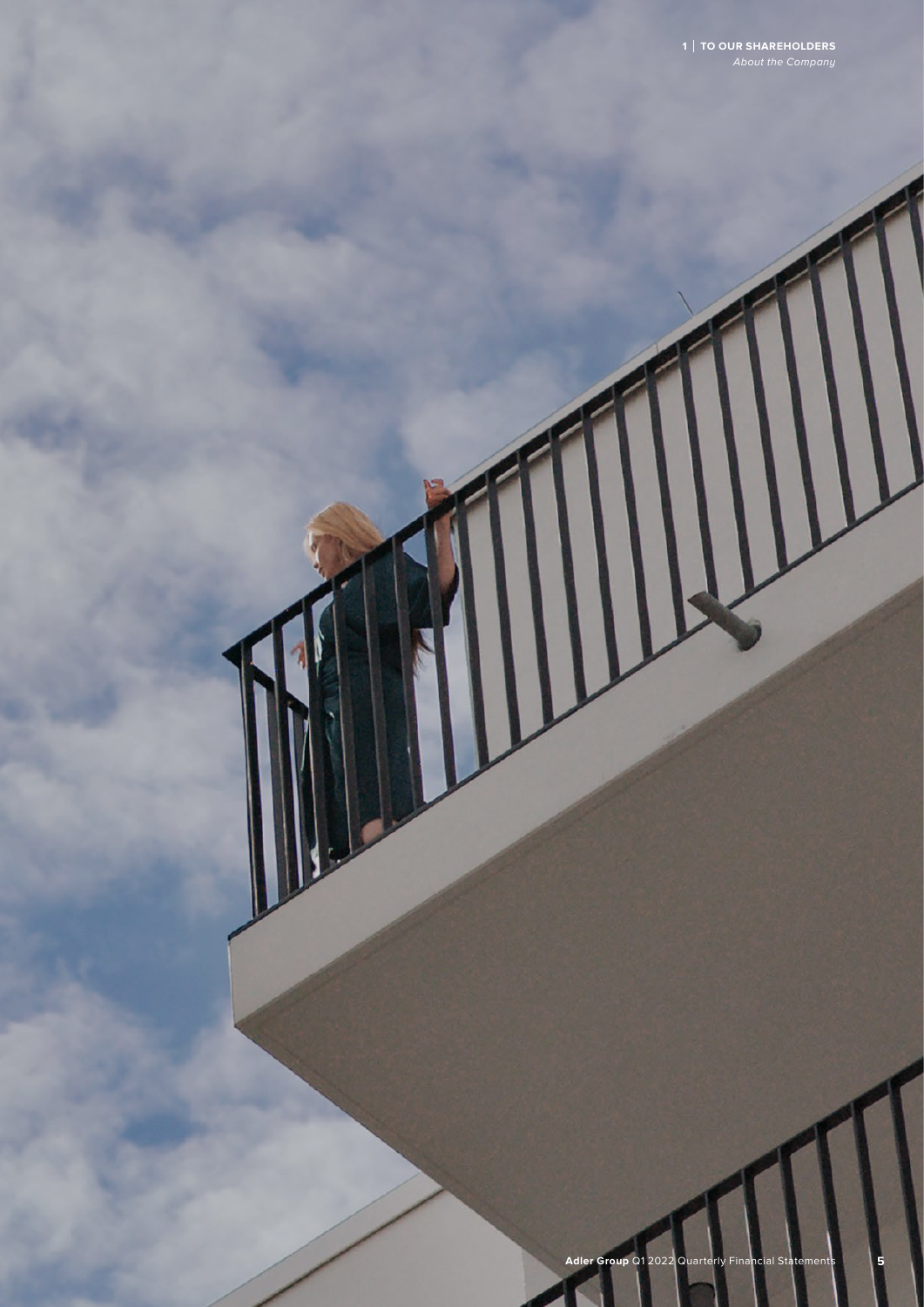# <span id="page-5-0"></span>**Adler Group Share**

#### **The share**

Share information (as at 31 March 2022)

| 1st day of trading          | 23 July 2015                    |
|-----------------------------|---------------------------------|
| Subscription price          | <b>EUR 20.00</b>                |
| Price at the end of Q1 2022 | <b>EUR 12.03</b>                |
| Highest share price LTM     | <b>EUR 26.76</b>                |
| Lowest share price LTM      | <b>EUR 8.64</b>                 |
| Total number of shares      | 117.5 million                   |
| <b>ISIN</b>                 | LU1250154413                    |
| <b>WKN</b>                  | A14U78                          |
| Symbol                      | <b>ADJ</b>                      |
| Class                       | Dematerialised shares           |
| <b>Free float</b>           | 65.97%                          |
| Stock exchange              | <b>Frankfurt Stock Exchange</b> |
| Market segment              | <b>Prime Standard</b>           |
| Market index                | <b>SDAX</b>                     |
| <b>ERPA indices</b>         | FTSE EPRA / NAREIT Global       |
|                             | Index, FTSE EPRA / NAREIT       |
|                             | Developed Europe Index,         |
|                             | <b>FTSE EPRA / NAREIT</b>       |
|                             | Germany Index                   |

#### **Shareholder structure**

(as at 31 March 2022)





Gerda Caner 7.44%

Aggregate Holdings S.A. 6.10%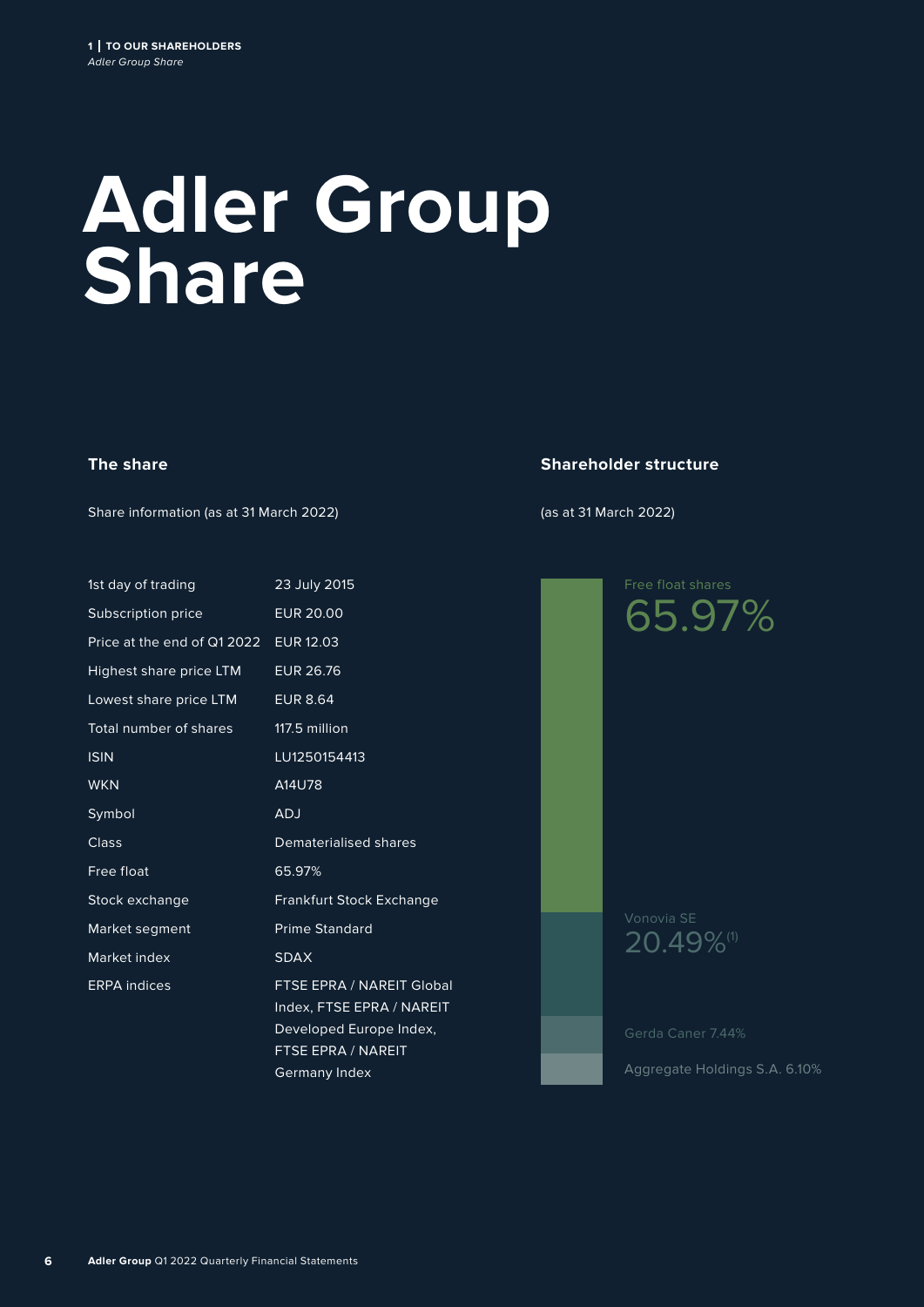#### **Key stock market data**

Adler Group shares are traded on the Prime Standard of the Frankfurt Stock Exchange. During the 12 months ended 31 March 2022, the shares traded between EUR 8.64 and EUR 26.76. Adler Group shares are included in the SDAX index of Deutsche Börse and the relevant real estate sector indices of the EPRA index family.

#### **Shareholder structure**

As at 31 March 2022, the total number of outstanding shares of Adler Group amounts to 117.5 million. On that date, the main shareholder with holdings of over 5% were Vonovia SE (20.49%)<sup>(1)</sup>, Gerda Caner (7.44%) and Aggregate Holdings S.A. (6.10%)<sup>(2)</sup>. The remaining 65.97% free float shares were mainly held by institutional investors.

#### **Dividend policy**

As a dividend policy, the Company intends to pay dividends in an amount of up to 50% of FFO 1. In accordance with this dividend policy, the amount shall be distributed as annual dividends to the shareholders. The distribution of dividends is subject to a respective resolution of the annual General Meeting (AGM).

For the 2021 dividend, the Board of Directors concluded that it is not advisable for the Company to pay a dividend in the light of the existing disclaimer of opinion by the auditor. Accordingly, the Board will recommend to the coming AGM to not pay a dividend for the financial year 2021.

(1) Shares were held at a custodian until 19 April 2022 due to pending mandatory formal antitrust clearance.

(2) According to the official notifications received from the shareholders.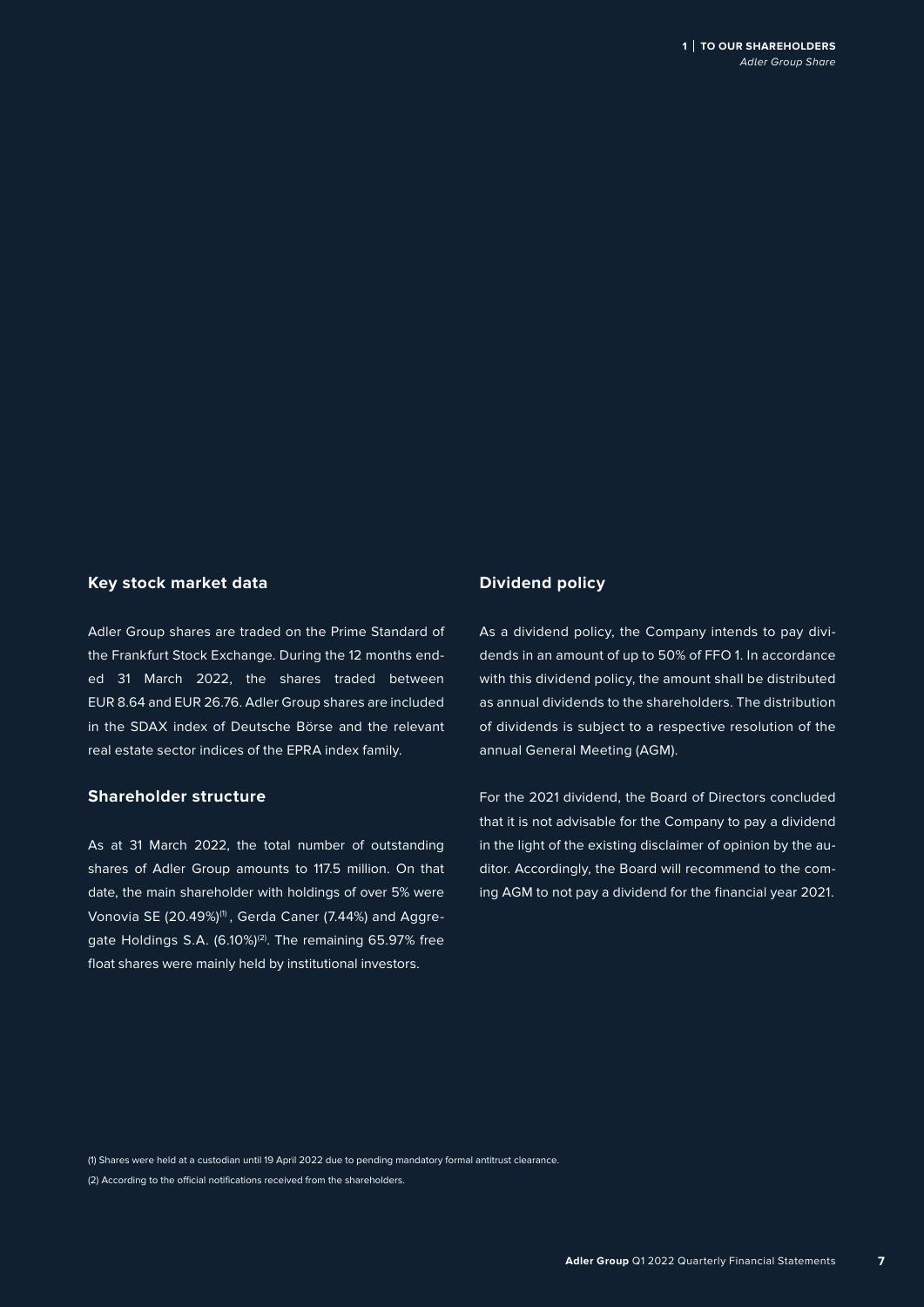# <span id="page-7-0"></span>**Interim Management Report**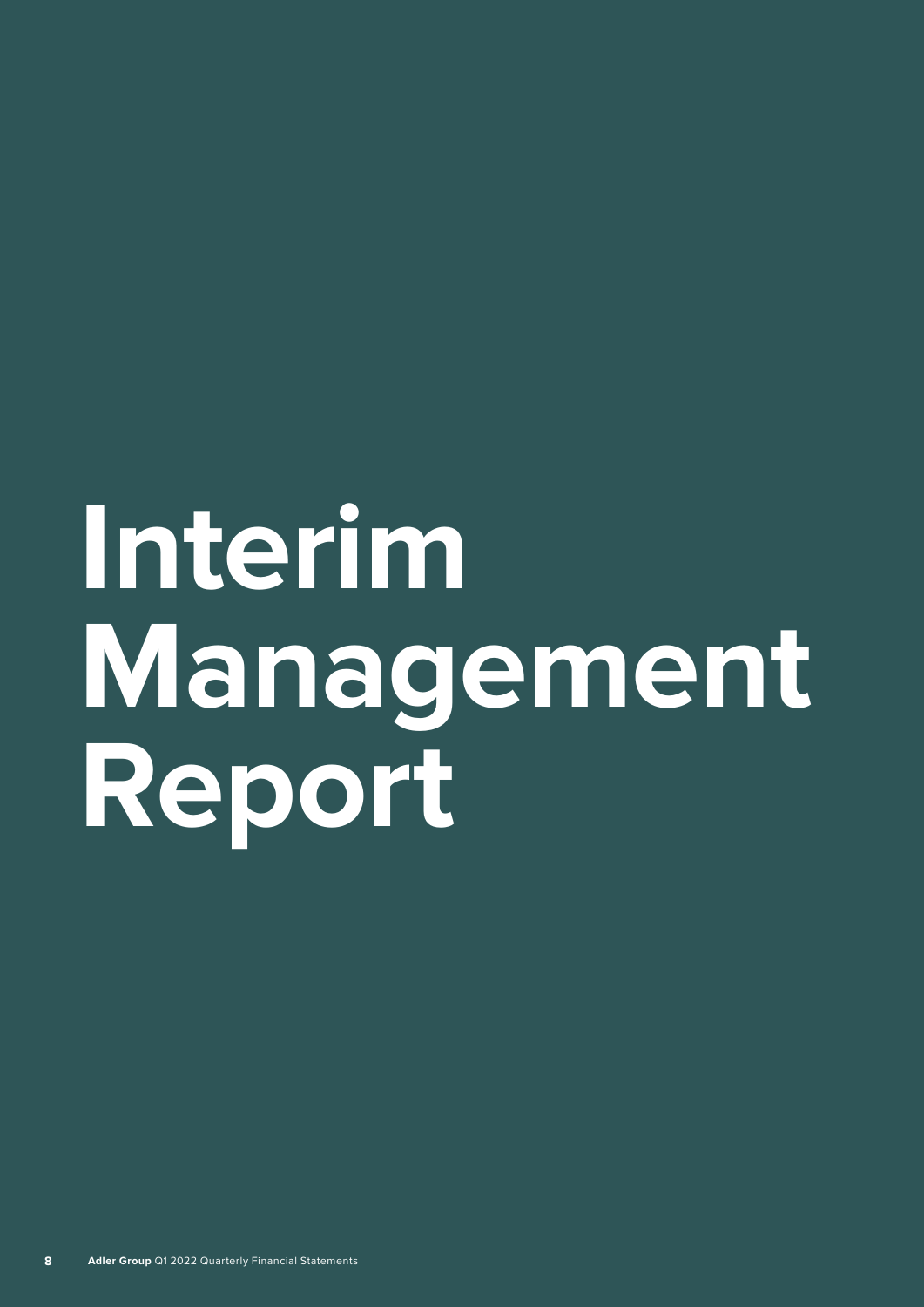

#### **2 Interim Management Report**

- 10 Fundamentals of the Group
- 32 Portfolio Overview
- 17 Financial Overview
- 10 Fundamentals of [the Group](#page-9-0)<br>1[3](#page-12-0) Portfolio Overview<br>17 Financial Overview<br>27 Material Events in the Reporting Period and Subsequent Events
- 30 Forecast Report
- 30 Forecast Report<br>31 Responsibility [Statement](#page-30-0)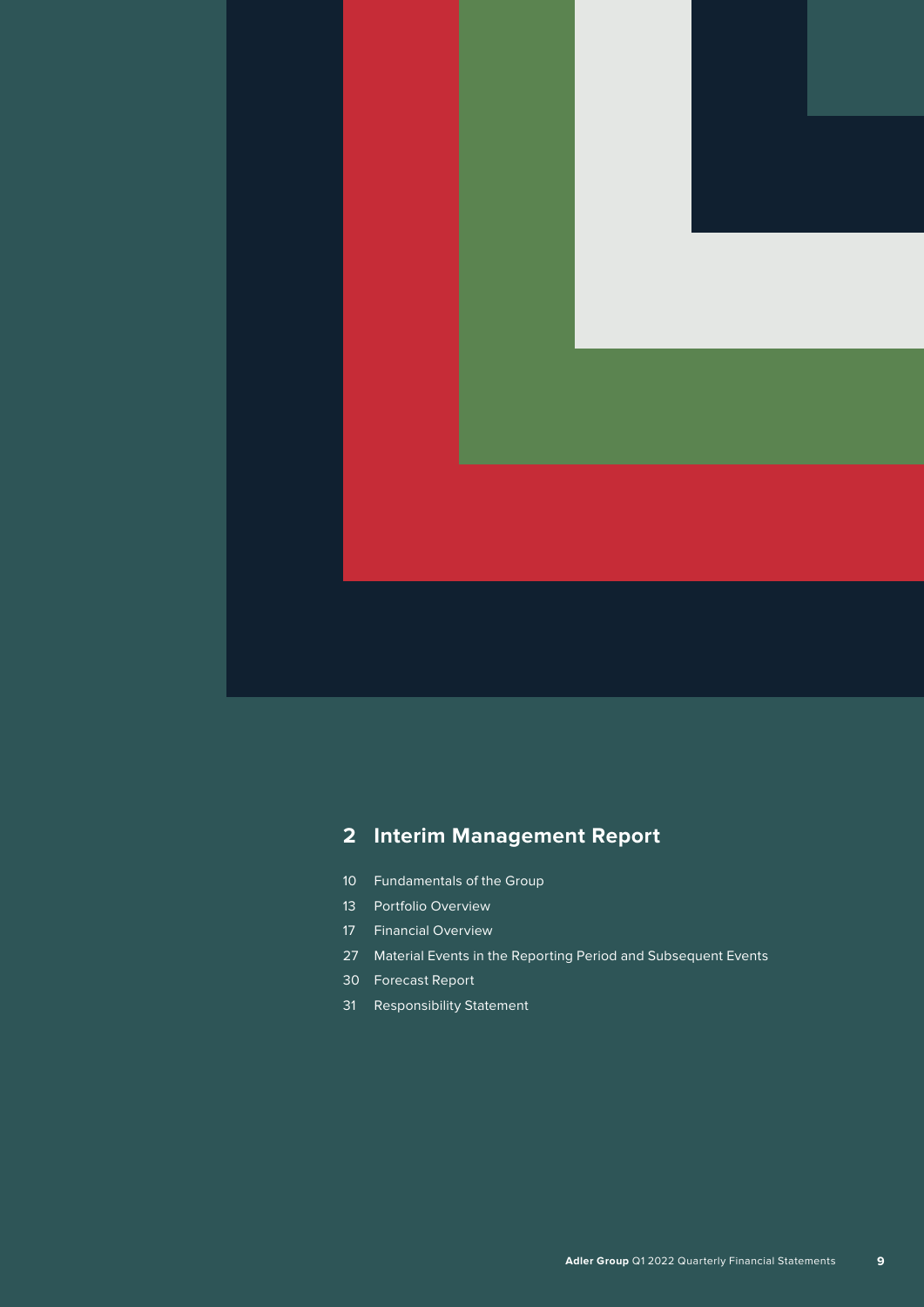### <span id="page-9-0"></span>**Fundamentals of the Group**

#### **Business model**

Adler Group S.A. is a well-diversified residential real estate company with properties in Germany valued at EUR 10.1 billion. We hold and manage approximately 27,500 apartments in our core portfolio, with an additional 6,000 units under development in Germany's top cities.

Our business model focuses on asset and portfolio management, property and facility management and identifying residential properties throughout Germany that present opportunities to create value by increasing rents and decreasing vacancies. With our strategic landbank in the top German cities and our highly experienced development platform, we expect the build-to-hold development projects to be completed over the next 6–8 years. We will deliver new residential units in a strategic effort to address the ongoing housing shortage in

Germany. Our 976 operational employees are based in several locations across Luxembourg and Germany bringing us closer to our assets and tenants.

#### **Objectives and strategy**

#### **We focus on actively managing our core portfolio to grow earnings and improve EBITDA margins.**

We focus on increasing rents through active asset management and targeted investments to modernise, refurbish and re-position our properties, while constantly screening and anticipating developments in different sub-markets. Our strategy to realise upside potential consists of the following approaches: We pursue regular rent increases up to the market levels (i) within the regulatory and legal limits as well as (ii) through tenant fluctuation. In addition, we continuously review rent potentials and pur-

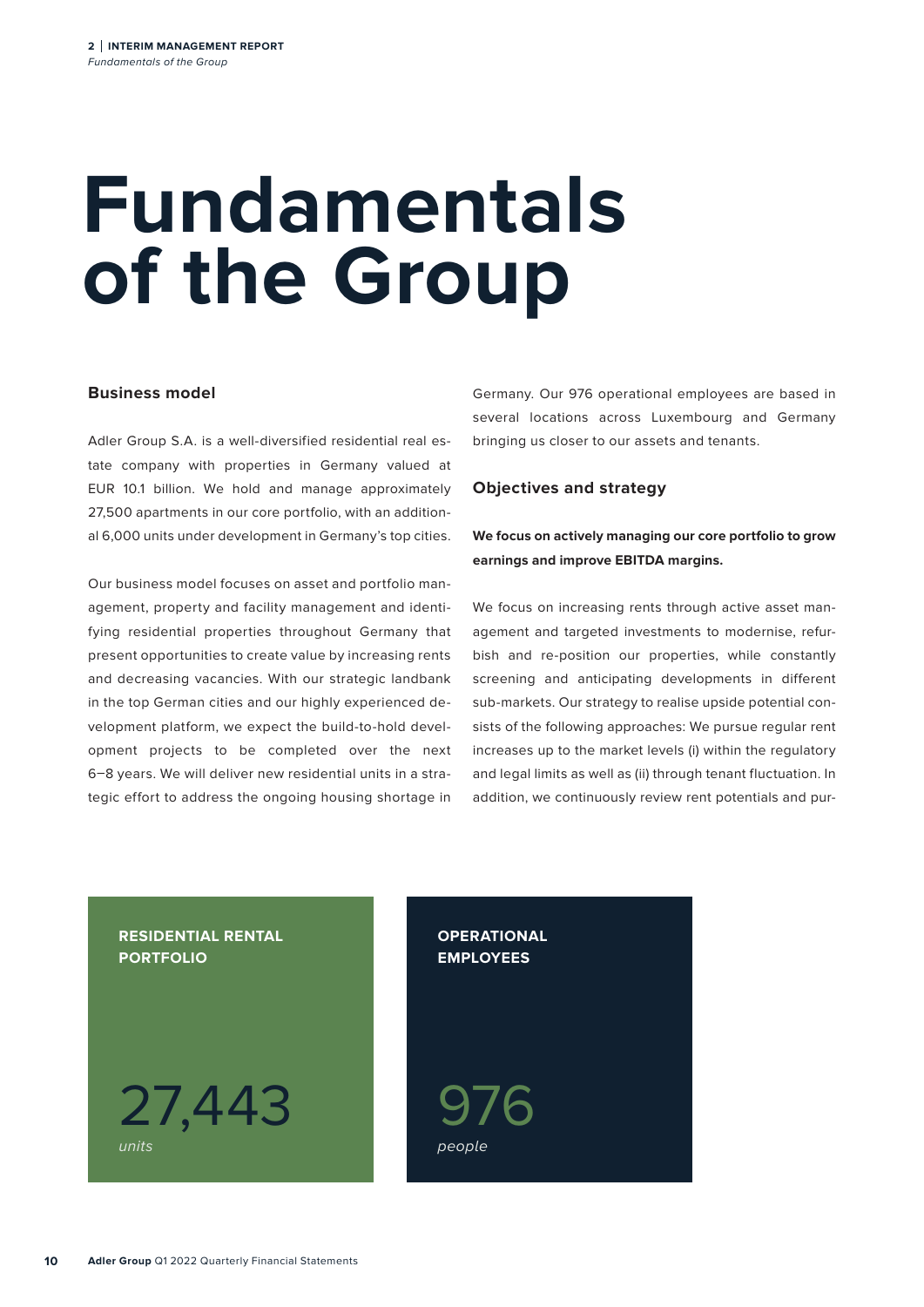sue growth beyond the rent tables through targeted CAPEX investments to modernise, refurbish and/or reposition our properties allowing for higher rent levels. Lastly, we reduce portfolio vacancy through active marketing with an approach tailored to the respective micro-location. Our strategy allows and also leads us to choose high quality tenants, which continuously improves our tenant structure by maintaining our portfolio assets at the market standard suitable for current demand.

#### **We seek to optimise our portfolio and recycle capital through selective investments and disposals.**

By disposing of non-core assets, we aim to streamline our rental portfolio by increasing our focus on mid and largesize cities where we can manage a critical mass of assets and simultaneously improve our profitability and portfolio KPIs. By selling selected assets at book value or above, we aim to continuously demonstrate the resilience of the German residential real estate market. Active capital recycling enables us to fund the construction of our development pipeline, which will further improve the quality of our portfolio.

Furthermore, we also expect to benefit from Consus' ongoing forward sales and condominium sales of its development projects to yield NAV accretive growth over the next three to four years.

#### **We are committed to adding value through development and modernisation thereby driving organic growth.**

Through the integration of ADLER and Consus, we have grown and diversified our business by securing a clear and profitable organic growth path which rests upon our high quality build-to-hold development pipeline with a current gross asset value (GAV) of EUR 900 million. We aim to develop approximately 500,000 m² of additional rental area across 6,000 additional rental units in Germany's top cities over the next ten years. In addition to that, selected CAPEX and modernisation measures in our core portfolio will elevate the quality of our rental portfolio and simultaneously improve the energy efficiency.

#### **We plan to further simplify our capital structure.**

We intend to simplify our capital structure. Our financial policy includes a sustainable target of LTV below 50% in the medium-term, without equity raising requirements.

#### **We target continuous dividends with a payout ratio of up to 50% of our annual FFO 1 (from rental activities).**

Our portfolio and operational excellence combined with our sustainable financing strategy allows us to distribute stable dividends on an annual basis with a targeted payout ratio of up to 50% of FFO 1 (from rental activities).

For the 2021 dividend, the Board of Directors concluded that it is not advisable for the Company to pay a dividend in the light of the existing disclaimer of opinion by the auditor. Accordingly, the Board will recommend to the coming AGM to not pay a dividend for the financial year 2021.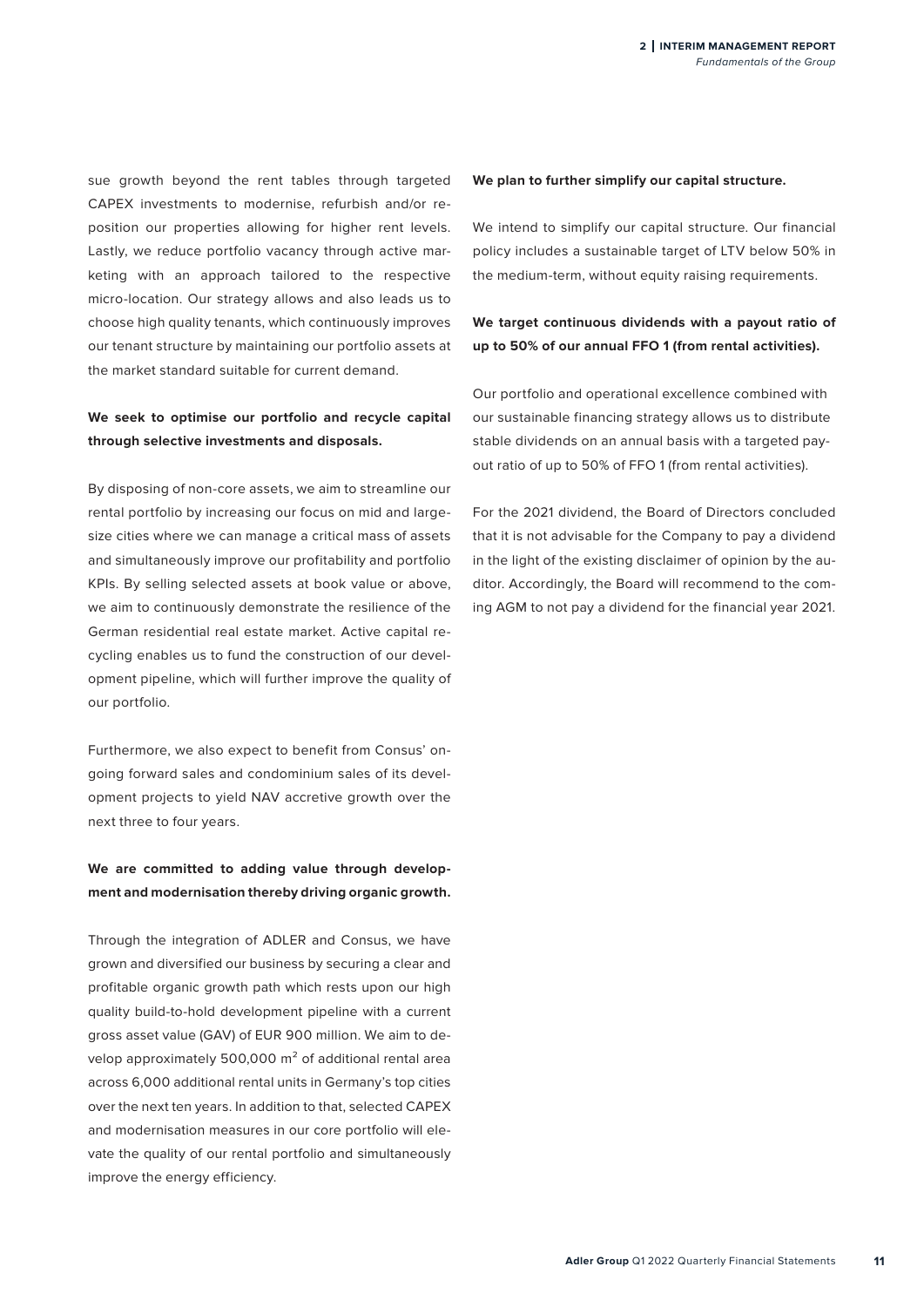#### **Corporate Governance**

The Company's corporate governance practices are governed by Luxembourg Law (particularly the Luxembourg law of 10 August 1915 on commercial companies, as amended) and the Company Articles. As a Luxembourg company with its shares admitted to trading on the regulated market (Prime Standard) of the Frankfurt Stock Exchange, the Company is not subject to any specific mandatory corporate governance rules. The corporate governance practices applied by the Company are those applied under general Luxembourg law.

#### **Composition of the Board**

As at 31 March 2022, the Board comprised as follows:

 $\begin{minipage}{0.5\textwidth} \begin{tabular}{|c|c|c|} \hline \textbf{1} & \textbf{1} & \textbf{1} & \textbf{1} & \textbf{1} & \textbf{1} & \textbf{1} & \textbf{1} & \textbf{1} & \textbf{1} & \textbf{1} & \textbf{1} & \textbf{1} & \textbf{1} & \textbf{1} & \textbf{1} & \textbf{1} & \textbf{1} & \textbf{1} & \textbf{1} & \textbf{1} & \textbf{1} & \textbf{1} & \textbf{1} & \textbf{1} & \textbf{1} & \textbf{1} &$ 

**Prof. Dr. A. Stefan Kirsten, Chairman** *Independent Director*

**Dr. Peter Maser, Deputy Chairman** *Independent Director* 

**Mr Maximilian Rienecker**

*Director*

**Mr Thierry Beaudemoulin**

*Director*

#### **Ms Arzu Akkemik**

*Independent Director*

#### **Mr Claus Jørgensen**

*Independent Director*

#### **Mr Thilo Schmid**

*Independent Director*

#### **Mr Thomas Zinnöcker**

#### *Independent Director*

Note: Due to the disclaimer of opinion by the auditor on the consolidated financial statements and the annual accounts of Adler Group S.A., all members of the Board of Directors who held a mandate in 2021 offered their resignation on 30 April 2022 with immediate effect. For the continuity of the Company, the resignations of Thilo Schmid, Thomas Zinnöcker and Co-CEO Thierry Beaudemoulin were only accepted with effect as of the date of the General Meeting of the Company on 29 June 2022. At the time of publication of this report, the Board of Directors consists of the Chairman of the Board of Directors Prof. Dr. A. Stefan Kirsten, the CEO and Daily Manager Thierry Beaudemoulin, Thilo Schmid and Thomas Zinnöcker. At the General Meeting the board will then stand for reelection.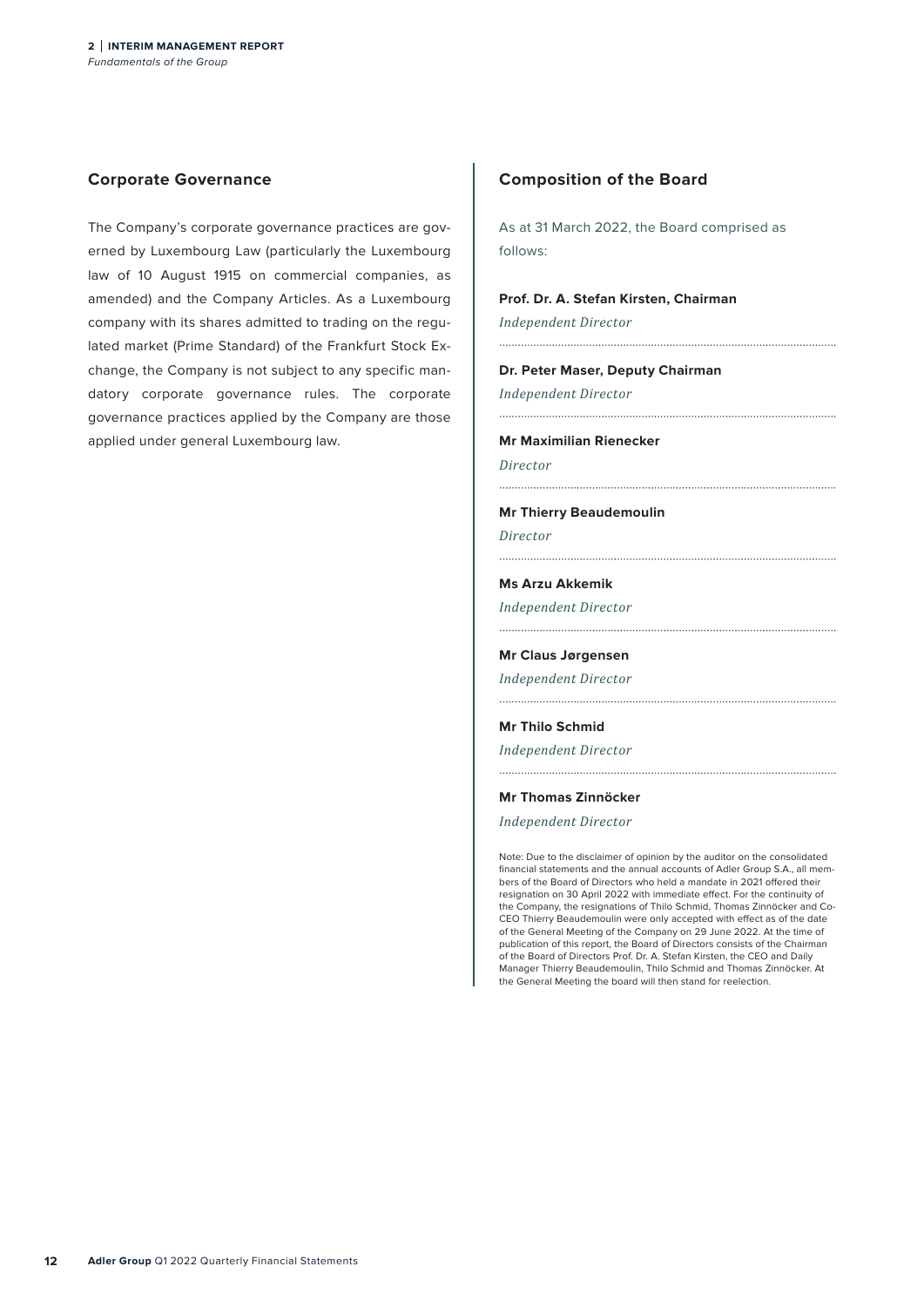### <span id="page-12-0"></span>**Portfolio Overview**

#### **Business performance highlights**

As at 31 March 2022, our residential rental portfolio has a strong focus on Berlin as well as some other larger cities primarily in North Rhine-Westphalia such as Duisburg and Düsseldorf.

The size of the residential rental portfolio has decreased significantly due to a large portfolio disposal completed in 2021 as well as further portfolio disposals in 2022 which have partly been carried out already with corresponding assets being reclassified to assets held-for-sale as at 31 March 2022.

The figures shown in this section show the residential core portfolio and do not comprise any assets classified as heldfor-sale (with the exception of maintenance and CAPEX figures which are based on the total residential portfolio in Q1 2022).

| Location     | Fair<br>value<br>EUR m<br>Q1 22 | <b>Fair value</b><br>EUR/m <sup>2</sup><br>Q1 22 | <b>Units</b> | Lettable<br>area<br>m <sup>2</sup> | $NRI^{(*)}$<br>EUR m<br>Q1 22 | Rental<br>yield<br>(in-place)<br>rent) | <b>Vacancy</b><br>Q1 22 | Vacancy<br>A YoY<br><b>LFL</b> | Q1 22<br>Avg. Rent<br>EUR/m <sup>2</sup> /<br>month | <b>NRI</b><br>A YoY<br>LFL | Rever-<br>sionary<br>potential |
|--------------|---------------------------------|--------------------------------------------------|--------------|------------------------------------|-------------------------------|----------------------------------------|-------------------------|--------------------------------|-----------------------------------------------------|----------------------------|--------------------------------|
| Berlin       | 4.974                           | 3.629                                            | 19.804       | 1.370.442                          | 131.9                         | 2.7%                                   | 0.8%                    | (0.9%                          | 8.04                                                | 2.3%                       | 21.4%                          |
| Other        | 709                             | 1.456                                            | 7.639        | 486.898                            | 33.5                          | 4.7%                                   | 2.5%                    | 0.2%                           | 5.88                                                | 1.4%                       | 17.1%                          |
| <b>Total</b> | 5,683                           | 3.060                                            | 27,443       | 1,857,340                          | 165.4                         | 2.9%                                   | 1.2%                    | (0.6%)                         | 7.46                                                | 2.1%                       | 20.6%                          |

#### **Portfolio overview(\*)**

(\*) All values include ground floor commercial units and exclude units under renovation and development projects.

(\*\*)Annualised net rental income.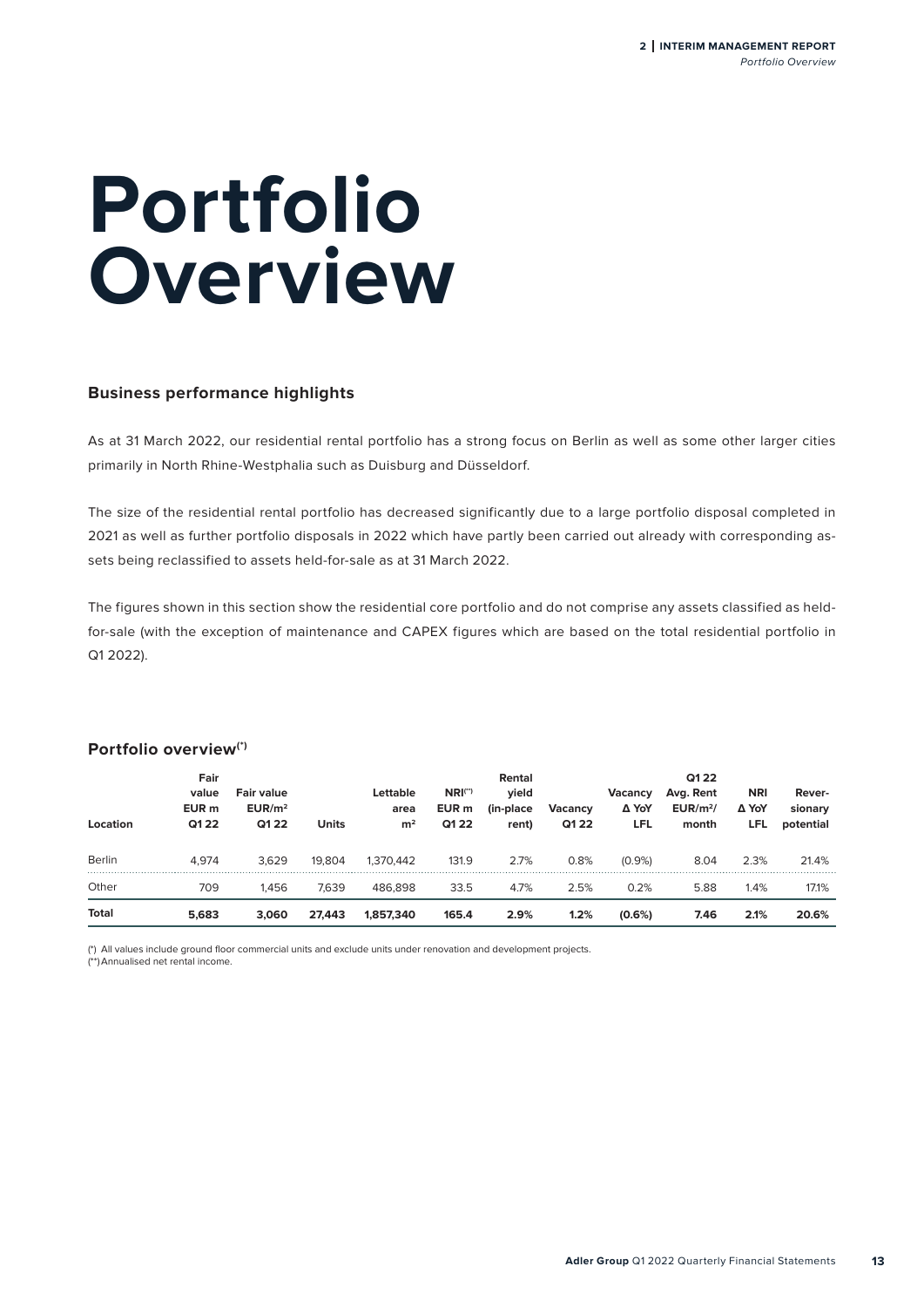In addition to our financial performance indicators, we also use the following non-financial operating performance indicators.

The vacancy rate shows the ratio of  $m^2$  of vacant units in our properties to total  $m^2$ . Vacancy rate is used as an indicator of the current letting performance.

The in-place rent per m<sup>2</sup> provides an insight into the average rental income from the rented properties. It serves as an indicator of the current letting performance.

The like-for-like rental growth is the change rate of the net rents generated by the like-for-like residential portfolio over the last 12 months.

All of the above-described non-financial performance indicators are key drivers for the development of rental income.

The total amounts spent on maintenance and CAPEX in relation to the total lettable area of our portfolio are further operational figures to ensure an appropriate level of investment in our real estate portfolio.

#### **Portfolio performance**

#### **Residential portfolio(\*)**

|                                    | 31 March 2022   | 31 Dec 2021     |
|------------------------------------|-----------------|-----------------|
| Number of units                    | 27.443          | 27.469          |
| Average rent/m <sup>2</sup> /month | <b>EUR 7.46</b> | <b>EUR 7.45</b> |
| Vacancy                            | 12%             | 1.1%            |

(\*) All values include ground floor commercial units and exclude units under renovation and development projects.

The average rent per m<sup>2</sup> increased to EUR 7.46 in the course of the year, while the vacancy rate marginally increased to 1.2% due to seasonal effects.

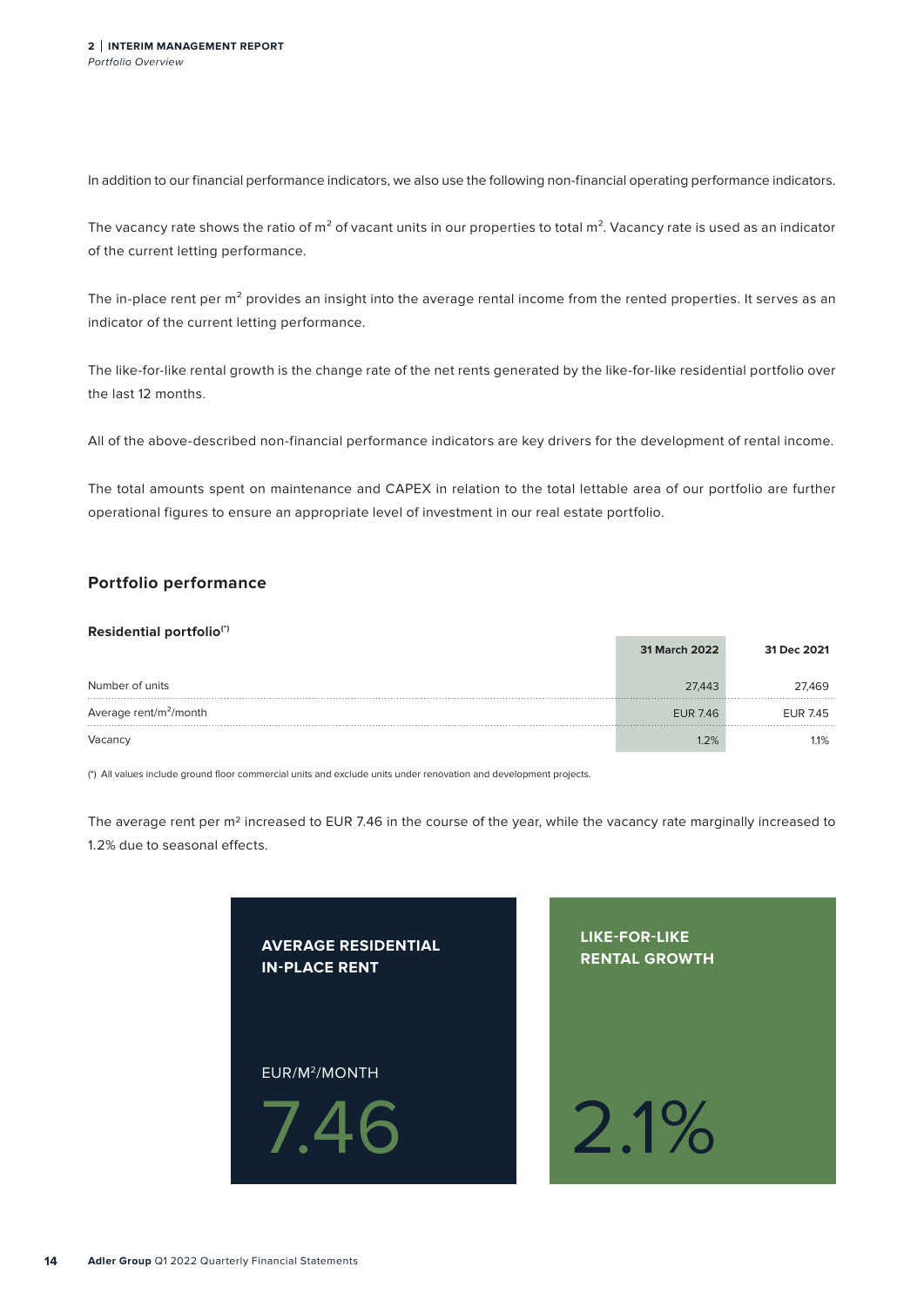#### **Like-for-like rental growth(\*)**

| In $%$                      | LTM(")<br>31 March 2022 | 1 Jan -<br>31 Dec 2021 |
|-----------------------------|-------------------------|------------------------|
| Like-for-like rental growth | 2.1%                    | 2.5%                   |

(\*) All values include ground floor commercial units and exclude units under renovation and development projects. (\*\*) Last 12 months (LTM).

Like-for-like rental growth of our Berlin portfolio amounted to 2.3% while like-for-like rental growth of the remaining portfolio stood at 1.4%.

Our fully integrated active asset management is focused on rental growth and employs dedicated strategies to drive all relevant components. In units that require modernisation, we invest CAPEX to improve quality to meet today's standards and regulations. Applying the relevant regulatory framework accurately and efficiently is key to our success in maximising rental growth for our let units.

#### **Maintenance and CAPEX**

| In EUR per $m2$ | 1 Jan -<br>31 March 2022 | 1 Jan -<br>31 Dec 2021 |
|-----------------|--------------------------|------------------------|
| Maintenance     | 0.8                      | 5.2                    |
| <b>CAPEX</b>    | 8.0                      | 21.8                   |
| Total           | 8.8                      | 27.0                   |

#### **Maintenance and CAPEX**

| In EUR million | $1$ Jan -<br>31 March 2022 | 1 Jan -<br>31 Dec 2021 |
|----------------|----------------------------|------------------------|
| Maintenance    | 2.8                        | 23.1                   |
| <b>CAPEX</b>   | 26.6                       | 97.1                   |
| <b>Total</b>   | 29.4                       | 120.2                  |

Total investment in the portfolio amounted to EUR 29.4 million resulting in the maintenance and CAPEX cost per m<sup>2</sup> in the first three months of 2021 amounting to EUR 8.8. Please note that both maintenance and CAPEX figures cover investments in the total yielding asset portfolio (including assets classified as held for sale).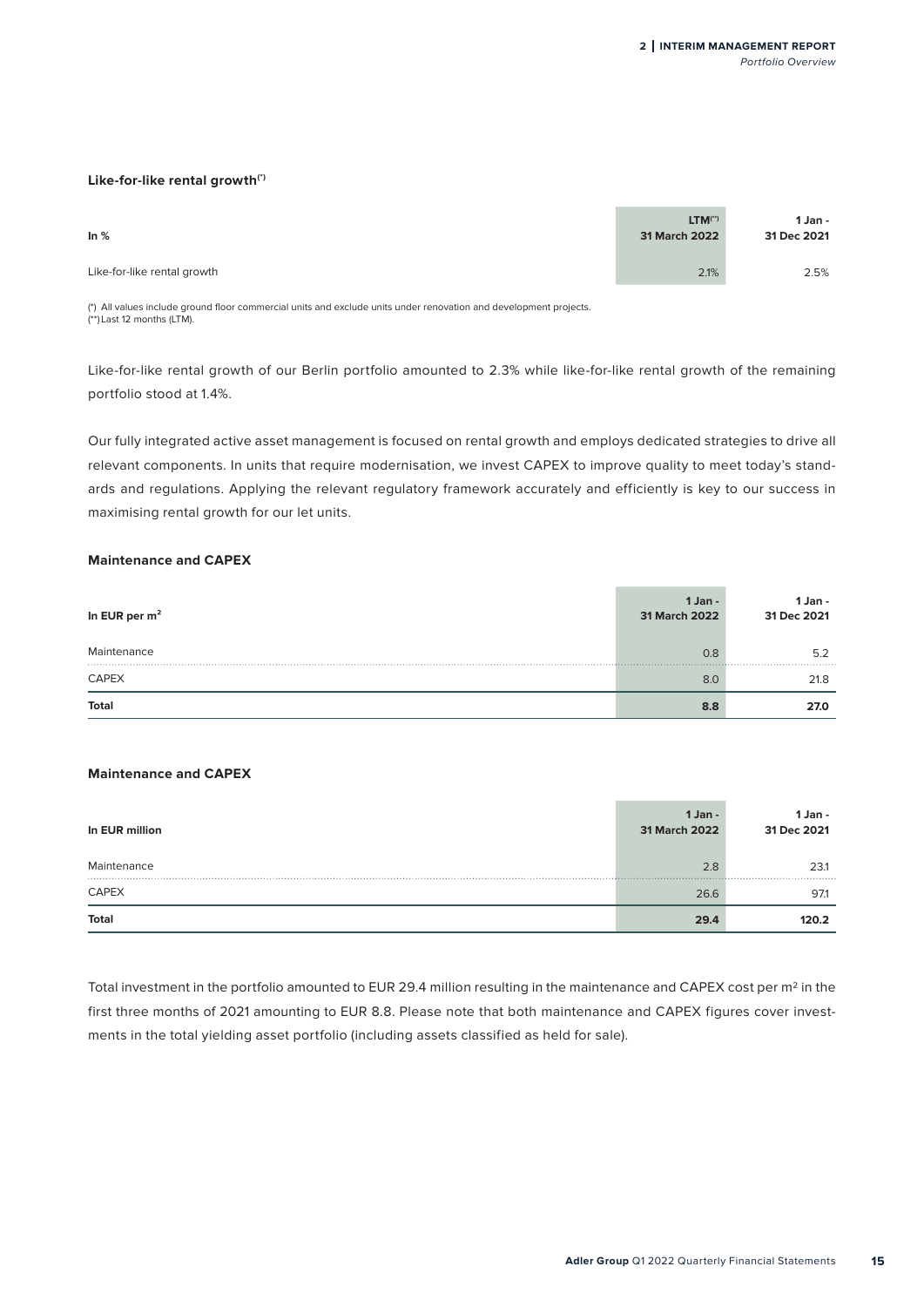#### **Vacancy split**

Our active asset management aims to minimise our vacancy rate while keeping the necessary flexibility for our portfolio optimisation.

#### **Vacancy(\*)**

|                       | 31 March 2022 | 31 Dec 2021 |
|-----------------------|---------------|-------------|
| Total vacancy (units) | 337           | 309         |
| Total vacancy $(m^2)$ | 22,715        | 20,360      |
| Total vacancy rate    | 1.2%          | 1.1%        |

(\*) All values include ground floor commercial units and exclude units under renovation and development projects.

**VACANCY RATE**

TOTAL PORTFOLIO

1.2%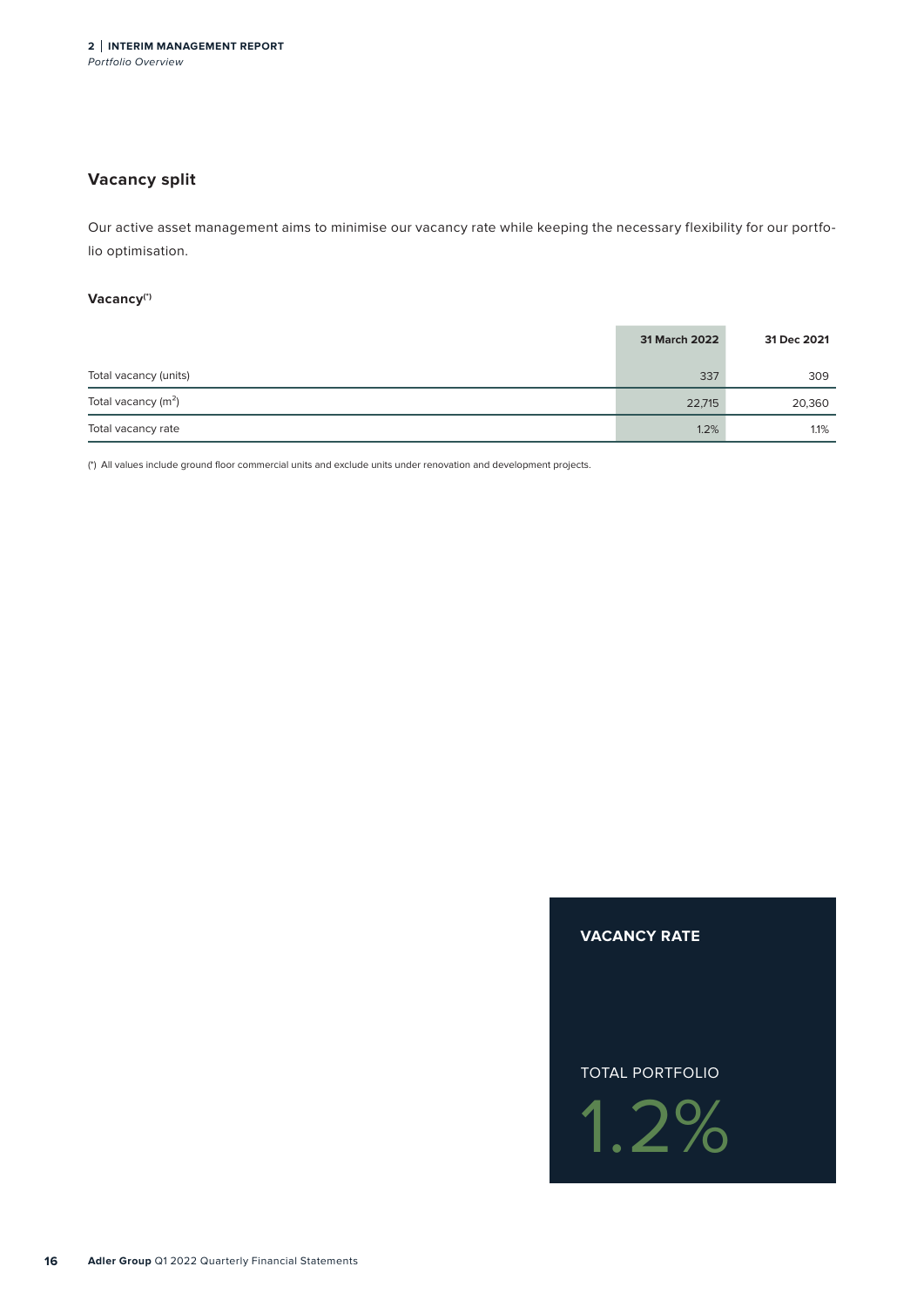### <span id="page-16-0"></span>**Financial Overview**

#### **Financial performance indicators**

The European Public Real Estate Association (EPRA) changed its definition of net asset value (NAV) in October 2019 and it was applied for the first time in the 2020 financial year. The key figures NAV and NNNAV have been replaced by three new figures: Net Reinstatement Value (NRV), Net Tangible Asset (NTA) and Net Disposal Value (NDV).

In addition to the new EPRA NAV metrics, we continue to show EPRA NAV based on the previous EPRA Best Practice Recommendations (BPRs).

EPRA NAV represents the fair value of net assets on an ongoing, long-term basis. Assets and liabilities that are not expected to crystallise in normal circumstances, such as the fair value of financial hedging derivatives and deferred taxes on property valuation surpluses, are therefore excluded. Similarly, trading properties are adjusted to their fair value under the EPRA NAV measure.

EPRA NAV makes adjustments to IFRS NAV to provide stakeholders with the most relevant information on the fair value of the assets and liabilities within a true real estate investment company with a long-term investment strategy.

Adler Group has an outstanding convertible bond, which might be converted into equity at maturity. To take this fact into account, we present all the NAV metrics on a diluted basis as well which includes the fair value of the convertible bond and the fully diluted number of shares at the corresponding reporting date.

#### **Calculation of EPRA NAV**

Total equity attributable to owners of the Company

- **(+)** Revaluation of inventories<sup>1)</sup>
- **(–)** Fair value of financial instruments2)

**(–)** Deferred taxes3)

#### **= EPRA NAV**

1) Difference between inventories carried in the balance sheet at cost (IAS 2) and the fair value of inventories.

2) Fair value of financial instruments that are used for hedging purposes where the Company has the intention of keeping the hedge position until the end of the contractual duration.

3) For EPRA NAV and EPRA NRV: Deferred taxes as per the IFRS balance sheet in respect of the difference between the fair value and the tax book value of investment property, development property held for investment, intangible assets, or other non-current investments.

For EPRA NTA: Only deferred taxes relating to the proportion of the portfolio that is intended to be held in the long-run and not sold are excluded.

The objective of the EPRA NRV measure is to highlight the value of net assets on a long-term basis. Assets and liabilities which are not expected to crystallise in normal circumstances, such as the fair value movements on financial hedging derivatives and deferred taxes on property valuation surpluses, are therefore excluded. Since the indicator also aims at reflecting what would be needed to recreate the Company through the investment markets based on its current capital and financing structure, related costs (such as real estate transfer taxes) are included.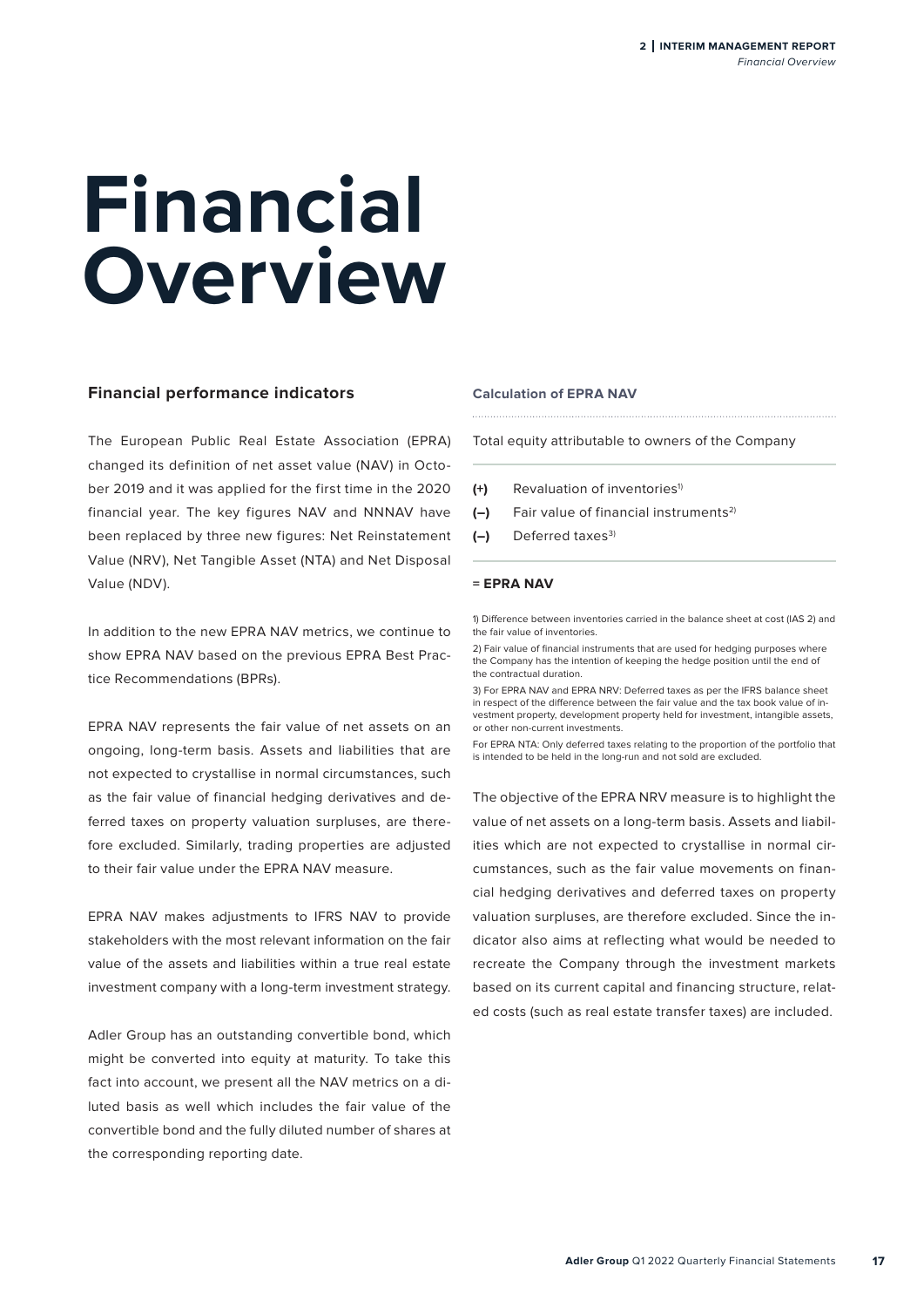#### **Calculation of EPRA NRV**

Total equity attributable to owners of the Company

- **(+)** Revaluation of inventories<sup>1)</sup>
- **(–)** Fair value of financial instruments2)
- **(–)** Deferred taxes3)
- **(+)** Real estate transfer tax4)

#### **= EPRA NRV**

4) For EPRA NRV: Real Estate Transfer Tax on investment properties is the gross value as provided in the valuation certificate (i.e., the value prior to any deduction of purchasers' costs).

For EPRA NTA: The Company has a history of successfully completing share deals; and there is a reasonable expectation that the Company can also do so in the future. Therefore, transfer tax optimisation adjustment has been used by applying the implied average transfer tax consistently achieved in the past.

The underlying assumption behind the EPRA Net Tangible Assets calculation assumes that entities buy and sell assets, thereby crystallising certain levels of deferred tax liability.

#### **Calculation of EPRA NTA**

Total equity attributable to owners of the Company

**(+)** Revaluation of inventories<sup>1)</sup>

- **(–)** Fair value of financial instruments2)
- **(–)** Deferred taxes3)
- **(–)** Goodwill
- **(+)** Real estate transfer tax<sup>4)</sup>

#### **= EPRA NTA**

EPRA Net Disposal Value presents a scenario where deferred tax, financial instruments and certain other adjustments are calculated as to the full extent of their liability, including tax exposure not reflected in the balance sheet, net of any resulting tax. This measure should not be viewed as a "liquidation NAV" because, in many cases, fair values do not represent liquidation values.

#### **Calculation of EPRA NDV**

Total equity attributable to owners of the Company

- **(+)** Revaluation of inventories<sup>1)</sup>
- (-) Fair value of fixed interest rate debt<sup>5)</sup>
- **(–)** Goodwill

#### **= EPRA NDV**

5) The difference between the fair value of fixed interest rate debt and book value included in the balance sheet as per IFRS.

NOI (net operating income) equals total revenue from the property portfolio less all reasonably necessary operating expenses. Aside from rent, a property might also generate revenue from parking and service fees. NOI is used to track the real estate portfolio's capability of generating income.

EBITDA from rental activities is an indicator of a company's financial performance and is calculated by deducting the overhead costs from NOI. It is used as a proxy to assess the recurring earnings potential of the letting business.

EBITDA Total can be derived by adding the net profit from project development activities, the fair value gain from build-to-hold development and the net profit from privatisations to EBITDA from rental activities.

In addition, we present the NOI margin from rental activities – calculated as NOI divided by net rental income, as well as EBITDA margin from rental activities – calculated as EBITDA from rental activities divided by net rental income. These metrics are useful to analyse the operational efficiency at real estate portfolio level as well as at company level.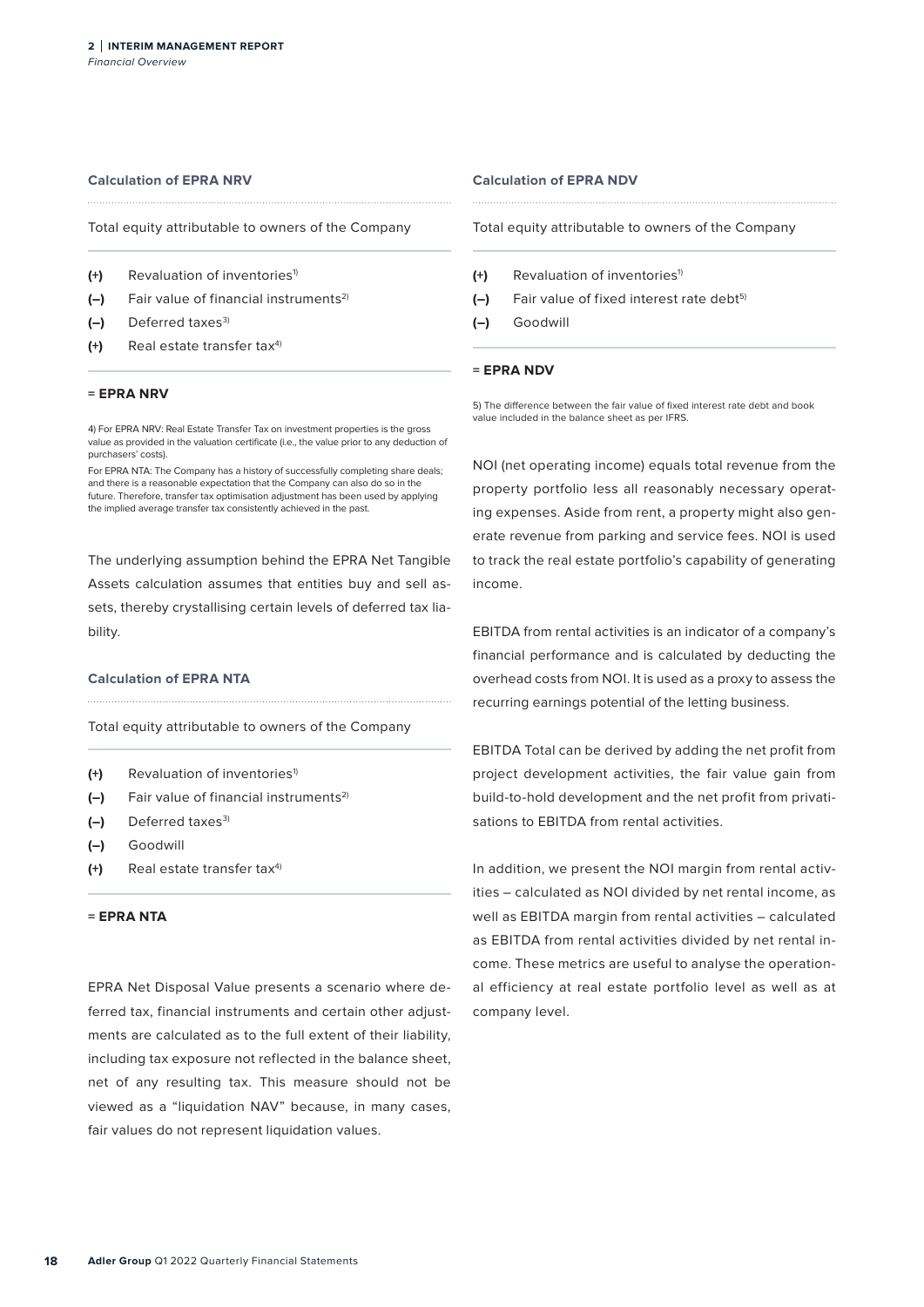#### **Calculation of EBITDA (from rental activities)**

#### Net rental income

- **(+)** Income from facility services and recharged utilities costs
- **= Income from rental activities**
- (-) Cost from rental activities<sup>6)</sup>
- **= Net operating income (NOI) from rental activities**
- **(-)** Overhead costs from rental activities<sup>7)</sup>

#### **= EBITDA from rental activities**

6) Cost from rental activities is the aggregate amount of (a) Salaries and other expenses related to rental activities; (b) Net cost of utilities recharged; and (c) Property operations and maintenance, excluding one-off costs. Adjustments for one-off costs include items that are of a non-periodic nature, recur irregularly, are not typical for operations, or are non-cash-effective.

7) Overhead costs from rental activities represent the "General and administrative expenses" from the profit or loss statement excluding one-off costs and depreciation and amortisation relating to rental activities. Adjustments for oneoff costs include items that are of a non-periodic nature, recur irregularly, are not typical for operations, or are non-cash-effective like impairment losses on trade receivables.

#### **Calculation of EBITDA Total**

Income from rental activities

- **(+)** Income from property development
- **(+)** Income from real estate inventories disposed of
- **(+)** Income from other services
- **(+)** Income from selling of trading properties
- **= Revenue**
- (-) Cost from rental activities<sup>6)</sup>
- **(–)** Other operational costs from development and privatisation sales<sup>8)</sup>

#### **= Net operating income (NOI)**

- (-) Overhead costs from rental activities<sup>7)</sup>
- **(–)** Overhead costs from development and privatisation sales<sup>9)</sup>
- (+) Profit from portfolio sales<sup>10)</sup>
- (+) Fair value gain from build-to-hold development<sup>11)</sup>

#### **= EBITDA Total**

- (-) Net cash interest<sup>12)</sup>
- (+/-) Other net financial costs<sup>13)</sup>
- **(–)** Depreciation and amortisation
- **(+)** Change in fair value of investment properties
- **(+/–)** Other expenses/income14)
- (-) Net income from at-equity valued investment<sup>15)</sup>

#### **= EBT**

8) Other operational costs from development and privatisation sales is the aggregate amount of (a) Costs of real estate inventories disposed of; (b) Costs of property development; and (c) Costs of selling of trading property (condominiums) excluding one-off costs and depreciation and amortisation. Adjustments for oneoff costs include items that are of a non-periodic nature, recur irregularly, are not typical for operations, or are non-cash-effective.

9) Overhead costs from development and privatisation sales represent the "General and administrative expenses" from the profit or loss statement excluding one-off costs and depreciation and amortisation excluding costs relating to rental activities. Adjustments for one-off costs include items that are of a non-periodic nature, recur irregularly, are not typical for operations, or are non-cash-effective.

10) Profit from portfolio sales includes the disposals of IAS 40 properties. This position compares the proceeds generated from the disposal with the last recognised book value and also deducts the related costs of this sale.

11) Our internally developed build-to-hold portfolio allows the Company to generate fair value gain.

12) Net cash interest is equal to "Interest on other loans and borrowings", excluding day-1 fair value non-cash adjustment and interest capitalised for development projects, plus the nominal interest expense on bonds.

13) Other net financial costs is equal to the total "Net finance costs" from the profit or loss statement less "Net cash interest" as calculated in footnote 12) above.

14) Other expenses/income relates to adjustments for one-off costs which include items that are of a non-periodic nature, recur irregularly, are not typical for operations, or are non-cash-effective.

15) Net income from at-equity valued investment from the profit and loss statement.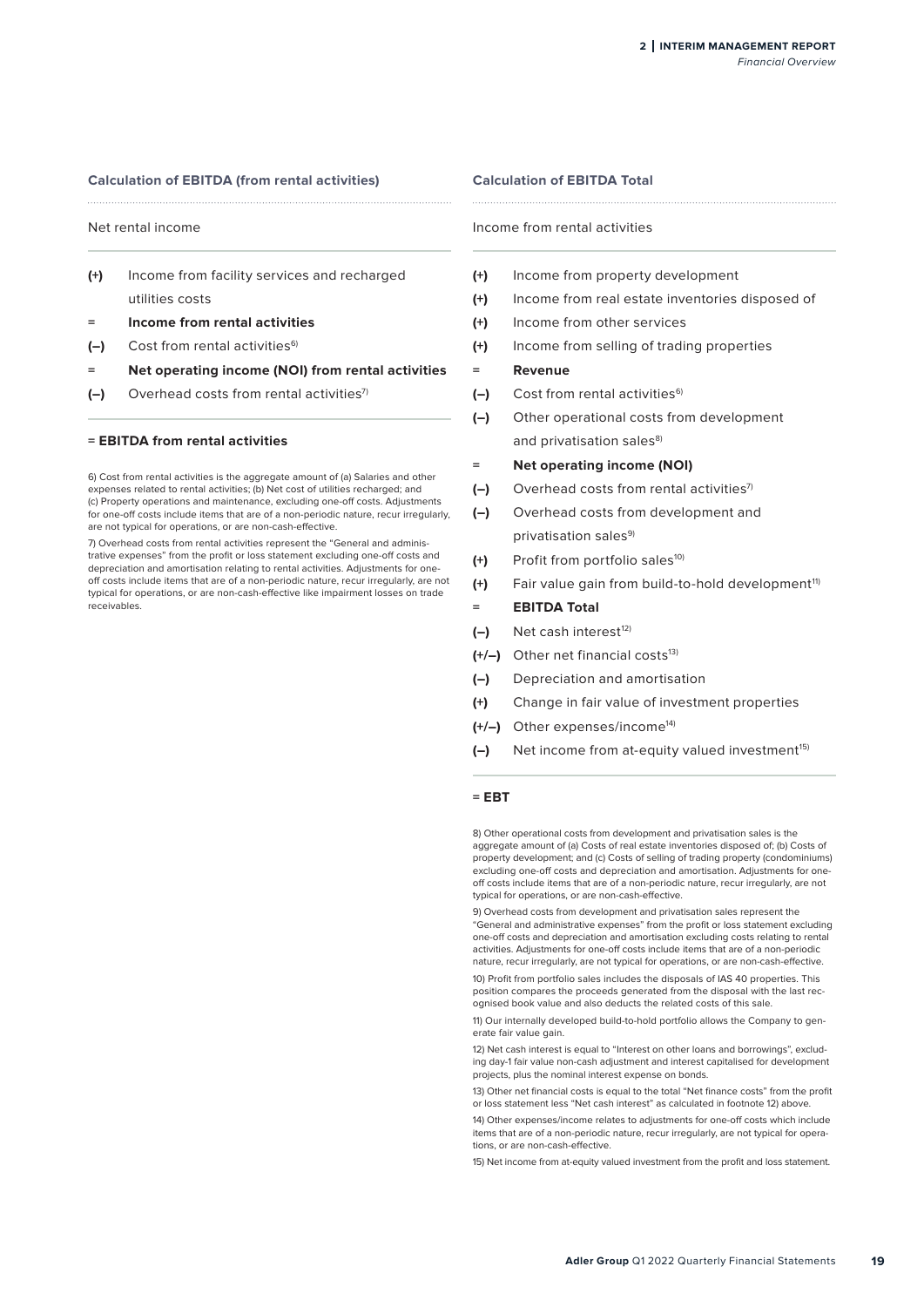Starting with EBITDA from rental activities, we calculate the main performance figure in the sector, FFO 1 (from rental activities). This KPI serves as an indicator of the sustained operational earnings power after cash interest expenses and current income taxes of our letting business.

#### **Calculation of FFO 1 (from rental activities)**

#### EBITDA from rental activities

- **(–)** Net cash interest relating to rental activities16)
- **(–)** Current income taxes relating to rental activities17)
- (-) Interest of minority shareholders<sup>18)</sup>

#### **= FFO 1 (from rental activities)**

16) Net cash interest relating to rental activities is equal to "Interest on other loans and borrowings" relating to rental activities, excluding day-1 fair value noncash adjustment, plus the nominal interest expense on bonds.

17) Only current income taxes relating to rental activities.

18) Interest of minority shareholders in ADLER's subsidiary Brack Capital Properties N.V. ("BCP") as ADLER's share is only 62.78% as at 31 December 2021.

Starting from EBITDA Total, we calculate FFO 2 (incl. disposal results and development activities). FFO 2 is used to indicate the total operational earnings power.

#### **Calculation of FFO 2**

**(incl. disposal results and development activities)**

#### EBITDA Total

- (-) Net cash interest<sup>12)</sup>
- **(–)** Current income taxes19)
- (-) Interest of minority shareholders<sup>18)</sup>

#### **= FFO 2**

#### **(incl. disposal results and development activities)**

19) Current income taxes as presented in the financial statements exclude the income tax relating to the disposal of the non-core portfolio.

The loan-to-value ratio (LTV ratio) indicates the degree to which the net financial liabilities, calculated as the book value of the interest-bearing loans and borrowings plus bonds less cash and cash equivalents, are covered by the fair market value of the real estate portfolio. This indicator helps us to ensure a sustainable ratio of borrowings compared to the fair value of our real estate portfolio.

The LTV ratio was adjusted to align with the methodology of ADLER Real Estate AG. The net financial liabilities are adjusted for selected financial assets like purchase price receivables and financial assets, among others. The fair value of the properties includes advances paid in respect of investment properties and is adjusted for property, plant and equipment used for energy management and property management services and for investments in real estate companies.

#### **Calculation of LTV**

Bonds, other loans and borrowings

- **(+)** Convertible bonds **(–)** Cash and cash equivalents **(–)** Selected financial assets20) **(–)** Contract assets **(–)** Assets and liabilities classified as held for sale **= Net financial liabilities (+)** Fair value of properties21) (+) Investment in real estate companies<sup>22)</sup> **= GAV (Gross Asset Value) = Loan-to-value ratio (LTV ratio)**
- 20) Including financial receivables, trade receivables from the sale of real estate investment and other financial assets.

21) Including investment properties and inventories at their fair value, advances paid in respect of investment properties as well as property, plant and equipment used for energy management and property management services at its book value as at the reporting date.

22) Including investments accounted under the equity method from the consolidated financial statements.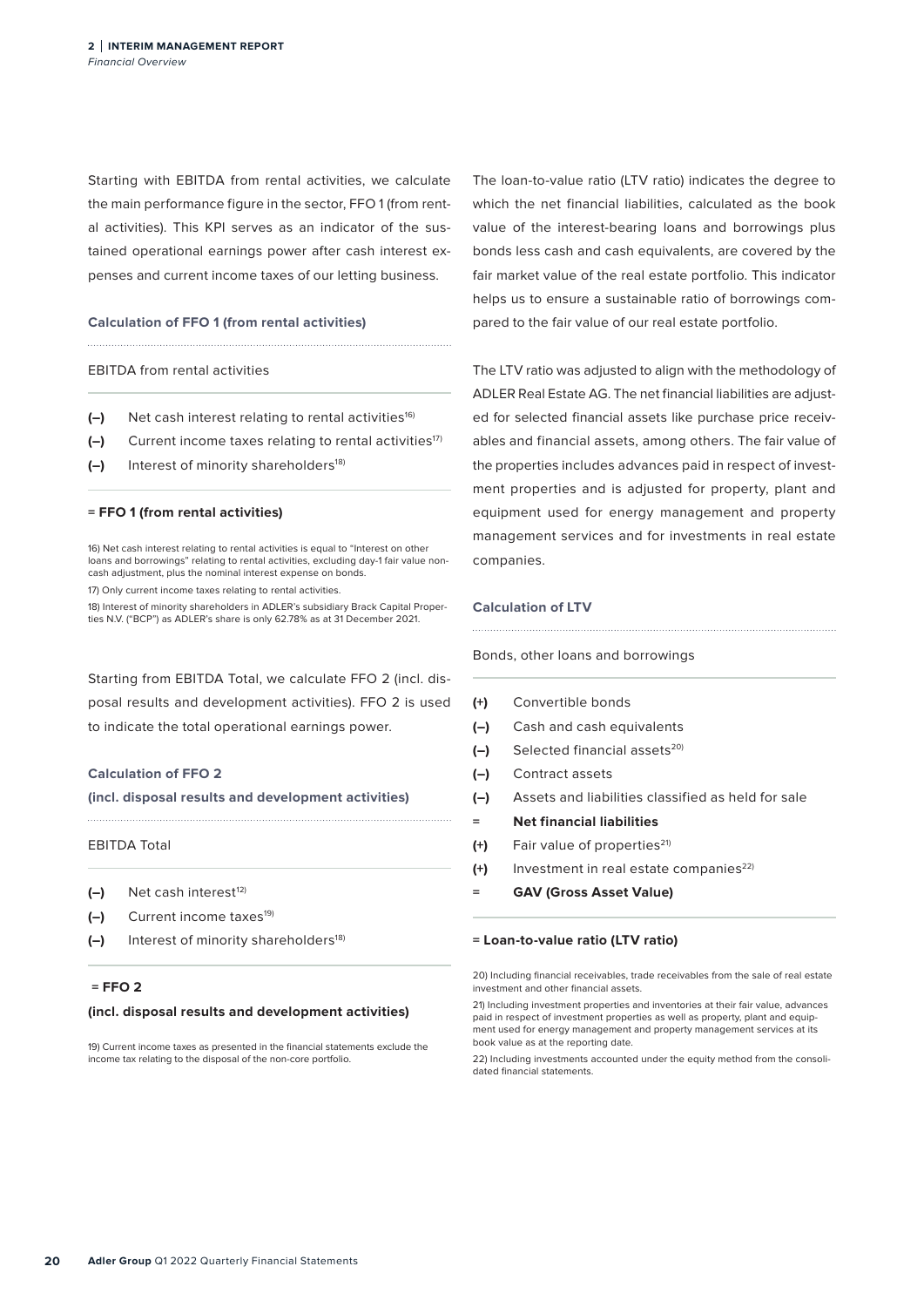We believe that the alternative performance measures described in this section constitute the most important indicators for measuring the operating and financial performance of the Group's business.

We expect all of the above-described alternative performance measures to be of use for our investors in evaluating the Group's operating performance, the net value of the Group's property portfolio and the level of the Group's indebtedness.

Due to rounding, the figures reported in tables and cross-references may deviate from their exact values as calculated.

#### **Profit situation**

EBITDA from rental activities decreased mainly in Q1 2022 compared to 2021 as a result of the disposal of the Northern portfolio to LEG. EBITDA Total has decreased in 2022 compared to 2021 mainly due to lower income from rental activities and property development.

For Q1 2022 the FFO 1 amounts to EUR 29.7 million and translates into a per share basis of EUR 0.25, whereas the FFO 2 accounts for EUR 14.8 million and EUR 0.13 per share.

As at 31 March 2022 the total interest-bearing nominal debt amounted to around EUR 7.6 billion. As at Q1 2022, our average interest rate on all outstanding debt is 2.2%, with a weighted average maturity of 3.7 years and an interest coverage ratio of 2.15<sup>(\*)</sup>.

(\*) The interest coverage ratio ("ICR") is defined as the EBITDA Total relative to the net cash interest in the most recent four consecutive quarters.

#### **EBITDA**

#### **EBITDA from rental activities**

|                                                             | For the three months ended | For the year<br>ended |             |
|-------------------------------------------------------------|----------------------------|-----------------------|-------------|
| In EUR thousand                                             | 31 March 2022              | 31 March 2021         | 31 Dec 2021 |
| Net rental income                                           | 71,050                     | 84.348                | 346,188     |
| Income from facility services and recharged utilities costs | 36,701                     | 28,059                | 148,904     |
| Income from rental activities                               | 107,751                    | 112,407               | 495,092     |
| Cost from rental activities                                 | (43,674)                   | (44, 628)             | (216,775)   |
| Net operating income (NOI) from rental activities           | 64,077                     | 67,779                | 278,317     |
| NOI from rental activities margin (%)                       | 90.2%                      | 80.4%                 | 80.4%       |
| Overhead costs from rental activities                       | (15, 441)                  | (13, 565)             | (50, 569)   |
| <b>EBITDA from rental activities</b>                        | 48,637                     | 54,215                | 227,748     |
| <b>EBITDA</b> margin from rental activities (%)             | 68.5%                      | 64.3%                 | 65.8%       |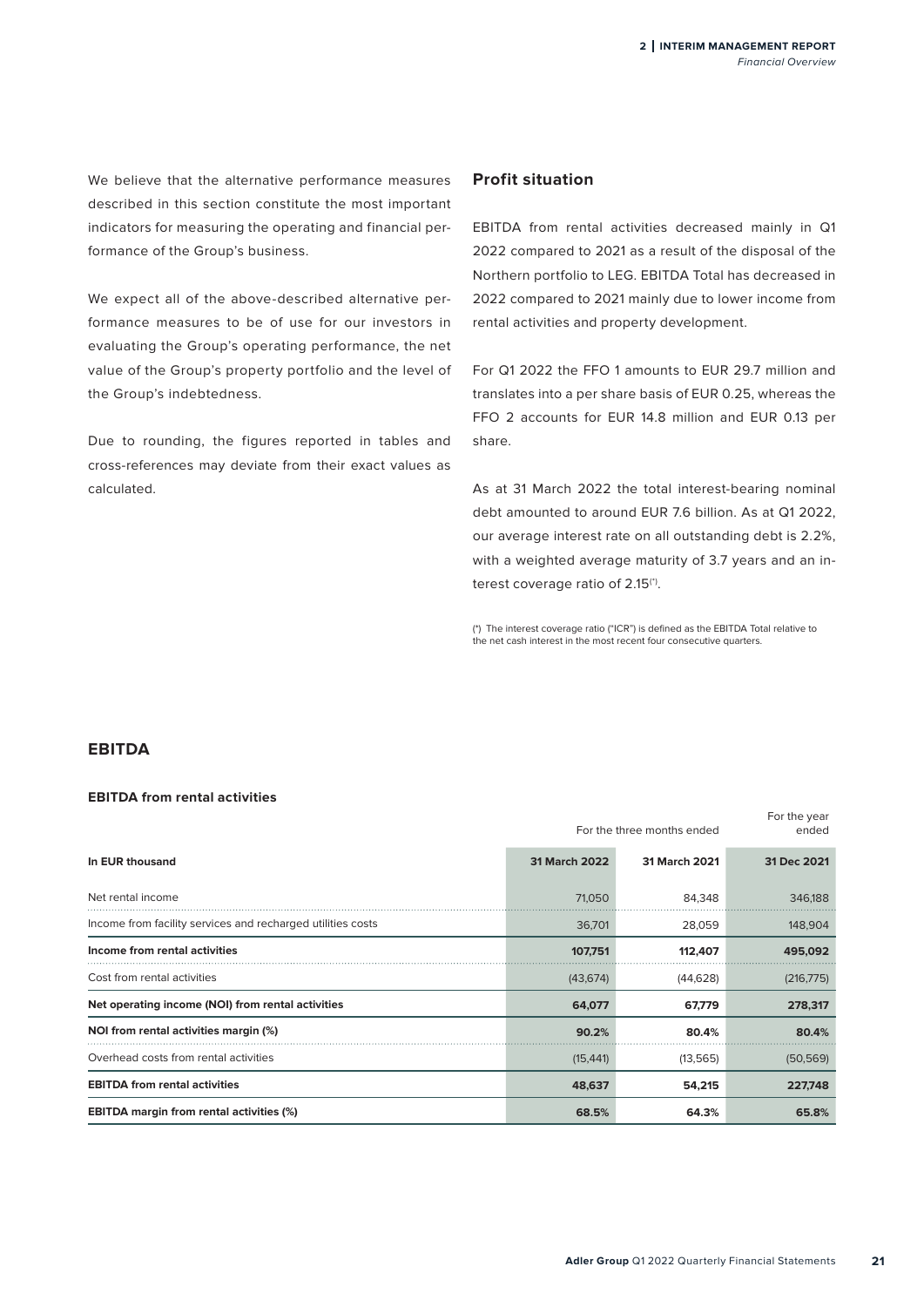*Financial Overview*

#### **EBITDA Total**

|                                                                  | For the three months ended | For the year<br>ended        |               |
|------------------------------------------------------------------|----------------------------|------------------------------|---------------|
| In EUR thousand                                                  | 31 March 2022              | 31 March 2021 <sup>(*)</sup> | 31 Dec 2021   |
| Income from rental activities                                    | 107,751                    | 112,407                      | 495,092       |
| Income from property development                                 | 15,517                     | 45,570                       | 122,969       |
| Income from other services                                       | 5,493                      | 6,051                        | 18,126        |
| Income from real estate inventory disposed of                    |                            | 218,667                      | 502,108       |
| Income from sale of trading properties                           | 365                        | 1,940                        | 5,437         |
| Revenue                                                          | 129,126                    | 384,635                      | 1,143,732     |
| Cost from rental activities                                      | (43, 674)                  | (44, 628)                    | (216, 775)    |
| Other operational costs from development and privatisation sales | (22, 123)                  | (293,998)                    | (611, 416)    |
| <b>Net operating income (NOI)</b>                                | 63,329                     | 46,009                       | 315,541       |
| Overhead costs from rental activities                            | (15, 441)                  | (13, 565)                    | (50, 569)     |
| Overhead costs from development and privatisation sales          | (4,679)                    | (7,121)                      | (19, 674)     |
| Profit from portfolio sales <sup>(**)</sup>                      |                            |                              | 45,638        |
| Fair value gain from build-to-hold development("")               |                            |                              | (82,690)      |
| <b>EBITDA Total</b><br>.                                         | 43,209                     | 25,323                       | 208,246       |
| Net cash interest                                                | (22, 779)                  | (31, 809)                    | (97, 903)     |
| Other net financial costs                                        | (31,039)                   | (27,090)                     | (284, 566)    |
| Depreciation and amortisation                                    | (5,986)                    | (3,841)                      | (19, 688)     |
| Other income/(expenses)                                          | (61, 229)                  | (16,986)                     | (1, 281, 721) |
| Change in valuation                                              | 69,318                     | 200,895                      | 452,195       |
| Net income from at-equity valued investments                     | 346                        |                              | 758           |
| <b>EBT</b>                                                       | (8,159)                    | 146,493                      | (1,022,680)   |

(\*) Prior period's revenue (increased by EUR 218.7 million), cost of operations (increased by EUR 253.5 million), income tax expense (decreased by EUR 1.9 million) and

profit (decreased by EUR 32.9 million) retrospectively restated. Refer to Note 4.O of the Annual Report 2021.

(\*\*) Contains the profit stemming from the KKR/Velero transaction. (\*\*\*) Previous year's figures adjusted for reclassified projects.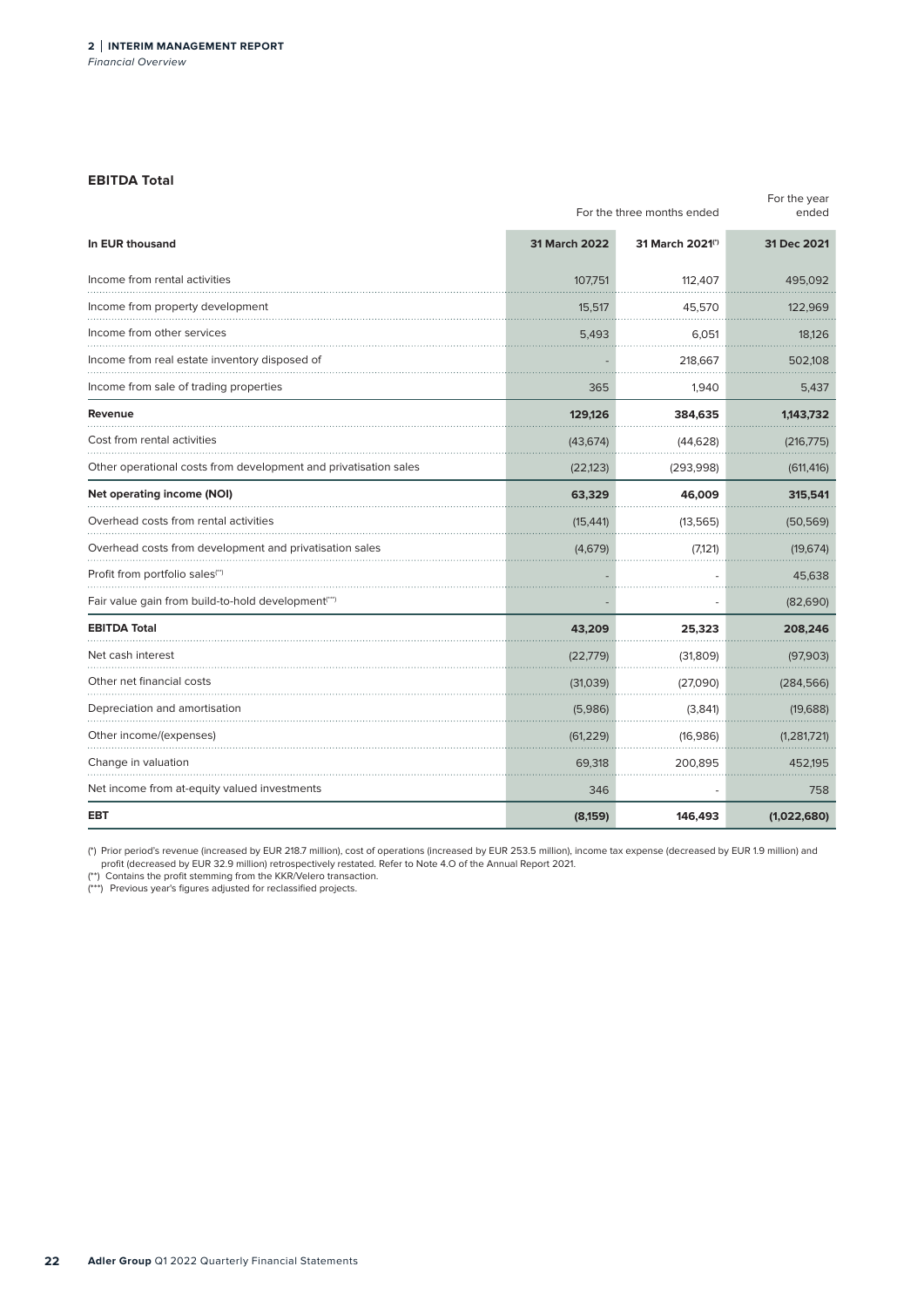#### **FFO**

#### **FFO 1 (from rental activities)**

|                                      | For the three months ended |               |             |
|--------------------------------------|----------------------------|---------------|-------------|
| In EUR thousand                      | 31 March 2022              | 31 March 2021 | 31 Dec 2021 |
| <b>EBITDA</b> from rental activities | 48,637                     | 54,215        | 227.748     |
| Net cash interest                    | (14, 406)                  | (18,981)      | (75, 644)   |
| Current income taxes                 | (2,040)                    | (947)         | (5,600)     |
| Interest of minority shareholders    | (2,441)                    | (1,960)       | (9, 433)    |
| FFO 1 (from rental activities)       | 29,750                     | 32,327        | 137,072     |
| No. of shares <sup>(*)</sup>         | 117,510                    | 117,510       | 117,510     |
| FFO 1 per share                      | 0.25                       | 0.28          | 1.17        |

(\*) The number of shares is calculated as weighted average for the related period.

#### **FFO 2 (incl. disposal results and development activities)**

| For the three months ended        |               |                              | For the year<br>ended |
|-----------------------------------|---------------|------------------------------|-----------------------|
| In EUR thousand                   | 31 March 2022 | 31 March 2021 <sup>(*)</sup> | 31 Dec 2021           |
| <b>EBITDA Total</b>               | 43,209        | 25,323                       | 208,246               |
| Net cash interest                 | (22,779)      | (31,809)                     | (97,903)              |
| Current income taxes              | (3,143)       | (4,776)                      | (40,027)              |
| Interest of minority shareholders | (2, 441)      | (1,960)                      | (9, 433)              |
| FFO <sub>2</sub>                  | 14,847        | (13, 222)                    | 60,883                |
| No. of shares <sup>(**)</sup>     | 117,510       | 117,510                      | 117,510               |
| FFO 2 per share                   | 0.13          | (0.11)                       | 0.52                  |

(\*) Prior period's revenue (increased by EUR 218.7 million), cost of operations (increased by EUR 253.5 million), income tax expense (decreased by EUR 1.9 million) and profit (decreased by EUR 32.9 million) retrospectively restated. Refer to Note 4.O of the Annual Report 2021.

(\*\*) The number of shares is calculated as weighted average for the related period.

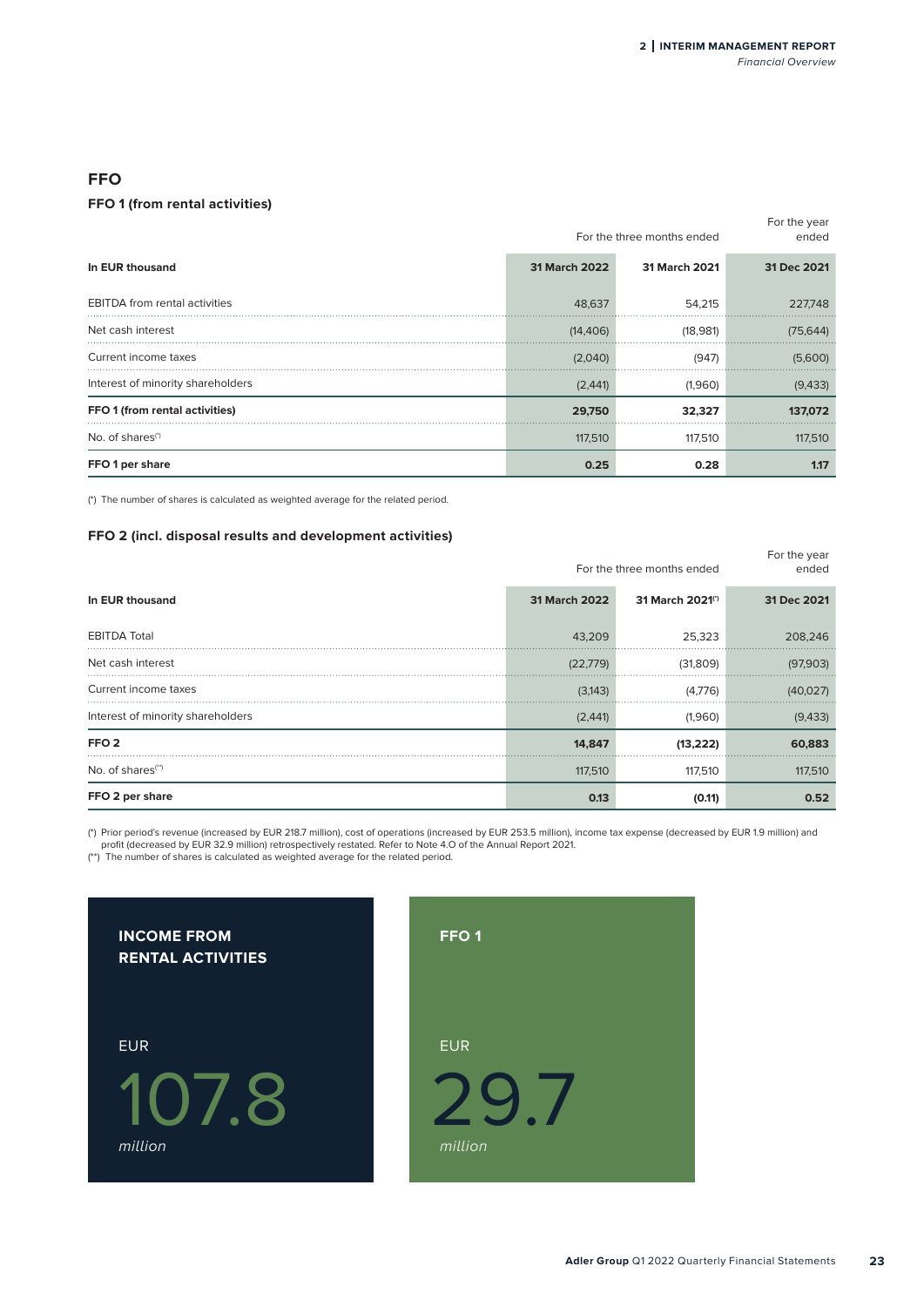#### **Financial and asset position**

The Group's total assets decreased slightly from EUR 13.0 billion on 31 December 2021 to EUR 12.8 billion as at 31 March 2022. The Company has updated the fair value of the yielding properties based on a third-party valuation.

#### **Financial position**

| In EUR thousand                                                     | 31 March 2022 | 31 Dec 2021 |
|---------------------------------------------------------------------|---------------|-------------|
| Investment properties and advances related to investment properties | 7,201,721     | 7,115,862   |
| Other non-current assets                                            | 413,081       | 337,179     |
| <b>Non-current assets</b>                                           | 7,614,802     | 7,453,041   |
| Cash and cash deposits                                              | 760,160       | 555,700     |
| Inventories                                                         | 1,111,898     | 1,093,454   |
| Other current assets                                                | 832,810       | 916,541     |
| <b>Current assets</b>                                               | 2,704,868     | 2,565,695   |
| Non-current assets held for sale                                    | 2,525,540     | 3,017,588   |
| <b>Total assets</b>                                                 | 12,845,210    | 13,036,324  |
| Interest-bearing debts                                              | 6,682,525     | 7,003,429   |
| Other liabilities                                                   | 771,015       | 730,540     |
| Deferred tax liabilities                                            | 679,098       | 759,828     |
| Liabilities classified as available for sale                        | 1,033,848     | 849,050     |
| <b>Total liabilities</b>                                            | 9,166,486     | 9,342,847   |
| Total equity attributable to owner of the Company                   | 2,983,780     | 2,990,383   |
| Non-controlling interests                                           | 694,944       | 703,094     |
| <b>Total equity</b>                                                 | 3,678,724     | 3,693,477   |
| <b>Total equity and liabilities</b>                                 | 12,845,210    | 13,036,324  |

In the tables below we present the new EPRA key figures as presented in the new EPRA BPRs and compare them with the previous EPRA NAV definition.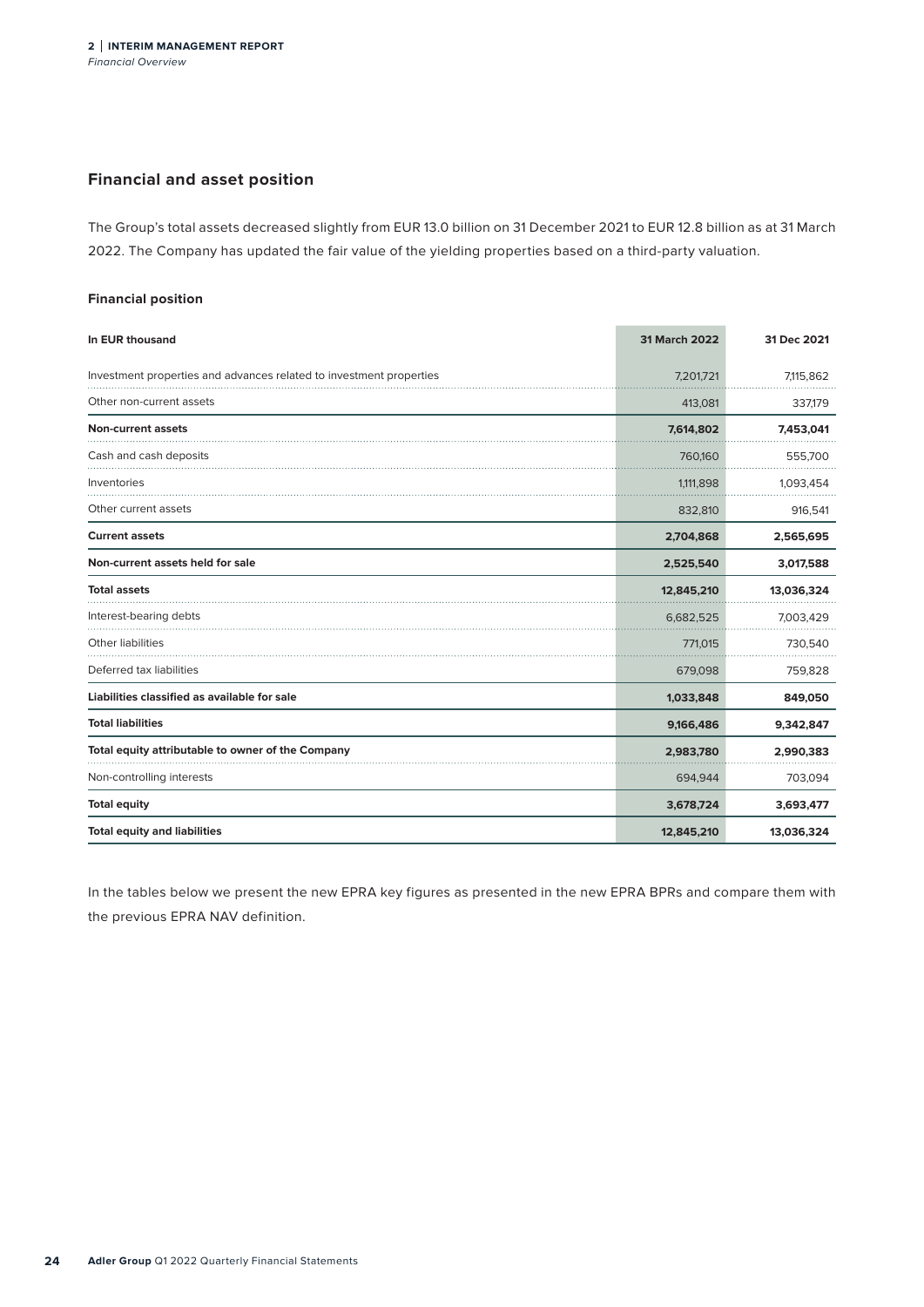#### **EPRA NAVs**

|                                                    |            |            |            | 31 March 2022(*) |
|----------------------------------------------------|------------|------------|------------|------------------|
| In EUR thousand                                    | <b>NAV</b> | <b>NRV</b> | <b>NTA</b> | <b>NDV</b>       |
| Total equity attributable to owners of the Company | 2,983,779  | 2,983,779  | 2,983,779  | 2,983,779        |
| Revaluation of inventories                         | 8,459      | 8,459      | 8,459      | 8,459            |
| Deferred tax                                       | 883,751    | 883,751    | 788,873    |                  |
| Goodwill                                           |            |            | (91, 394)  | (91, 394)        |
| Fair value of financial instruments                | 1.128      | 1.128      | 1,128      |                  |
| Fair value of fixed interest rate debt             |            |            |            | 446,503          |
| Real estate transfer tax                           |            | 706,781    | 507,016    |                  |
| <b>EPRA NAV</b>                                    | 3,877,118  | 4,583,899  | 4,197,861  | 3,347,348        |
| No. of shares                                      | 117,510    | 117,510    | 117,510    | 117,510          |
| <b>EPRA NAV per share</b>                          | 32.99      | 39.01      | 35.72      | 28.49            |
| Convertibles                                       | 99,384     | 99,384     | 99,384     | 99,384           |
| <b>EPRA NAV fully diluted</b>                      | 3,976,502  | 4,683,283  | 4,297,245  | 3,446,731        |
| No. of shares (diluted)                            | 118,694    | 118,694    | 118,694    | 118,694          |
| EPRA NAV per share fully diluted                   | 33.50      | 39.46      | 36.20      | 29.04            |

(\*) Adjusted for BCP IFRS 5 illustration which has been disregarded; the corresponding line items have been reversed into respective balance sheet positions.

#### **EPRA NAVs**

| In EUR thousand                                    | <b>NAV</b> | <b>NRV</b> | <b>NTA</b> | <b>NDV</b> |
|----------------------------------------------------|------------|------------|------------|------------|
| Total equity attributable to owners of the Company | 2,990,383  | 2,990,383  | 2,990,383  | 2,990,383  |
| Revaluation of inventories                         | 8,167      | 8,167      | 8,167      | 8.167      |
| Deferred tax                                       | 947,757    | 947,757    | 857,403    |            |
| Goodwill                                           |            |            | (91,400)   | (91,400)   |
| Fair value of financial instruments                | 2,412      | 2,412      | 2,412      |            |
| Fair value of fixed interest rate debt             |            |            |            | 435.476    |
| Real estate transfer tax                           |            | 700,654    | 501,611    |            |
| <b>EPRA NAV</b>                                    | 3.948.718  | 4,649,372  | 4.268.575  | 3,342,626  |
| No. of shares                                      | 117,510    | 117,510    | 117,510    | 117,510    |
| <b>EPRA NAV per share</b>                          | 33.60      | 39.57      | 36.33      | 28.45      |
| Convertibles                                       | 99,025     | 99,025     | 99,025     | 99,025     |
| <b>EPRA NAV fully diluted</b>                      | 4.047.743  | 4,748,397  | 4,367,600  | 3,441,651  |
| No. of shares (diluted)                            | 118.694    | 118.694    | 118,694    | 118,694    |
| <b>EPRA NAV per share fully diluted</b>            | 34.10      | 40.01      | 36.80      | 29.00      |

(\*) Adjusted for BCP IFRS 5 illustration which has been disregarded; the corresponding line items have been reversed into respective balance sheet positions.

31 Dec 2021<sup>(\*)</sup>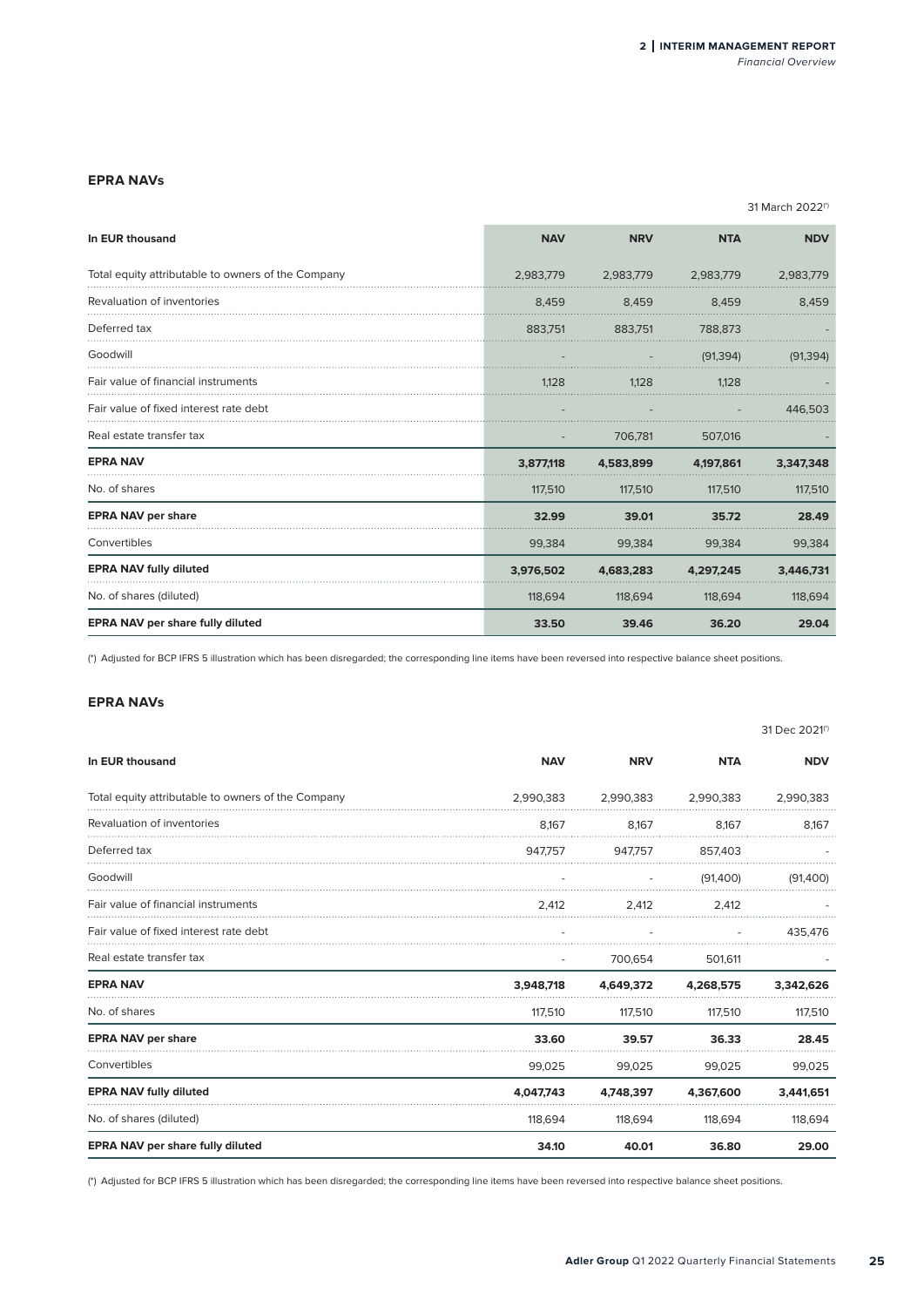#### **Loan-to-value**

We fund our properties based on a conservative financing strategy with a mix of secured mortgage loans and capital market instruments.

| In EUR thousand                                    | 31 March 2022(1) | 31 Dec 2021(1) |
|----------------------------------------------------|------------------|----------------|
| Corporate bonds and other loans and borrowings     | 7,285,891        | 7,439,732      |
| Convertible bonds                                  | 219,056          | 216,941        |
| Cash and cash equivalents                          | (939,602)        | (580, 561)     |
| Selected financial assets <sup>(**)</sup>          | (726, 701)       | (745, 310)     |
| Net contract assets                                | (47, 382)        | (46,128)       |
| Assets and liabilities classified as held for sale | (537,988)        | (1,193,284)    |
| <b>Net financial liabilities</b>                   | 5,253,275        | 5,091,390      |
| Fair value of properties (including advances)      | 10,080,404       | 9,965,420      |
| Investment in real estate companies                | 29,843           | 32,395         |
| Gross asset value (GAV)                            | 10,110,247       | 9,997,815      |
| <b>Net loan-to-value</b>                           | 52.0%            | 50.9%          |
| Net loan-to-value excluding convertibles           | 49.8%            | 48.8%          |

(\*) Adjusted for BCP IFRS 5 illustration which has been disregarded; the corresponding line items have been reversed into respective balance sheet positions. (\*\*) Including financial receivables (EUR 370 million), trade receivables from the sale of real estate investment (EUR 242 million) and other financial assets (EUR 115 million).

For the LTV calculation, the net financial liabilities are adjusted for selected financial assets like purchase price receivables, among others. The fair value of the properties including advances is adjusted for property, plant and equipment used for energy management and property management services and for investments in real estate companies.

As at the reporting date, our net loan-to-value (LTV) was 52.0%.

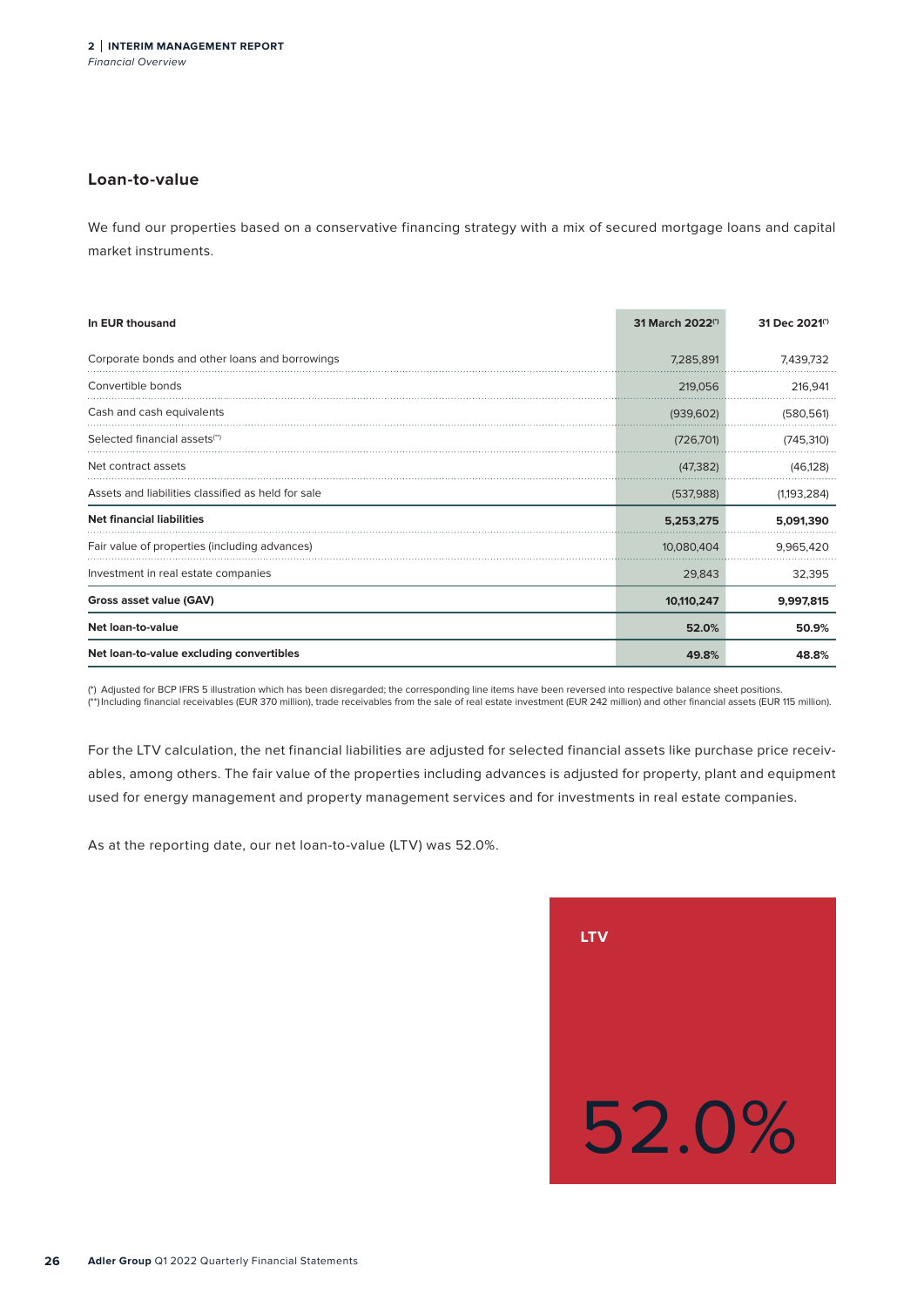### <span id="page-26-0"></span>**Material Events in the Reporting Period and Subsequent Events**

**A.** On 13 January 2022, Adler Group announced the signing of an agreement with KKR, a leading global investment firm, on the sale of approximately 14,400 residential and commercial units, predominantly located in medium-sized cities in eastern Germany. The transaction is structured as an asset deal. The agreed purchase price corresponds to a valuation of the portfolio of EUR 1.05 billion and thus a premium on the book value reported as of 30 September 2021 and independently appraised by CBRE. Adler Group expects net cash proceeds from the transaction of around EUR 600 million. This corresponds to the amount stated in previous publications. With this cash inflow, Adler Group will further deliver on its objective of deleveraging its balance sheet and achieve its strategic goal of reducing the loan-to-value ratio (LTV) to below 50%. The signed agreement corresponds to the terms of the letter of intent concluded between Adler Group and KKR/Velero at the end of October 2021. Thus, the sale above book value provides further evidence of the intrinsic value of the Adler Group portfolio. As of the reporting date, investment properties of EUR 654 million have already been transferred to the purchaser with the remaining portion expected to be closed in 2022. Due to the fact that the investment properties were measured at the agreed sales price, the sale did not impact the profit of the reporting period, except costs of sales in the amount of EUR 1.3 million. Cash proceeds received amount to EUR 654 million and were used to repay bank loans and borrowings in the amount of EUR 336 million. In this context, early repayment fees were incurred in the amount of EUR 10.2 million (presented as finance expenses).

**B.** Following the completion of the acquisition of the Company's shares in Brack Capital Properties N.V. ("BCP") of approximately 7% by LEG on 6 January 2022, the Company estimates that in light of the real estate tax laws applicable in Germany, BCP's subsidiaries may be subject to a tax liability as a result of the acquisition of the shares, for which a provision was set up at EUR 20.4 million during the reporting period. Despite the fact that the amount to be paid may be lower, BCP resolved to provide for the entire amount in the first quarter of 2022.

**C.** On 28 January 2022, Adler Group was informed by its statutory auditor KPMG Luxembourg that due to the ongoing forensic special investigation on the allegations made by Viceroy Research Report, which should be completed prior to the issuance of an audit opinion, that it is highly unlikely that the audit of the financial statements can be concluded timely enough to allow for a publication of the audited financial statements by 31 March 2022.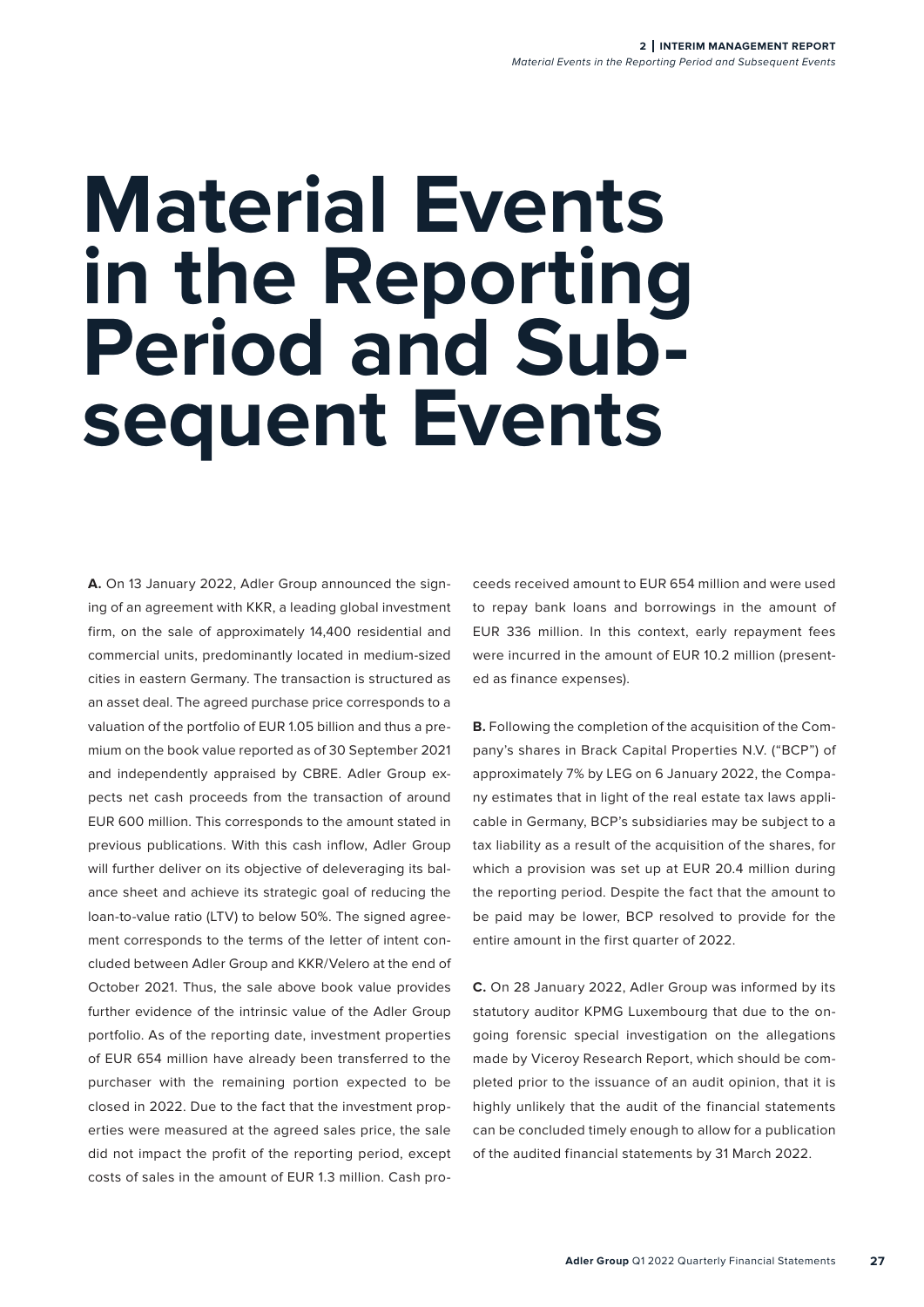**D.** On 31 January 2022, Dr. Michael Bütter tendered his resignation from the Board of Directors of Adler Group with effective date of 31 January 2022. This resignation is driven by the recent decision of the Supervisory Board of Union Investment Real Estate GmbH to assign Dr. Bütter additional areas of responsibility within the regulated real estate division of Union Investment with the approval of the German Federal Financial Supervisory Authority (Bundesanstalt für Finanzdienstleistungsaufsicht, BaFin). After due consideration by all relevant parties, there is a consensus that these new responsibilities within Union Investment Real Estate GmbH could potentially give rise to conflicts of interest, which must be avoided in the interests of both companies.

**E.** On 16 February 2022, the members of the Board of Directors of Adler Group appointed Prof. Dr. A. Stefan Kirsten as new member of the Board of Directors and elected him as Chairman of the Board of Directors with immediate effect. The previous Chairman of the Board of Directors, Dr. Peter Maser, was elected as Deputy Chairman.

**F.** On 11 February 2022, the international rating agency Standard and Poor's (S&P) lowered the long-term issuer credit rating on Adler to "B-" from "B+" and lowered the issue ratings on its senior unsecured debt to "B" from "BB-". The ratings were placed on CreditWatch negative.

**G.** In May 2020, Consus had sold 7 non-strategic predominantly commercial development projects to Partners Immobilien Capital Management for a purchase price of EUR 313 million. The transfer of the project companies holding these 7 development projects was closed in December 2020. By year-end 2021, Consus had only received part of the purchase price with no assurance regarding timing and amount of the outstanding payments. Therefore, it became clear to Consus that a rescindment was the best way to proceed thereby avoiding any lengthy legal proceedings against the buyer. The rescindment was formally notarised on 31 March 2022 and is subject to certain closing conditions.

**H.** The loans to various companies of the Taurecon Group, representing the minority shareholder in numerous fully consolidated entities of the Company, have been streamlined and standardised with regard to terms and conditions including collaterals. The loans amount to EUR 121.4 million as of 31 March 2022 and have a uniform maturity date until 30 September 2024. The interest rate amounts to 4.30%. In addition, Taurecon has pledged the shares held by it as minority shareholder as collateral for the loans outstanding. All loans were previously measured at cost except the loan granted to Taurecon Invest IX GmbH (nominal amount as of 31 December 2021 EUR 46.3 million) which was measured at fair value through profit and loss ("FVtPL") due to the borrower's settlement option in shares. This loan was turned into a plain loan agreement (i.e. no settlement option) and includes collateral as well. The amendment resulted in the derecognition of this loan measured at FVtPL which resulted in an income of EUR 12.3 million (presented as finance income). As a result of this amendment, this loan meets the "solely payment of principal and interest criteria" and has been measured at cost subsequently.

**I.** During March, 2022, BCP completed a private placement of NIS 528,440,367 par value of debentures (Series B) by way of expansion of the registered series. This corresponds to a nominal amount of approximately EUR 149.9 million with an effective interest rate of approximately 1%. The proceeds from the private placement of approximately EUR 163 million were received during the reporting period. This led to cash proceeds of EUR 162.5 million and to an increase of the bonds by EUR 163.5 million. Due to the reclassification as held for sale (IFRS 5), the amount has been included in non-current liabilities held for sale and in the cash flows of the disposal group separately.

**J.** Current derivatives liabilities include the written call option granted by ADLER to LEG Immobilien SE to tender its remaining shares in BCP at a minimum tender offer price of EUR 157 per share. The option has been initially measured at a transaction price of EUR 7.5 million. As of 31 March 2022, the option has been remeasured at fair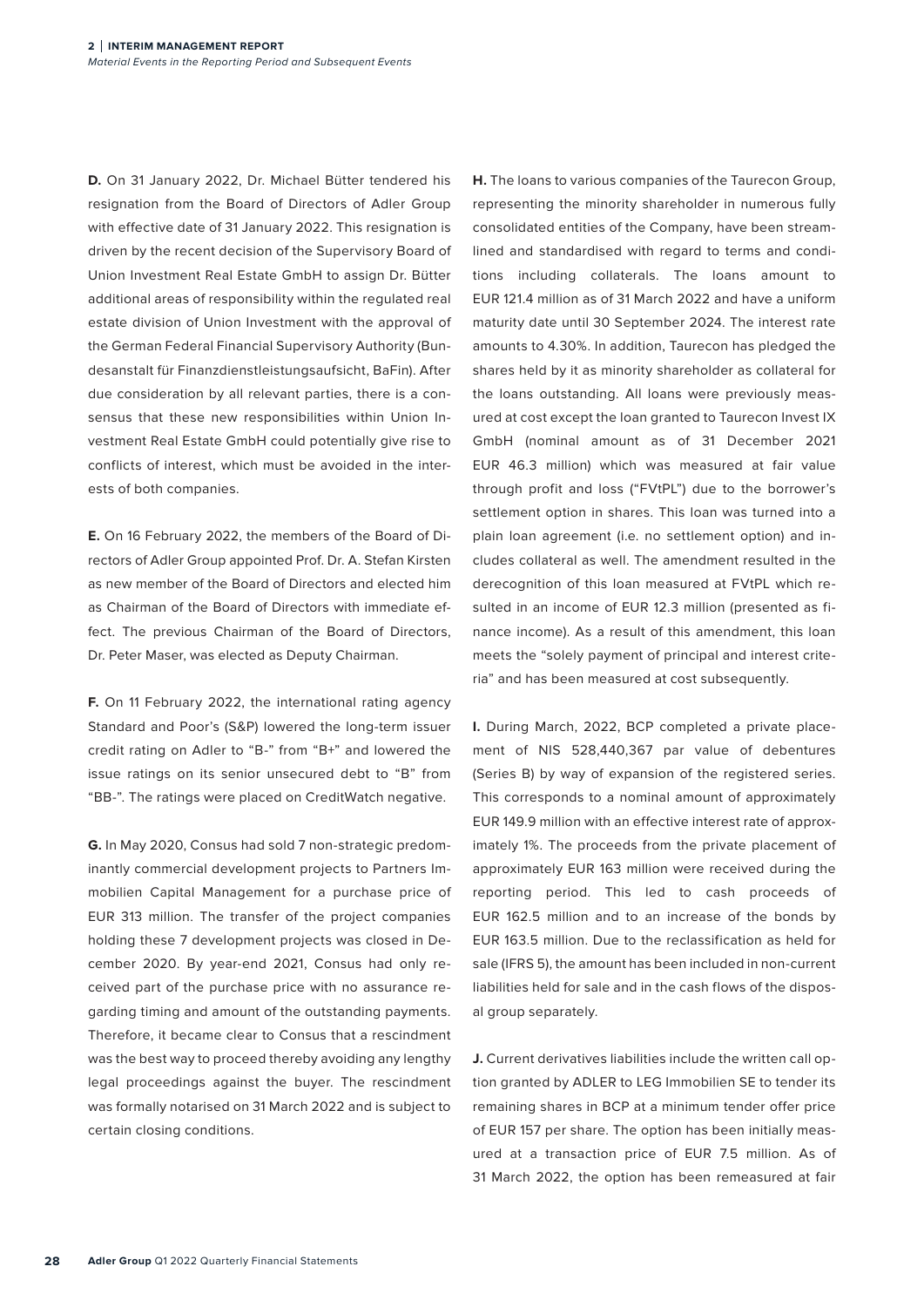value using the option pricing model of Black and Scholes which includes the stock price of BCP, the volatility of the stock price and discount rates as key parameters. As of the reporting date, the fair value of the option amounts to EUR 55.3 million (EUR 38.2 million as of 31 December 2021). The increase in fair value has been presented in finance expenses (EUR 17.1 million).

**K.** On 4 April 2022, the new federal government decided that from 2023 landlords would also have to contribute to the  $CO<sub>2</sub>$  levy on heating costs. A staged model is planned, which sets the share of landlords in inverse relation to the energy efficiency of the building.

**L.** As announced on 16 March 2022, ADLER Real Estate AG repaid its bond (ISIN XS1843441491) in the full amount of EUR 400 million on 19 April 2022, the maturity date.

**M.** On 21 April 2022, Adler Group announced that KPMG Forensic had provided the Company with the final report of its comprehensive review of the allegations of Viceroy Research LLC. This report was published on the website of the Company on 22 April 2022. KPMG Forensic did not find evidence that there were systematic fraudulent and looting transactions with allegedly related parties. However, KPMG Forensic identified deficiencies in the documentation and the process handling of those transactions. Prof. Dr. Kirsten, Chairman of the Board of Directors of Adler Group, announced a programme to address the identified weaknesses in structure and process on 22 April 2022. First results of this programme are to be published prior to the Annual General Meeting of the Company on 29 June 2022.

**N.** Due to the disclaimer of opinion by the auditor on the consolidated financial statements and the annual accounts of Adler Group S.A., all members of the Board of Directors who held a mandate in 2021 offered their resignation on 30 April 2022 with immediate effect. For the continuity of the Company the resignations of Thilo Schmid, Thomas Zinnöcker as well as of Co-CEO Thierry Beaudemoulin were only accepted with effect as of the date of the general meeting of the Company on 29 June 2022. The Board of Directors now consists of the Chair-

man of the Board of Directors Prof. Dr. A. Stefan Kirsten, the CEO and Daily Manager Thierry Beaudemoulin, Thilo Schmid and Thomas Zinnöcker. At the General Meeting the Board will then stand for reelection.

**O.** On 3 May 2022, the Company issued a declaration of rescission regarding the sales contract of the development project Offenbach-Kaiserlei. The Company expects to sell this project to another investor in the course of the year.

**P.** On 5 May 2022, the international rating agency Standard and Poor's (S&P) downgraded the issuer rating of Adler Group S.A. and ADLER Real Estate AG from B- to CCC with outlook negative. The rating of the unsecured bonds was lowered from B to CCC. The ratings were removed from CreditWatch negative.

**Q.** On 17 May 2022, the Company announced that effective 1 June 2022, Thomas Echelmeyer will join the Senior Management of Adler Group as interim Chief Financial Officer (CFO). He will hold this position temporarily until the CFO position is finally filled. The process to find a permanent CFO is underway.

Also the Company announced that the Board of Directors concluded that it is not advisable for the Company to pay a dividend in the light of the existing disclaimer of opinion by the auditor. Accordingly, the Board will recommend to the coming AGM to not pay a dividend for the financial year 2021.

Furthermore, the Company announced that KPMG Luxembourg Société anonyme ("KPMG") informed the Company that KPMG is not available to audit the 2022 standalone and consolidated financial statements of the Company. The Company has initiated a selection process to appoint a new auditor for the Company.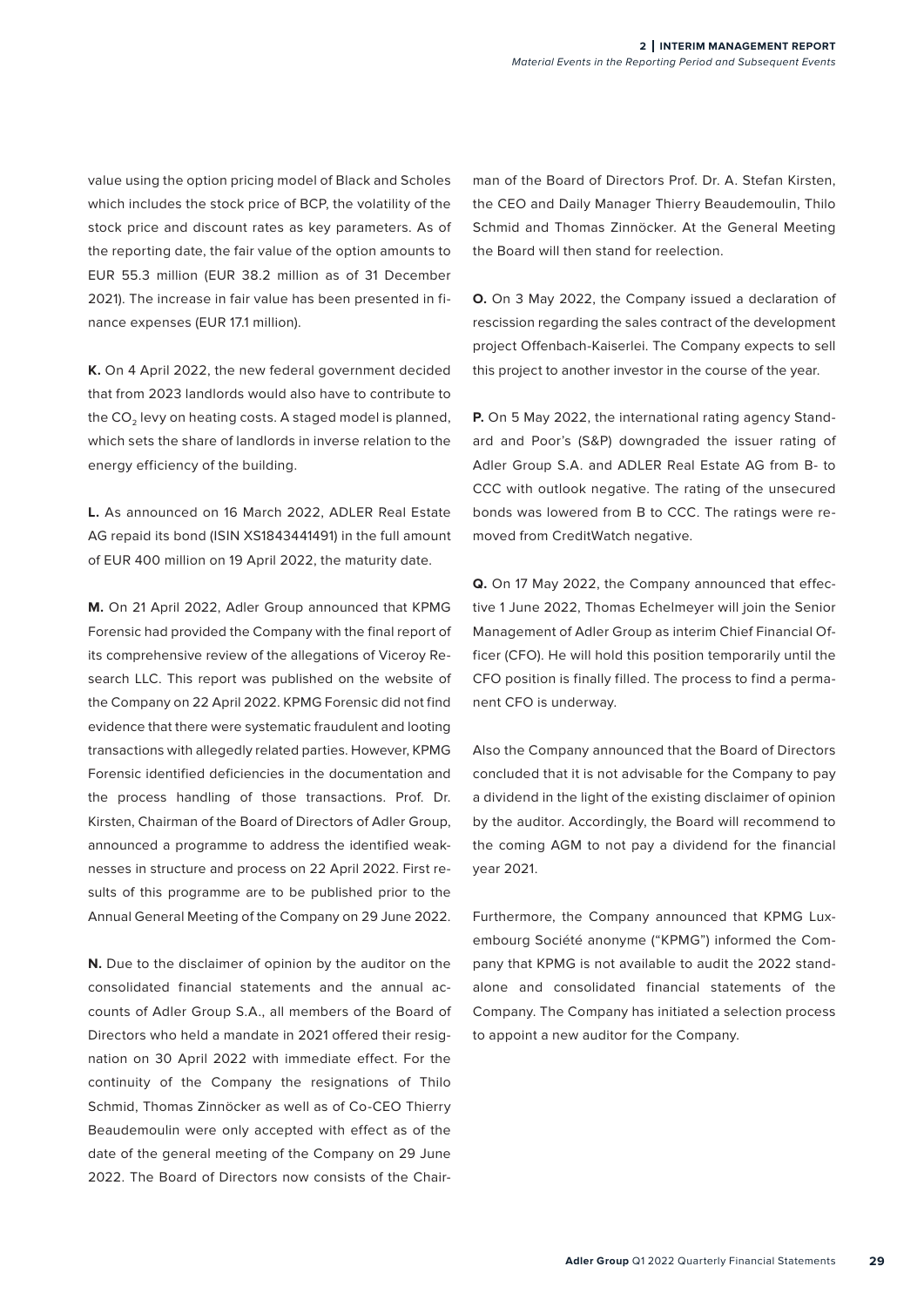# <span id="page-29-0"></span>**Forecast Report**

#### **Forecast for 2022**

Following significant disposals made from the yielding asset portfolio, we expect to generate net rental income for 2022 in the range of EUR 203–212 million and FFO 1 in the range of EUR 73–76 million.

For 2022, we anticipate a dividend payout ratio of 50% of FFO 1, subject to approval of the annual General Meeting. This would equal approximately EUR 0.32 per share given the current number of shares.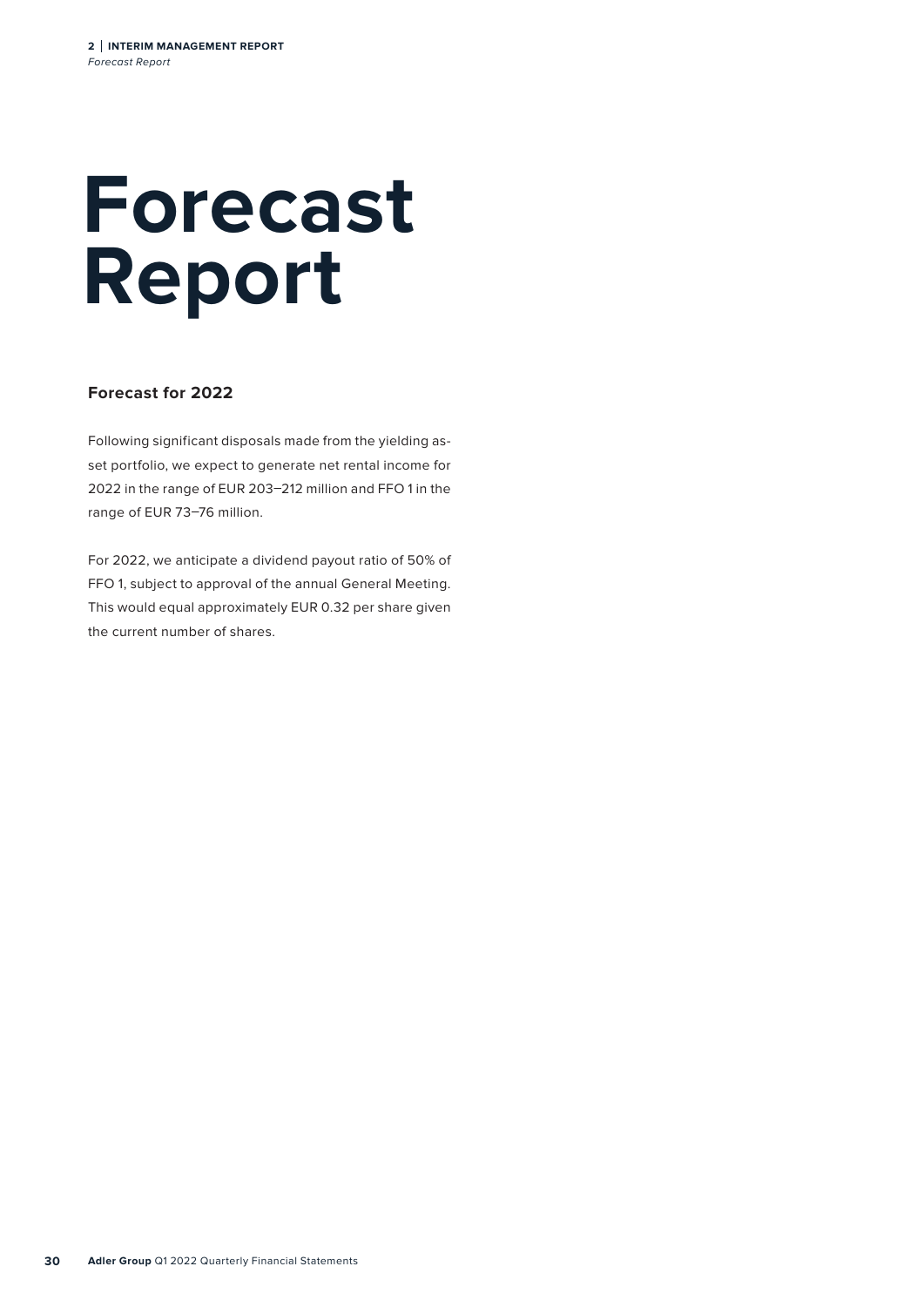### <span id="page-30-0"></span>**Responsibility Statement**

*I confirm, to the best of my knowledge, that the Condensed Interim Financial Statements of Adler Group S.A. presented in this Q1 2022 Quarterly Financial Statements, prepared in conformity with International Financial Reporting Standards as issued by the International Accounting Standards Board and as adopted by the European Union, give a true and fair view of the net assets, financial and earnings position of the Company, and that the Interim Management Report includes a fair review of the development of the business, and describes the main opportunities, risks and uncertainties associated with the Company for the remaining nine months of the year.*

**Thierry Beaudemoulin** *CEO*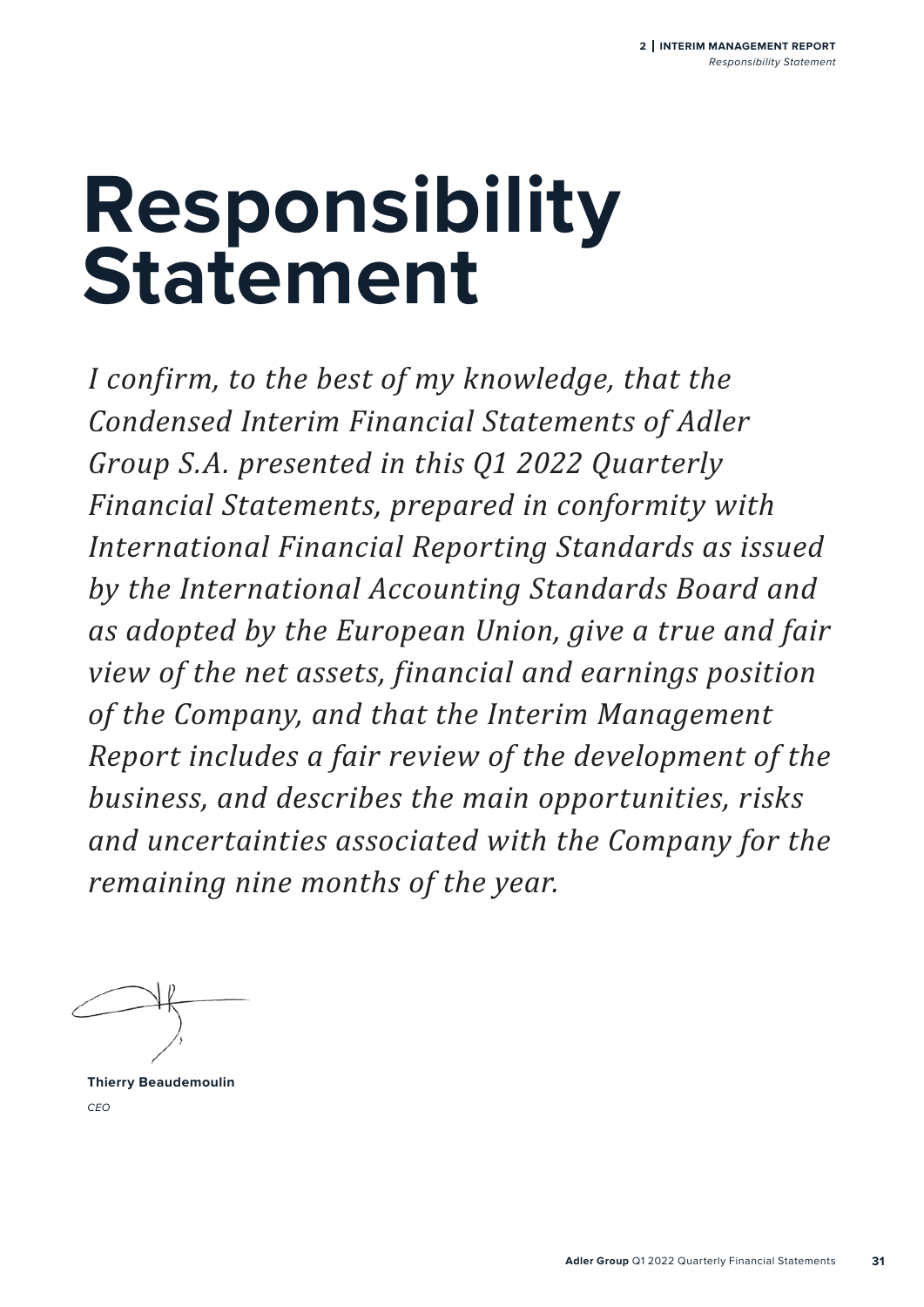# <span id="page-31-0"></span>**Condensed Consolidated Interim Financial Statements**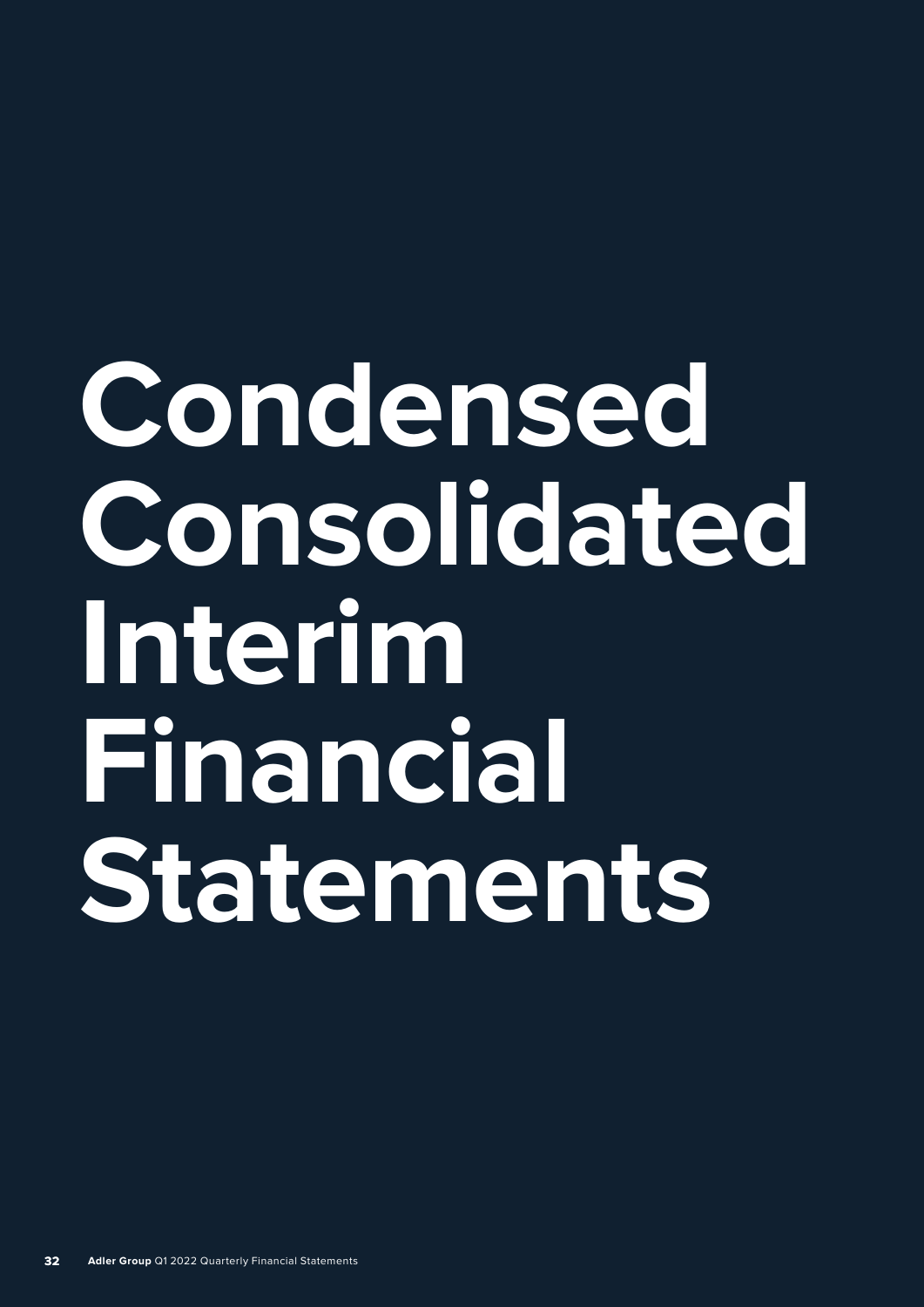#### **Condensed Consolidated Interim Financial Statements**

- [Condensed Consolidated Interim Statement of Financial Position](#page-33-0)
- [Condensed Consolidated Interim Statement of Profit or Loss](#page-35-0)
- [Condensed Consolidated Interim Statement of Comprehensive Income](#page-36-0)
- [Condensed Consolidated Interim Statement of Cash Flows](#page-37-0)
- [Condensed Consolidated Interim Statement of Changes in Equity](#page-39-0)

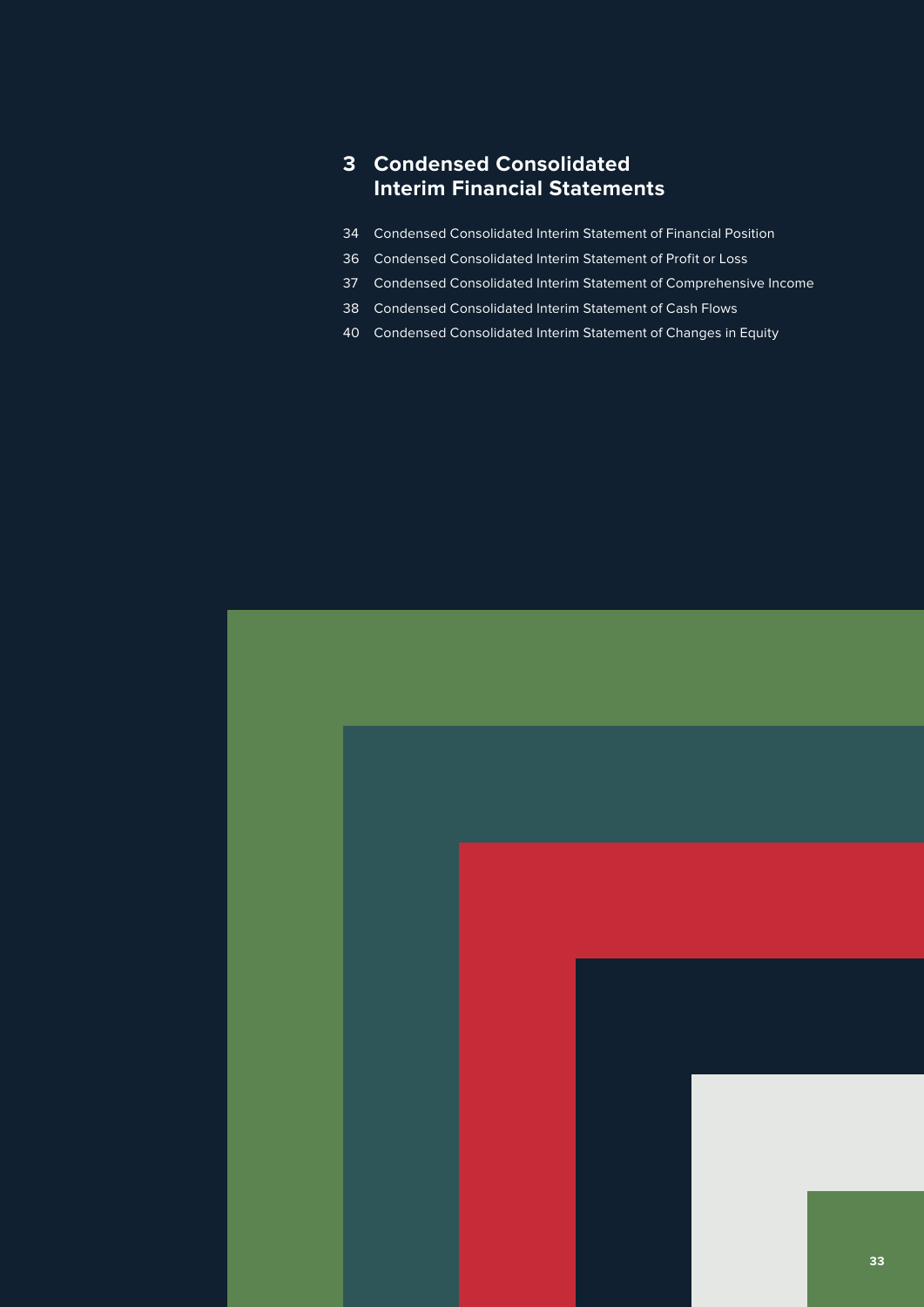### <span id="page-33-0"></span>**Condensed Consolidated Interim Statement of Financial Position**

| In EUR thousand                               | 31 Mar 2022 | 31 Dec 2021 |
|-----------------------------------------------|-------------|-------------|
| <b>Assets</b>                                 |             |             |
| <b>Non-current assets</b>                     |             |             |
| Investment properties                         | 7,199,119   | 7,113,859   |
| Investments in financial instruments          | 20,241      | 20,228      |
| Investments accounted under the equity method | 29,843      | 32,395      |
| Advances related to investment properties     | 2,602       | 2,003       |
| Property, plant and equipment                 | 29,493      | 30,028      |
| Other financial assets                        | 153,640     | 73,063      |
| Derivatives                                   | 10,034      | 10,433      |
| Restricted bank deposits                      | 42,784      | 42,060      |
| Deferred expenses                             |             | 1,602       |
| Right-of-use assets                           | 14,630      | 14,764      |
| Goodwill<br>.                                 | 91,394      | 91,400      |
| Other intangible assets                       | 2,881       | 3,023       |
| Contract assets                               | 15,728      | 12,510      |
| Deferred tax assets                           | 2,413       | 5,673       |
| <b>Total non-current assets</b>               | 7,614,802   | 7,453,041   |
| <b>Current assets</b><br>.                    |             |             |
| Inventories                                   | 1,111,898   | 1,093,454   |
| Restricted bank deposits                      | 47,033      | 29,400      |
| Trade receivables                             | 382,246     | 379,118     |
| Other receivables and financial assets        | 322,348     | 423,412     |
| Contract assets                               | 64,256      | 69,727      |
| Cash and cash equivalents                     | 760,160     | 555,700     |
| Advances paid on inventories                  | 16,927      | 14,884      |
| <b>Total current assets</b>                   | 2,704,868   | 2,565,695   |
| Non-current assets held for sale              | 2,525,540   | 3,017,588   |
| <b>Total assets</b>                           | 12,845,210  | 13,036,324  |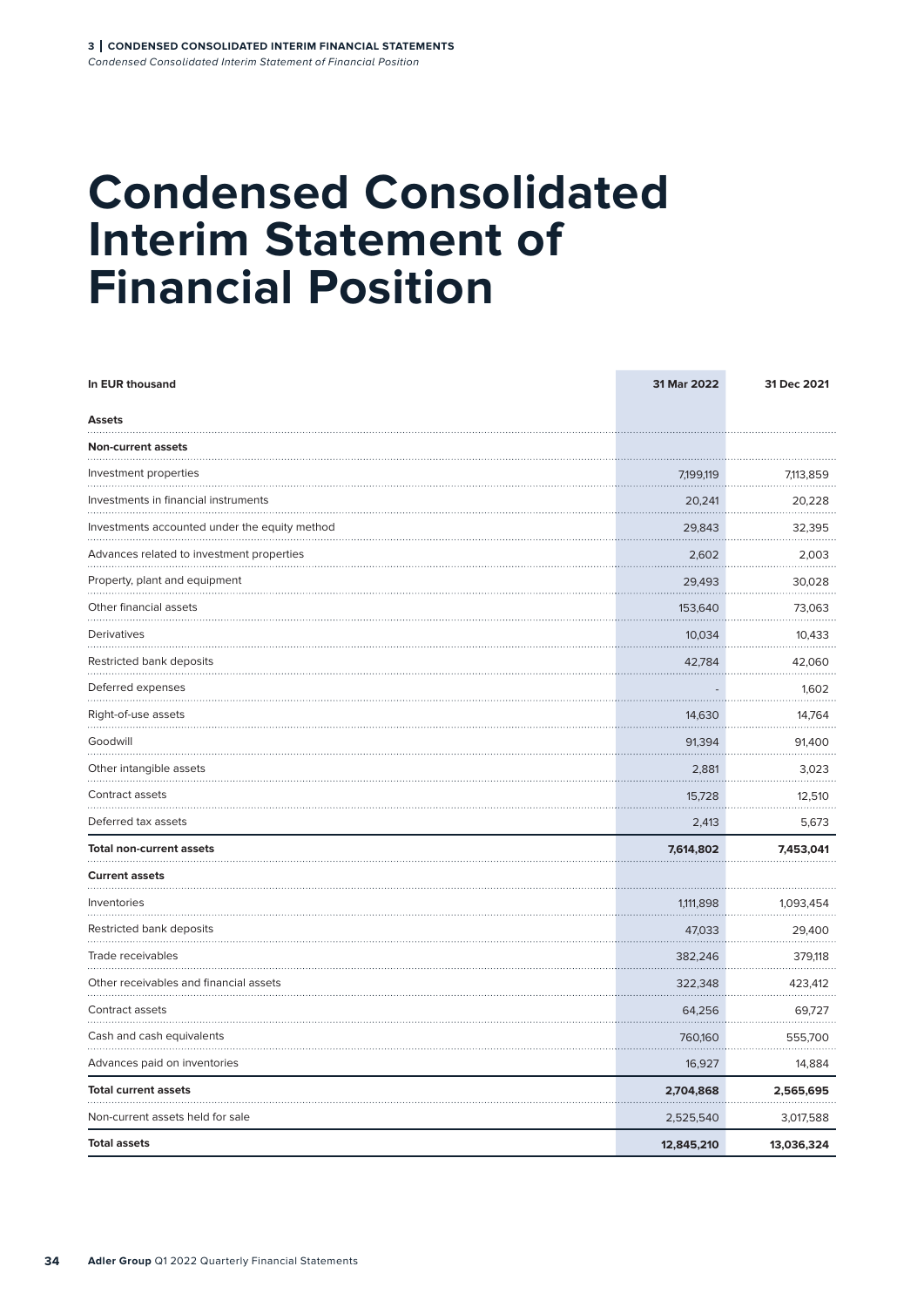#### **3 CONDENSED CONSOLIDATED INTERIM FINANCIAL STATEMENTS**

*Condensed Consolidated Interim Statement of Financial Position*

| In EUR thousand                                    | 31 Mar 2022 | 31 Dec 2021 |
|----------------------------------------------------|-------------|-------------|
| <b>Shareholders' equity</b>                        |             |             |
| Share capital<br>.                                 | 146         | 146         |
| Share premium                                      | 1,844,765   | 1,844,765   |
| Reserves                                           | 212,968     | 217,788     |
| Retained earnings                                  | 925,900     | 927,684     |
| Total equity attributable to owners of the Company | 2,983,779   | 2,990,383   |
| Non-controlling interests                          | 694,944     | 703,094     |
| <b>Total equity</b>                                | 3,678,723   | 3,693,477   |
| <b>Liabilities</b>                                 |             |             |
| <b>Non-current liabilities</b>                     |             |             |
| Corporate bonds                                    | 4,216,885   | 4,211,305   |
| Convertible bonds                                  | 99,384      | 99,025      |
| Other loans and borrowings                         | 1,735,750   | 2,056,810   |
| Other financial liabilities                        | 26,075      | 25,253      |
| Derivatives                                        | 1,128       | 2,412       |
| .<br>Pension provisions                            | 1,366       | 1,363       |
| Lease liabilities                                  | 10,725      | 10,186      |
| Other payables                                     | 8,815       | 8,815       |
| Deferred tax liabilities                           | 679,098     | 759,828     |
| <b>Total non-current liabilities</b>               | 6,779,226   | 7,174,997   |
| <b>Current liabilities</b>                         |             |             |
| Corporate bonds                                    | 399,847     | 399,047     |
| Convertible bonds                                  | 119,672     | 117,916     |
| Other loans and borrowings                         | 110,987     | 119,326     |
| Other financial liabilities                        | 1,915       | 1,915       |
| Trade payables                                     | 67,167      | 76,383      |
| Other payables                                     | 403,545     | 357,065     |
| Provisions                                         | 78,707      | 73,865      |
| Lease liabilities                                  | 6,091       | 6,815       |
| Prepayments received                               | 77,633      | 92,132      |
| <b>Contract liabilities</b>                        | 32,602      | 36,109      |
| Derivatives                                        | 55,247      | 38,227      |
| <b>Total current liabilities</b>                   | 1,353,413   | 1,318,800   |
| Non-current liabilities held for sale              | 1,033,848   | 849,050     |
| Total shareholders' equity and liabilities         | 12,845,210  | 13,036,324  |

**Thierry Beaudemoulin**

*CEO*

Date of approval: 30 May 2022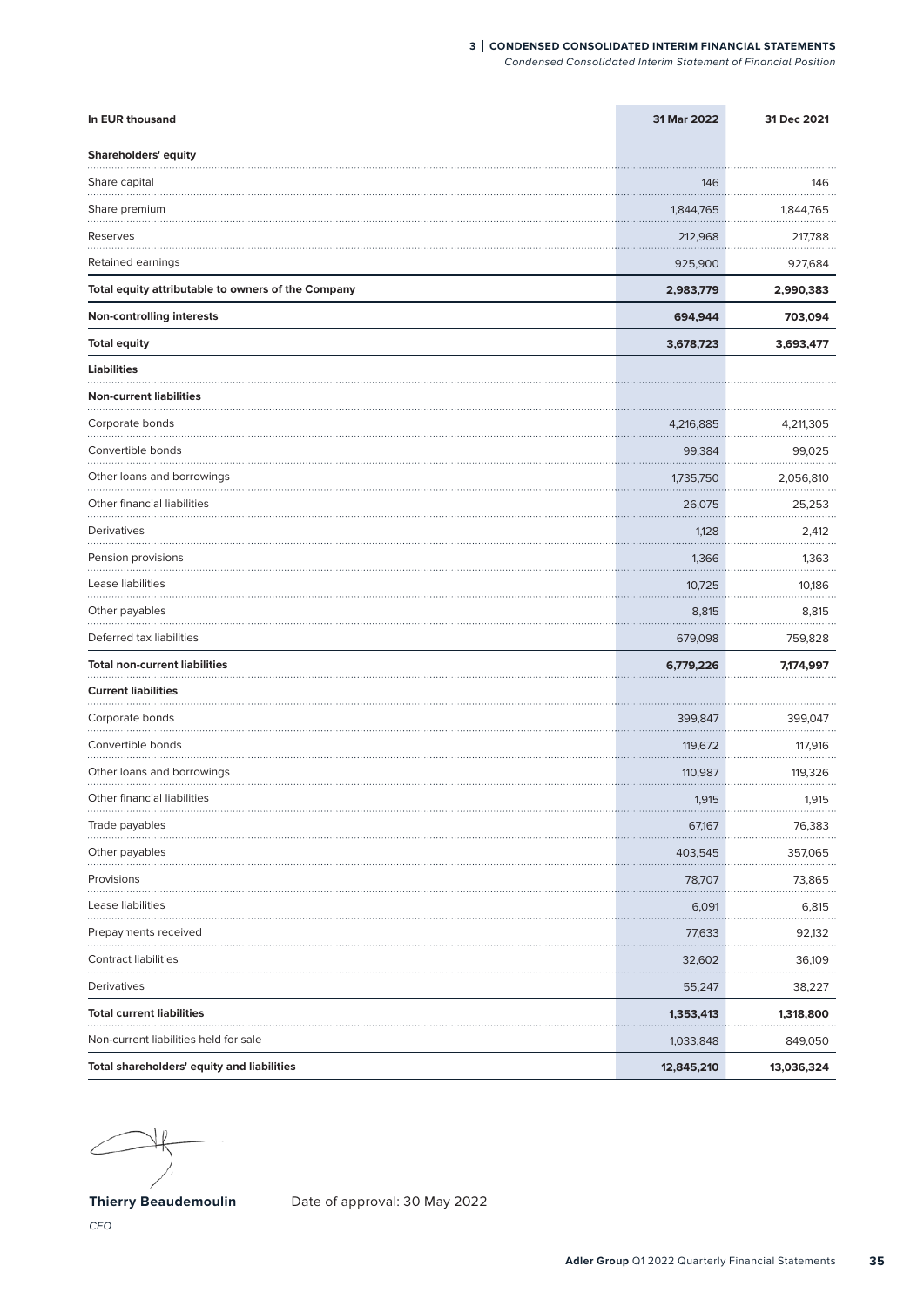### <span id="page-35-0"></span>**Condensed Consolidated Interim Statement of Profit or Loss**

|                                                              |           | For the three months ended 31 Mar |
|--------------------------------------------------------------|-----------|-----------------------------------|
| In EUR thousand                                              | 2022      | 2021(1)                           |
| Revenue                                                      | 129,126   | 384,635                           |
| Cost of operations                                           | (84, 258) | (346, 136)                        |
| <b>Gross profit</b>                                          | 44,868    | 38,499                            |
| General and administrative expenses                          | (31,782)  | (33,400)                          |
| Other expenses                                               | (43,770)  | (4, 447)                          |
| Other income                                                 | 6,679     | 3,844                             |
| Changes in fair value of investment properties               | 69,318    | 200,895                           |
| <b>Results from operating activities</b>                     | 45,313    | 205,391                           |
| Finance income                                               | 21,393    | 22,403                            |
| Finance costs                                                | (75, 211) | (81, 302)                         |
| Net finance income / (costs)                                 | (53, 818) | (58, 899)                         |
| Net income (losses) from investments in associated companies | 346       |                                   |
| <b>Profit before tax</b>                                     | (8,159)   | 146,492                           |
| Income tax expense                                           | (1, 964)  | (39,032)                          |
| Profit for the period                                        | (10, 123) | 107,460                           |
| Profit attributable to:                                      |           |                                   |
| Owners of the Company                                        | (1, 973)  | 83,186                            |
| Non-controlling interests                                    | (8,150)   | 24,274                            |
| Profit for the period                                        | (10, 123) | 107,460                           |
| Earnings per share in EUR (undiluted)                        | (0.02)    | 0.74                              |
| Earnings per share in EUR (diluted)                          | (0.02)    | 0.74                              |

(\*) Prior period's revenue (increased by EUR 218.7 million), cost of operations (increased by EUR 253.5 million), income tax expense (decreased by EUR 1.9 million) and profit (decreased by EUR 32.9 million) retrospectively restated. Refer to Note 4.O of the Annual Report 2021.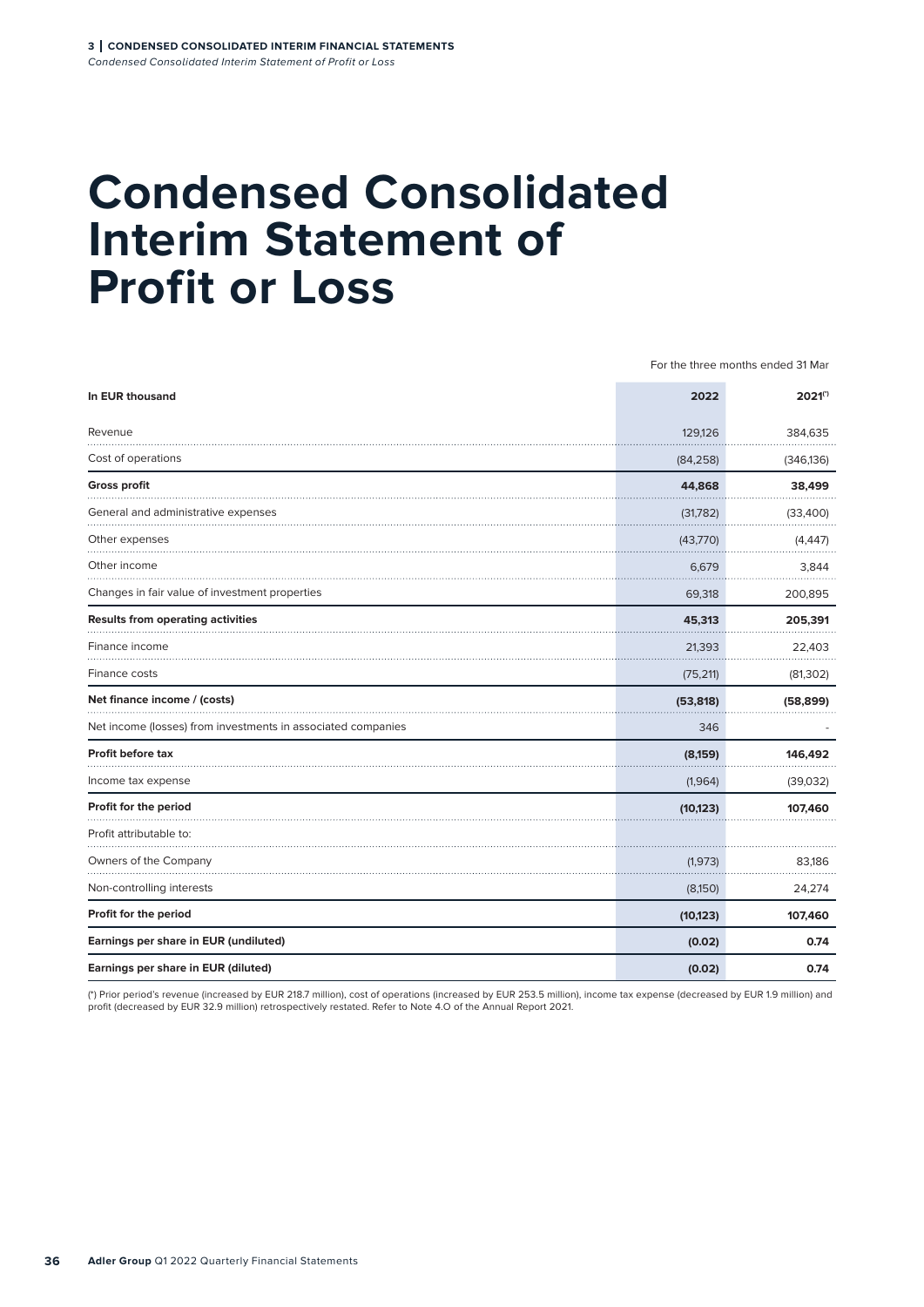For the three months ended 31 Mar

### <span id="page-36-0"></span>**Condensed Consolidated Interim Statement of Comprehensive Income**

| In EUR thousand                                                                         | 2022      | $2021^{(7)}$ |
|-----------------------------------------------------------------------------------------|-----------|--------------|
| Profit for the period                                                                   | (10, 123) | 107,460      |
| Items that may be reclassified subsequently to profit or loss                           |           |              |
| Hedging reserve classified to profit or loss, net of tax                                |           | 95           |
| Effective portion of changes in fair value of cash flow hedges                          | 420       | 172          |
| Related tax                                                                             | 98        | 62           |
| Currency translation reserve                                                            | 198       | 1.979        |
| Reserve from financial assets measured at fair value through other comprehensive income | (5,536)   | (1, 337)     |
| Items that may not be reclassified subsequently to profit or loss                       |           |              |
| Reserve from financial assets measured at fair value through other comprehensive income |           |              |
| Total other comprehensive income / (loss)                                               | (4,820)   | 971          |
| Total comprehensive income for the period                                               | (14, 943) | 108,431      |
| attributable to:                                                                        |           |              |
| Owners of the Company                                                                   | (6.793)   | 84.157       |
| Non-controlling interests                                                               | (8,150)   | 24,274       |
| Total comprehensive income for the period                                               | (14, 943) | 108,431      |

(\*) Prior period's profit (decreased by EUR 32.9 million) retrospectively restated. Refer to Note 4.O of the Annual Report 2021.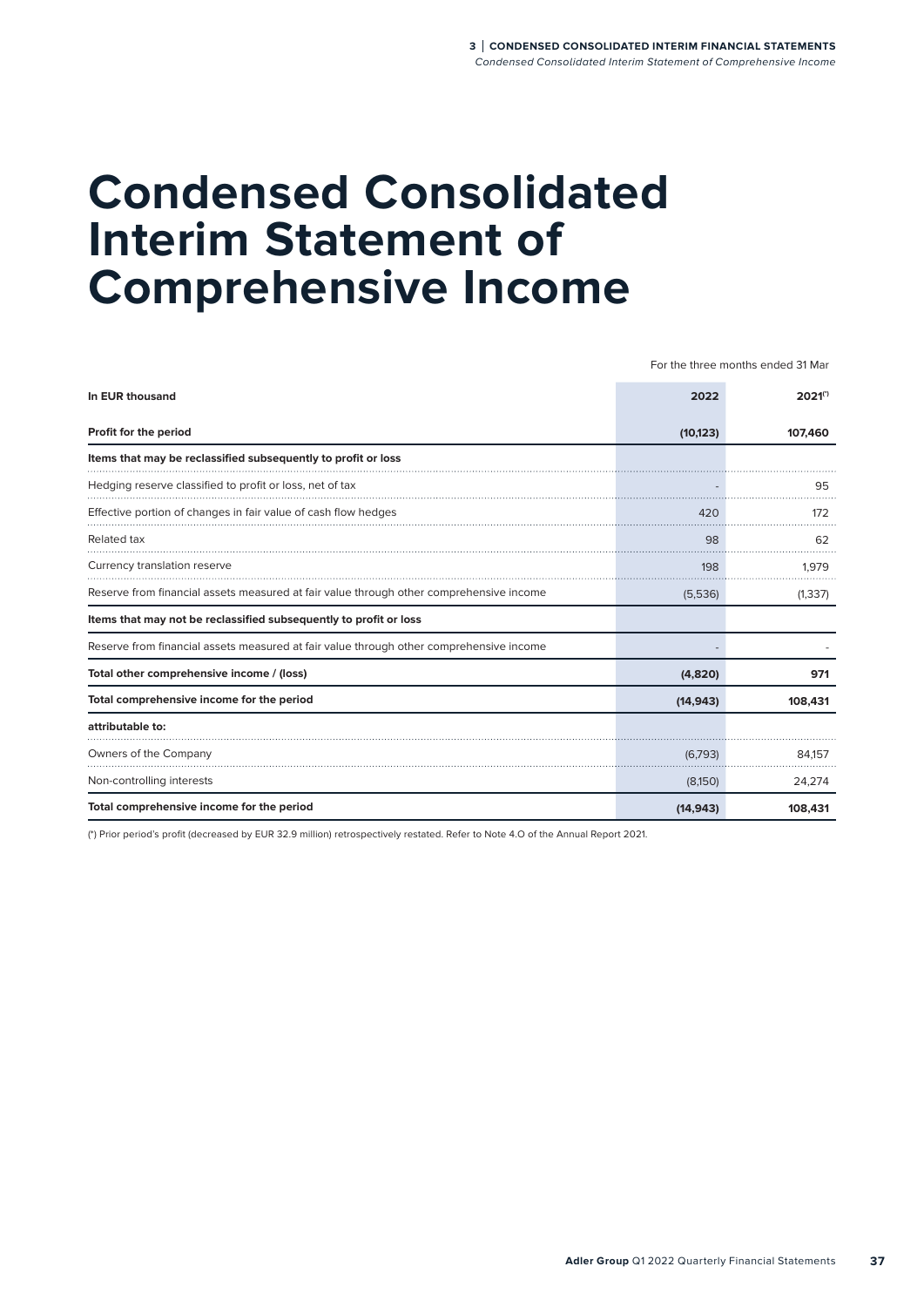### <span id="page-37-0"></span>**Condensed Consolidated Interim Statement of Cash Flows**

For the three months ended 31 Mar

| In EUR thousand                                                     | 2022      | $2021^{(7)}$ |
|---------------------------------------------------------------------|-----------|--------------|
| Cash flows from operating activities                                |           |              |
| Profit for the period                                               | (10, 123) | 107,460      |
| <b>Adjustments for:</b>                                             |           |              |
| Depreciation                                                        | 5,889     |              |
| Profit from disposal of portfolio                                   |           | 3,866        |
| Change in fair value of investment properties                       | (69,318)  | (200, 895)   |
| Non-cash other income and expense                                   | 34,298    | 3,748        |
| Change in contract assets                                           | 2,253     | (11,595)     |
| Change in contract liabilities                                      | (3,507)   | (8,652)      |
| Non-cash income from at-equity valued investment associates         | (346)     |              |
| Net finance costs / (income)                                        | 53,818    | 58,899       |
| Income tax expense                                                  | 1,964     | 39,032       |
| Share-based payments                                                | 189       | 189          |
| Change in short-term restricted bank deposits related to tenants    | 3,901     | 1,473        |
| Change in long-term restricted bank deposits from condominium sales | 818       | 1,880        |
| Change in trade receivables                                         | 20,862    | (106, 025)   |
| Change in other receivables                                         | (56, 026) | 11,226       |
| Change in inventories                                               | (18, 444) | 254,348      |
| Change in advances received                                         | (14,500)  | 7,743        |
| Change in trade payables                                            | (15, 299) | (90,152)     |
| Change in other payables                                            | 10,762    | (50, 982)    |
| Income tax paid                                                     | (18, 396) | (2,832)      |
| Net cash from operating activities                                  | (71, 205) | 18,731       |
| Cash flows from investing activities                                |           |              |
| Purchase of and CAPEX on investment properties                      | (37,192)  | (69,600)     |
| Advances paid for purchase of investment properties                 | 15        |              |
| Grant of long-term loans                                            |           | (3,705)      |
| Proceeds from disposals of investment properties                    | 662,513   | 141,464      |
| Investments in financial instruments                                |           | (60, 283)    |
| Purchase of and CAPEX on property, plant and equipment              | (665)     | (708)        |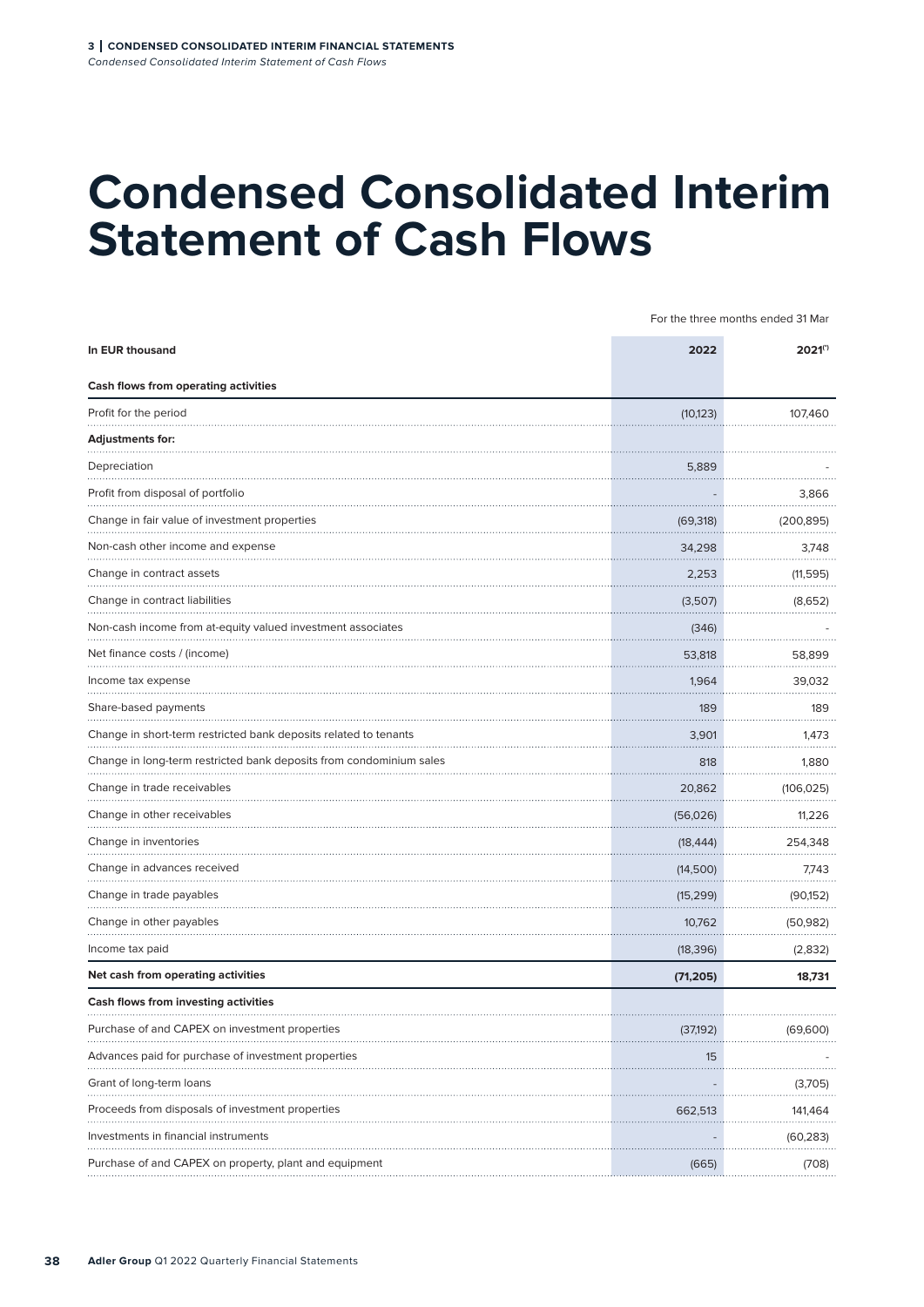| Interest received                                                                                                  | 3,591      | 1             |
|--------------------------------------------------------------------------------------------------------------------|------------|---------------|
| Proceeds from sale of financial instruments                                                                        | 64,911     |               |
| Proceeds from sale of fixed assets                                                                                 | 175        | 611           |
| Change in short-term restricted bank deposits, net                                                                 | (17,119)   | 4,865         |
| Net cash from (used in) investing activities                                                                       | 676,229    | 12.645        |
| Cash flows from financing activities                                                                               |            |               |
| Acquisition of non-controlling interests                                                                           |            | (19,161)      |
| Repayment of bonds                                                                                                 |            | (329,580)     |
| Long-term loans received                                                                                           | 9,971      | 614,181       |
| Repayment of long-term loans                                                                                       | (336,473)  | (1, 243, 716) |
| Proceeds from issuance of corporate bonds, net                                                                     | 162,518    | 1,460,938     |
| Upfront fees paid for credit facilities                                                                            | (438)      | (28)          |
| Repayment of short-term loans                                                                                      |            | (54,765)      |
| Interest paid                                                                                                      | (50,609)   | (73, 342)     |
| Payment of lease liabilities                                                                                       | (1, 857)   | (2,463)       |
| <b>Transaction costs</b>                                                                                           | (27, 850)  | (3,734)       |
| Prepaid costs of raising debt                                                                                      | (1, 245)   | (864)         |
| Tax payments                                                                                                       |            | (15, 360)     |
| Proceeds from issuance of commercial papers                                                                        |            |               |
| Net cash from (used in) financing activities                                                                       | (245, 983) | 332,106       |
| Change in cash and cash equivalents during the period                                                              | 359,041    | 363,482       |
| Changes in cash and cash equivalents in connection with disposal of non-current assets and<br>groups held for sale | (154, 581) |               |
| Cash and cash equivalents at the beginning of the period                                                           | 555,700    | 371,574       |

**In EUR thousand 2022 2021(\*)**

For the three months ended 31 Mar

(\*) Prior period's profit (decreased by EUR 32.9 million), net cash from operating activities (decreased by 4.5 million) retrospectively restated. Refer to Note 4.O of the Annual Report 2021.

**Cash and cash equivalents at the end of the period 1996 <b>735,056 735,056 735,056** 

#### **3 CONDENSED CONSOLIDATED INTERIM FINANCIAL STATEMENTS** *Condensed Consolidated Interim Statement of Cash Flows*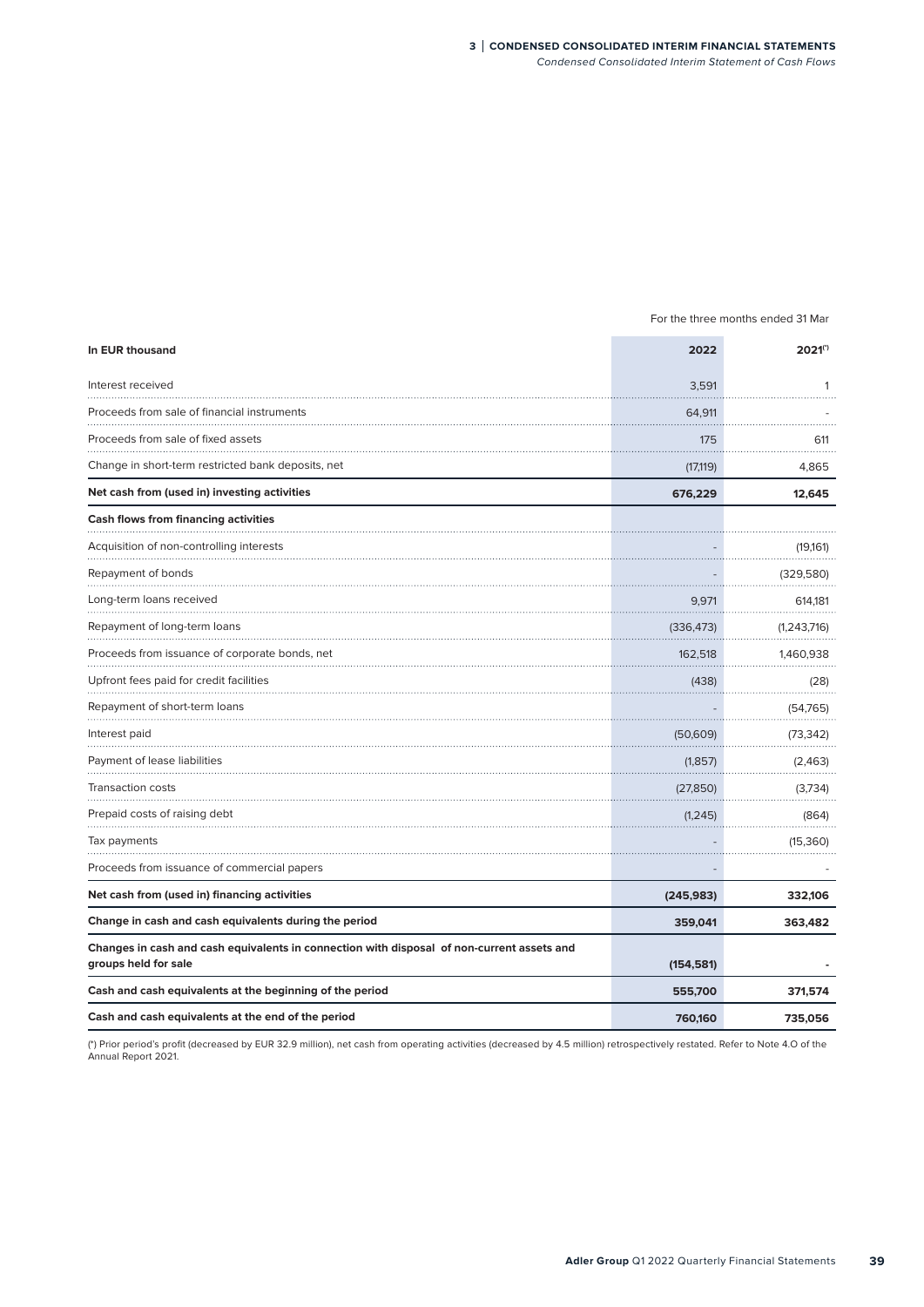### <span id="page-39-0"></span>**Condensed Consolidated Interim Statement of Changes in Equity**

| In EUR thousand                                                                           | <b>Share</b><br>capital | <b>Share</b><br>premium | Hedging<br>reserve | Currency<br>translation<br>reserve | Other<br>capital<br>reserves | <b>Reserve</b><br>financial<br>assets<br>measu-<br>red at<br><b>FVTOCI</b> | <b>Retained</b><br>earnings | <b>Total</b> | Non-con-<br>trolling<br><b>interests</b> | <b>Total</b><br>equity |
|-------------------------------------------------------------------------------------------|-------------------------|-------------------------|--------------------|------------------------------------|------------------------------|----------------------------------------------------------------------------|-----------------------------|--------------|------------------------------------------|------------------------|
| <b>Balance as at</b><br>1 January 2022(1)                                                 | 146                     | 1,844,765               | 573                | 24,803                             | 315,746                      | (123, 334)                                                                 | 927,684                     | 2,990,383    | 703,094                                  | 3,693,477              |
| <b>Total comprehensive</b><br>income for the period                                       |                         |                         |                    |                                    |                              |                                                                            |                             |              |                                          |                        |
| Profit for the period                                                                     |                         |                         |                    |                                    |                              |                                                                            | (1,973)                     | (1, 973)     | (8,150)                                  | (10, 123)              |
| Other comprehensive<br>income, net of tax                                                 |                         |                         | 518                | 198                                |                              | (5,536)                                                                    |                             | (4,820)      |                                          | (4,820)                |
| <b>Total comprehensive</b><br>income (loss) for the<br>period                             |                         |                         | 518                | 198                                |                              | (5,536)                                                                    | (1, 973)                    | (6,793)      | (8,150)                                  | (14, 943)              |
| <b>Transactions with</b><br>owners, recognised<br>directly in equity                      |                         |                         |                    |                                    |                              |                                                                            |                             |              |                                          |                        |
| Transactions with<br>non-controlling interest<br>without a change in<br>control (Note 5D) |                         |                         |                    |                                    |                              |                                                                            |                             |              |                                          |                        |
| Change in consolidation<br>scope related to sale                                          |                         |                         |                    |                                    |                              |                                                                            |                             |              |                                          |                        |
| Share-based payment                                                                       |                         |                         |                    |                                    |                              |                                                                            | 189                         | 189          |                                          | 189                    |
| <b>Balance as at</b><br>31 March 2022                                                     | 146                     | 1,844,765               | 1,091              | 25,001                             | 315,746                      | (128, 870)                                                                 | 925,900                     | 2,983,779    | 694,944                                  | 3,678,723              |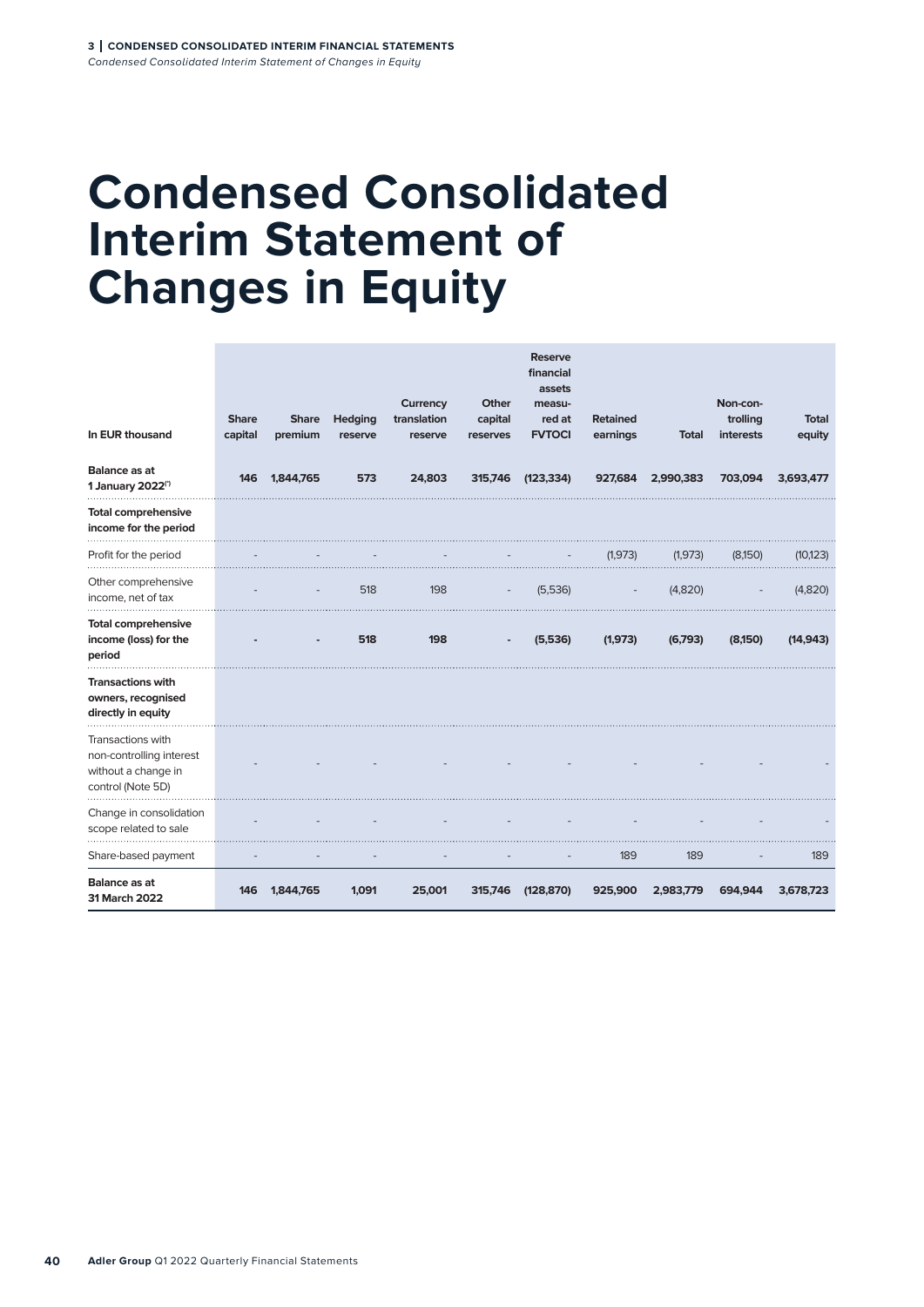#### **3 CONDENSED CONSOLIDATED INTERIM FINANCIAL STATEMENTS**

| <b>CONDENSED CONSOLIDATED INTERIM FINANCIAL STATEMENTS</b>    |
|---------------------------------------------------------------|
| Condensed Consolidated Interim Statement of Changes in Equity |

| <b>Balance as at</b><br>31 March 2021 <sup>(*)</sup>                                     | 146                     | 1,917,084               | (42)               | (1,581)                            | 264,903                      | (115,601)                                                           | 2,170,304            | 4,235,213    | 698,723                           | 4,933,936              |
|------------------------------------------------------------------------------------------|-------------------------|-------------------------|--------------------|------------------------------------|------------------------------|---------------------------------------------------------------------|----------------------|--------------|-----------------------------------|------------------------|
| Share-based payment                                                                      |                         |                         |                    |                                    |                              |                                                                     | 189                  | 189          |                                   | 189                    |
| Change in consolidation<br>scope related to sale                                         |                         |                         |                    |                                    |                              |                                                                     | 141                  | 141          | (55, 643)                         | (55,502)               |
| Transactions with<br>non-controlling interest<br>without a change in<br>control (Note 5) |                         | 24,939                  |                    |                                    |                              |                                                                     |                      | 24,939       | (44,100)                          | (19,161)               |
| <b>Transactions with</b><br>owners, recognised<br>directly in equity                     |                         |                         |                    |                                    |                              |                                                                     |                      |              |                                   |                        |
| <b>Total comprehensive</b><br>income (loss) for the<br>period                            |                         |                         | 330                | 1,979                              |                              | (1, 338)                                                            | 83,186               | 84,157       | 24,274                            | 108,431                |
| Other comprehensive<br>income, net of tax                                                |                         |                         | 330                | 1,979                              |                              | (1, 338)                                                            |                      | 971          |                                   | 971                    |
| Profit for the period                                                                    |                         |                         |                    |                                    |                              |                                                                     | 83,186               | 83,186       | 24,274                            | 107,460                |
| <b>Total comprehensive</b><br>income for the period                                      |                         |                         |                    |                                    |                              |                                                                     |                      |              |                                   |                        |
| Balance as at<br>1 January 2021(1)                                                       | 146                     | 1,892,145               | (372)              | (3,560)                            | 264,903                      | (114, 263)                                                          | 2,086,788            | 4,125,787    | 774,192                           | 4,899,979              |
| In EUR thousand                                                                          | <b>Share</b><br>capital | <b>Share</b><br>premium | Hedging<br>reserve | Currency<br>translation<br>reserve | Other<br>capital<br>reserves | Reserve<br>financial<br>assets<br>measu-<br>red at<br><b>FVTOCI</b> | Retained<br>earnings | <b>Total</b> | Non-con-<br>trolling<br>interests | <b>Total</b><br>equity |

(\*) Prior period's profit (decreased by EUR 32.9 million) retrospectively restated. Refer to Note 4.O of the Annual Report 2021.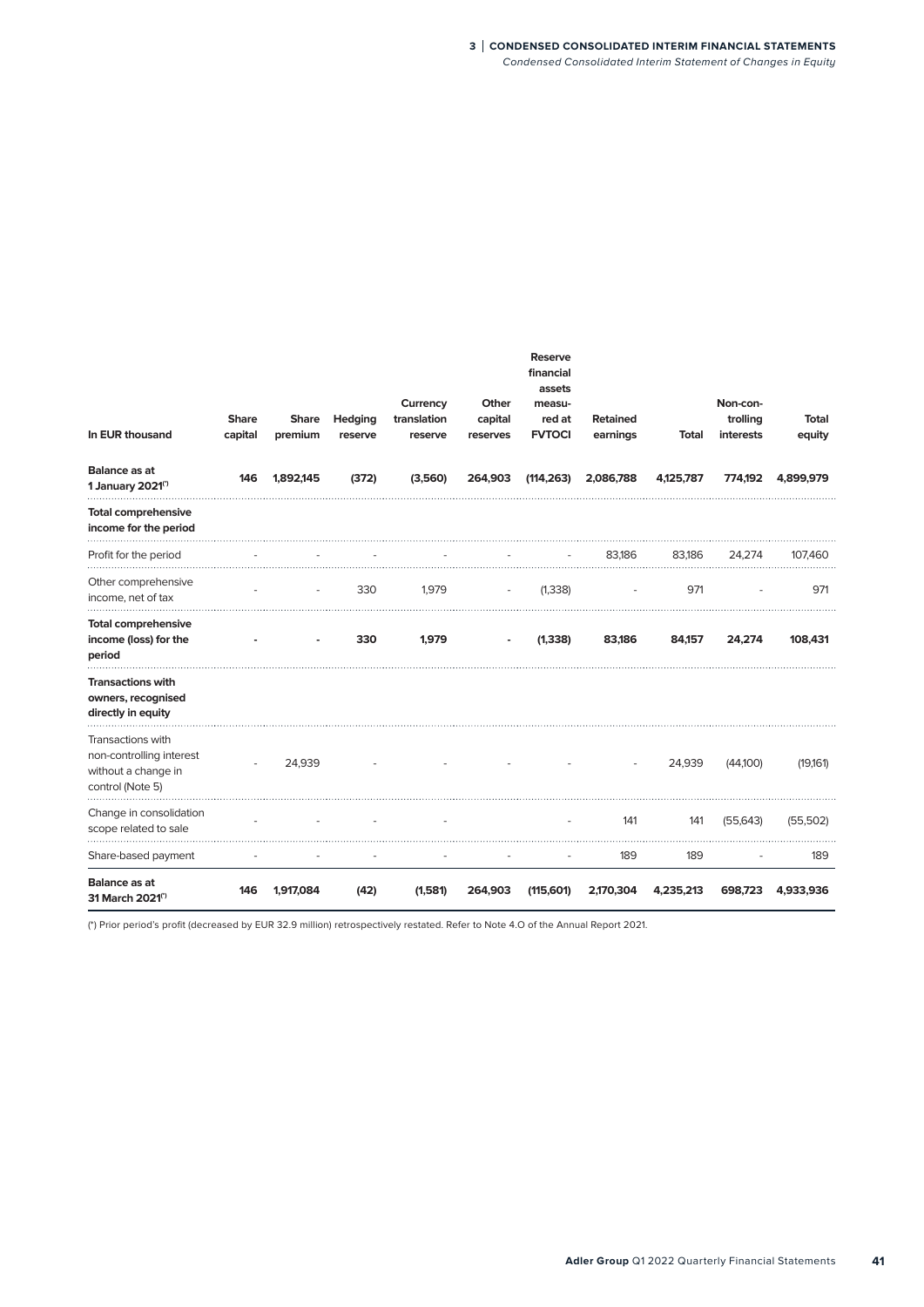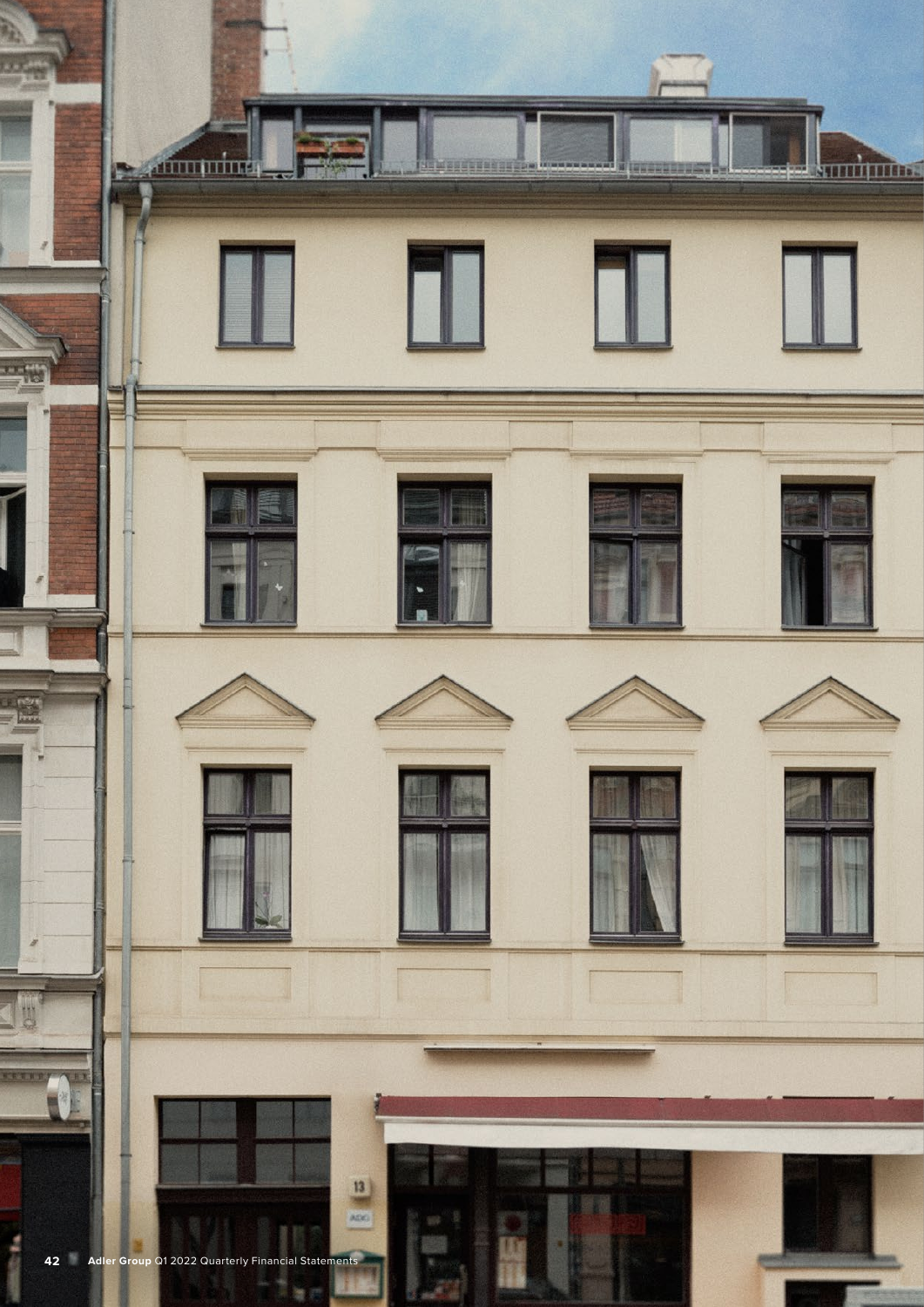### <span id="page-42-0"></span>**Financial Calendar 2022**

#### **Adler Group S.A.**

| 29 June 2022     | <b>Annual General Meeting</b>      |
|------------------|------------------------------------|
| 31 August 2022   | <b>Publication Q2 2022 Results</b> |
| 30 November 2022 | <b>Publication Q3 2022 Results</b> |

**Online Financial Calendar**

**[www.adler-group.com](https://ir.adler-group.com/websites/adler-group/English/7900/financial-calendar.html)**

#### **Imprint**

**Coordination:**

**Investor Relations Adler Group S.A.**

**Concept, Design & Artwork:**

**brandcooks GmbH by UPWIRE Group** Hamburg, Zurich, Cape Town

**Felix Ernesti** Art Director & Graphic Designer, Berlin

The Company's quarterly financial statements are published in English and German. In case of conflicts, the English version shall always prevail. Both versions of the quarterly financial statements can be found on the website at:

**[www.adler-group.com](https://ir.adler-group.com/websites/adler-group/English/2000/publications.html#reports)**